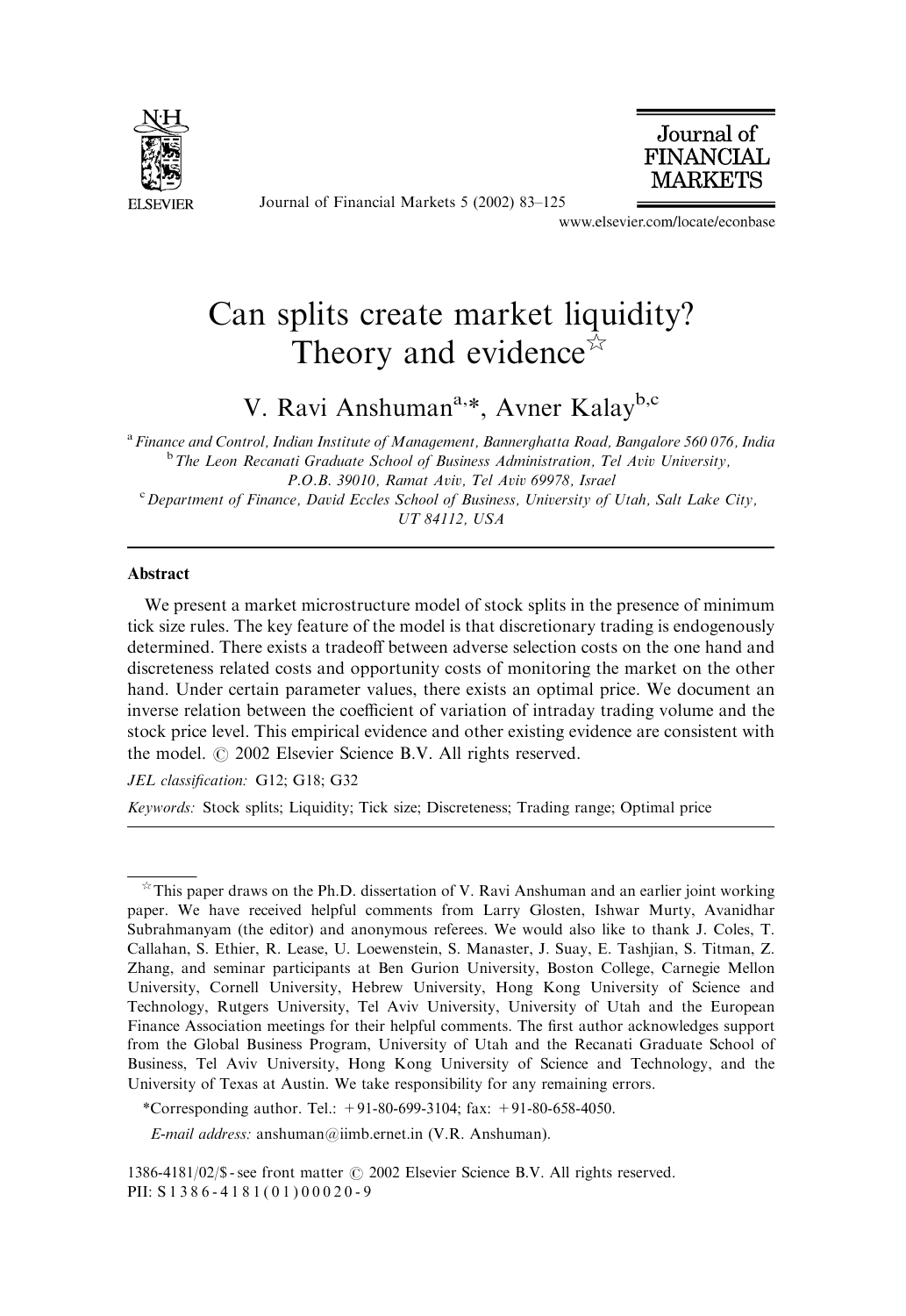### 1. Introduction

U.S. firms split their stocks quite frequently. In spite of inflation, positive real interest rates, and significant risk premiums, the average nominal stock price in the U.S. during the past 50 years has been almost constant. Why would firms keep on splitting their stocks to maintain low prices?This behavior is puzzling since, by doing so, firms actively increase their effective tick size (i.e., tick size/price), potentially exposing their stockholders to larger transaction costs.

This paper presents a value maximizing market microstructure model of stock splits. Our model joins practitioners in predicting that firms split their stocks to move the stock price into an optimal trading range in order to improve liquidity.<sup>1,2</sup> The driving force of the model stems from the fact that prices on U.S. exchanges are restricted to multiples of  $1/8$ th of a dollar.<sup>3</sup> This restriction on prices creates a wedge between the ''true'' equilibrium price and the observed price.<sup>4</sup> Thus a portion of the transaction costs incurred by traders is purely an artifact of discreteness.

Anshuman and Kalay (1998) show that discreteness related commissions depend on the location of the ''true'' equilibrium price on the real line. In other words, whether the discrete pricing restriction is binding or not depends on the location of the ''true'' equilibrium price relative to a legitimate price (tick) in a discrete price economy. It may so happen that the ''true'' equilibrium price (plus any transaction cost) is close to a tick. Discreteness related commissions would be low in such a period. As information arrives in the market, the location of the ''true'' equilibrium price changes, and discreteness related commissions would, therefore, vary over time. They could be as low as 0 or as high as the tick size.

Interestingly, liquidity traders can take advantage of the variation in discreteness related commissions by timing their trades. Of course, such

<sup>&</sup>lt;sup>1</sup> Academicians have mostly relied on signaling models to explain stock splits (Grinblatt et al., 1984). More recently, Muscarella and Vetsuypens (1996) provide evidence consistent with the liquidity motive of stock splits. Practitioners, however, have all along held the belief that stock splits help restore an optimal trading range that maximizes the liquidity of the stock (see Baker and Powell, 1992; Bacon and Shin, 1993).

<sup>&</sup>lt;sup>2</sup> Independent of our work, Angel (1997) has also presented a model of optimal price level that explains stock splits. In his model, the optimal price provides a tradeoff between firm visibility and transaction costs. In contrast, our model examines the behavior of liquidity traders in the presence of discrete pricing restrictions.

<sup>&</sup>lt;sup>3</sup>There are exceptions to this restriction and more recently the NYSE has initiated a move toward decimal trading.

<sup>&</sup>lt;sup>4</sup>The "true" equilibrium price is the market value of the asset conditional on all publicly available information in an otherwise identical continuous-price economy without any frictions (transaction costs).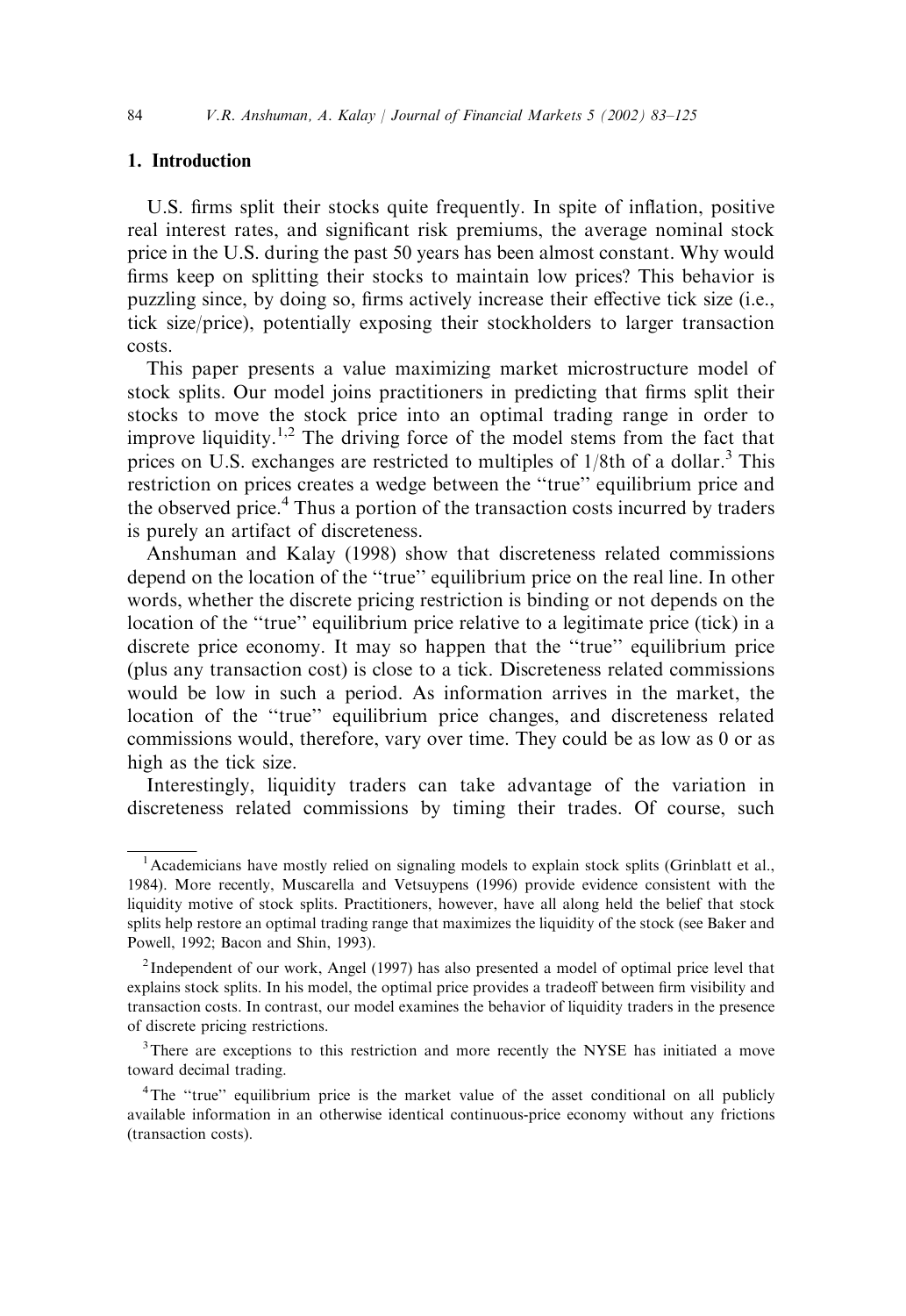strategic behavior is not costless. It involves close monitoring of the market to take advantage of periods with low discreteness related commissions. In general, liquidity traders differ in terms of their opportunity costs of monitoring the market. Some liquidity traders may prefer not to time the market because the benefits from timing trades do not offset their opportunity costs of monitoring. In contrast, other liquidity traders who are endowed with low opportunity costs of monitoring may find it beneficial to time their trades. Such discretionary traders would trade together in a period of low discreteness related commissions. The presence of additional liquidity traders in this period (a period of concentrated trading) forces the competitive market maker to charge a lower adverse selection commission than otherwise. Thus, discretionary liquidity traders save on execution costs – adverse selection as well as discreteness related commissions.

Because the tick size is fixed in nominal terms (at 1/8th of a dollar), the economic significance of the savings in discreteness related commissions depends on the stock price level. At low stock price levels, the savings in execution costs due to timing of trades may be significant enough to offset the opportunity costs of monitoring of most liquidity traders. There would be highly concentrated trading at low price levels as most liquidity traders would exercise the flexibility of timing trades. Conversely, at high stock price levels, few liquidity traders would time trades because the potential savings in execution costs are economically insignificant.

The key implication of the model is that the stock price level affects the distribution of liquidity trades across time, and consequently, the transaction costs incurred by them. In particular, we show that there exists an optimal stock price level that induces an optimal amount of discretionary trading. This optimal price results in the lowest (total) expected transaction costs incurred by all liquidity traders.

Because investors desire liquidity (Amihud and Mendelson, 1986; Brennan and Subrahmanyam, 1995), a value-maximizing firm should choose a stock price level that maximizes liquidity (minimizes the total transaction costs incurred by all liquidity traders). By splitting (or reverse splitting) its stock, a firm can always reset its stock price to the optimal price level.

We present numerical solutions of the model to show that, under certain parameter values, an optimal price exists. The numerical solutions show that the optimal price is increasing in the volatility of the underlying asset and decreasing in the fraction of liquidity traders. We also show that the optimal price is (linearly) increasing in the tick size. Finally, using intraday transaction data, we document a cross-sectional inverse relation between the coefficient of variation of time-aggregated trading volume (a measure of the degree of concentrated trading in a stock) and the stock price level. This empirical evidence and other existing evidence are consistent with the model.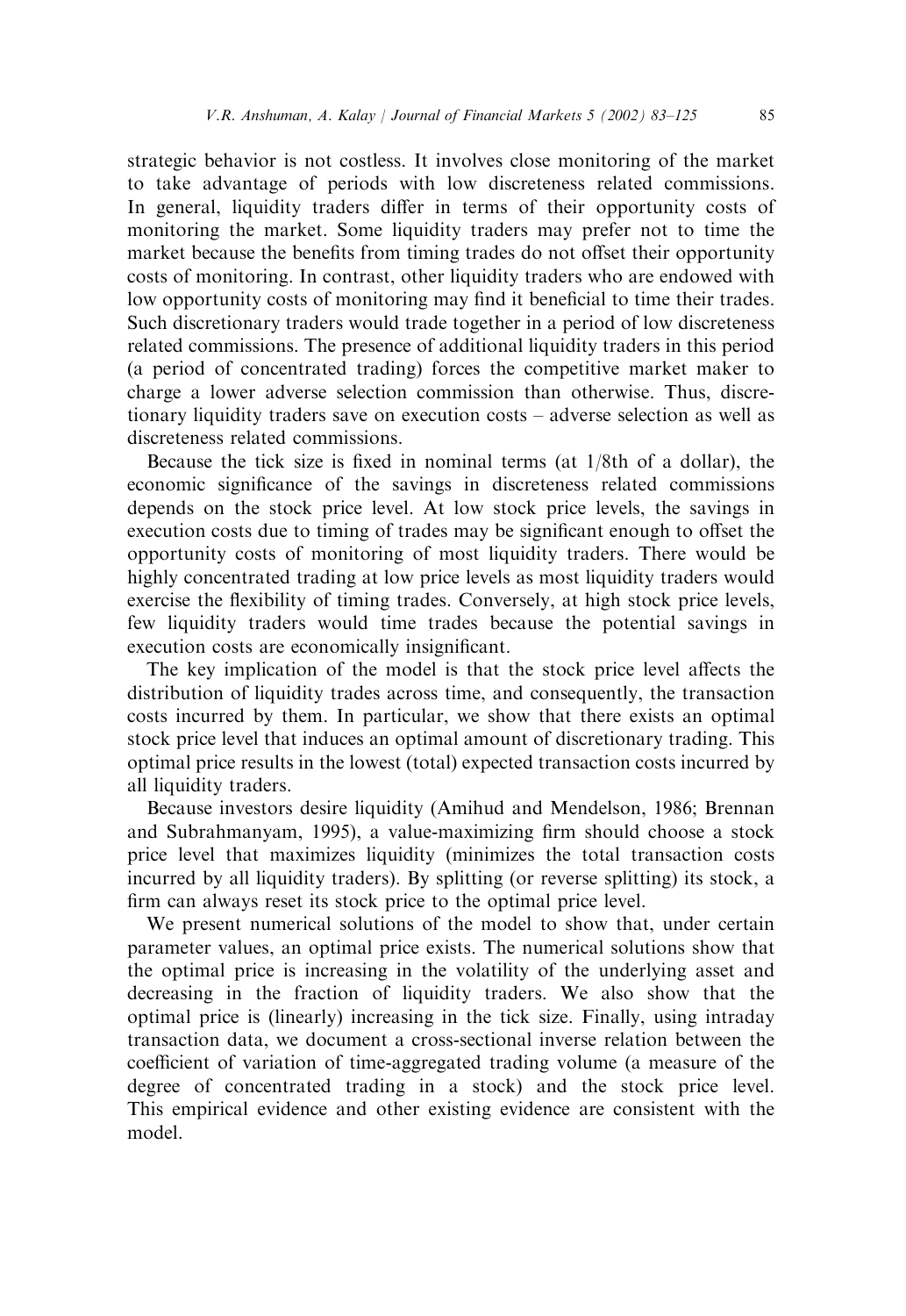The paper is organized as follows. Section 2 discusses a numerical example that illustrates the key features of the model. The model is developed in Section 3. Section 4 presents numerical solutions of the model. Section 5 discusses empirical evidence relevant to the model, and Section 6 concludes the paper.

### 2. A numerical example

Consider the following example that illustrates the central theme of the model – endogenization of discretionary trading. We make the following simplifying assumptions in the numerical example. (i) There are two trading opportunities (Periods 1 and 2). (ii) Discreteness related commissions in each period are either \$0.02 or \$0.10 with equal probability.<sup>5</sup> (iii) Firms are restricted to choose between two base prices (\$50 or \$100) – the base price could be thought of as the offer price in an initial public offering. (iv) Liquidity traders are of two types: 80 liquidity traders face very low opportunity costs of monitoring (\$0.01 per dollar of trade) and 40 liquidity traders face extremely high opportunity costs of monitoring. (v) In each period, there are a fixed number of informed traders who speculate on information that is revealed at the end of the period.

Before the market opens, liquidity traders face a strategic choice. They know that monitoring the market can help them time their trades into the period with low discreteness related commissions (\$0.02). Not only would they be saving on discreteness related commissions but also on adverse selection commissions because of the concentration of liquidity trades in a single period.

However, monitoring the market is not costless. Among the liquidity traders, those with extremely high monitoring costs would not find timing trades worthwhile. Such liquidity traders (40) behave like nondiscretionary traders. Assuming that there are negligible waiting costs, these traders would be indifferent between trading in Period 1 or trading in Period 2. Let equal number of nondiscretionary traders  $(40/2=20)$  arrive in the market in each period.

The interesting question is with regard to the 80 liquidity traders with low monitoring costs. Should they incur monitoring costs and time their trades or join the bandwagon of nondiscretionary traders?If they choose not to monitor (and, therefore, act as nondiscretionary traders), then each trading period would consist of  $(80+40)/2=60$  liquidity traders, assuming that the arrival rate of nondiscretionary traders is constant (equal) in both periods. On the other hand, if these liquidity traders choose to monitor, one of the trading

<sup>&</sup>lt;sup>5</sup>This assumption is purely for illustration purposes. In reality, there exists a probability distribution of discreteness related commissions over the interval (0, tick size).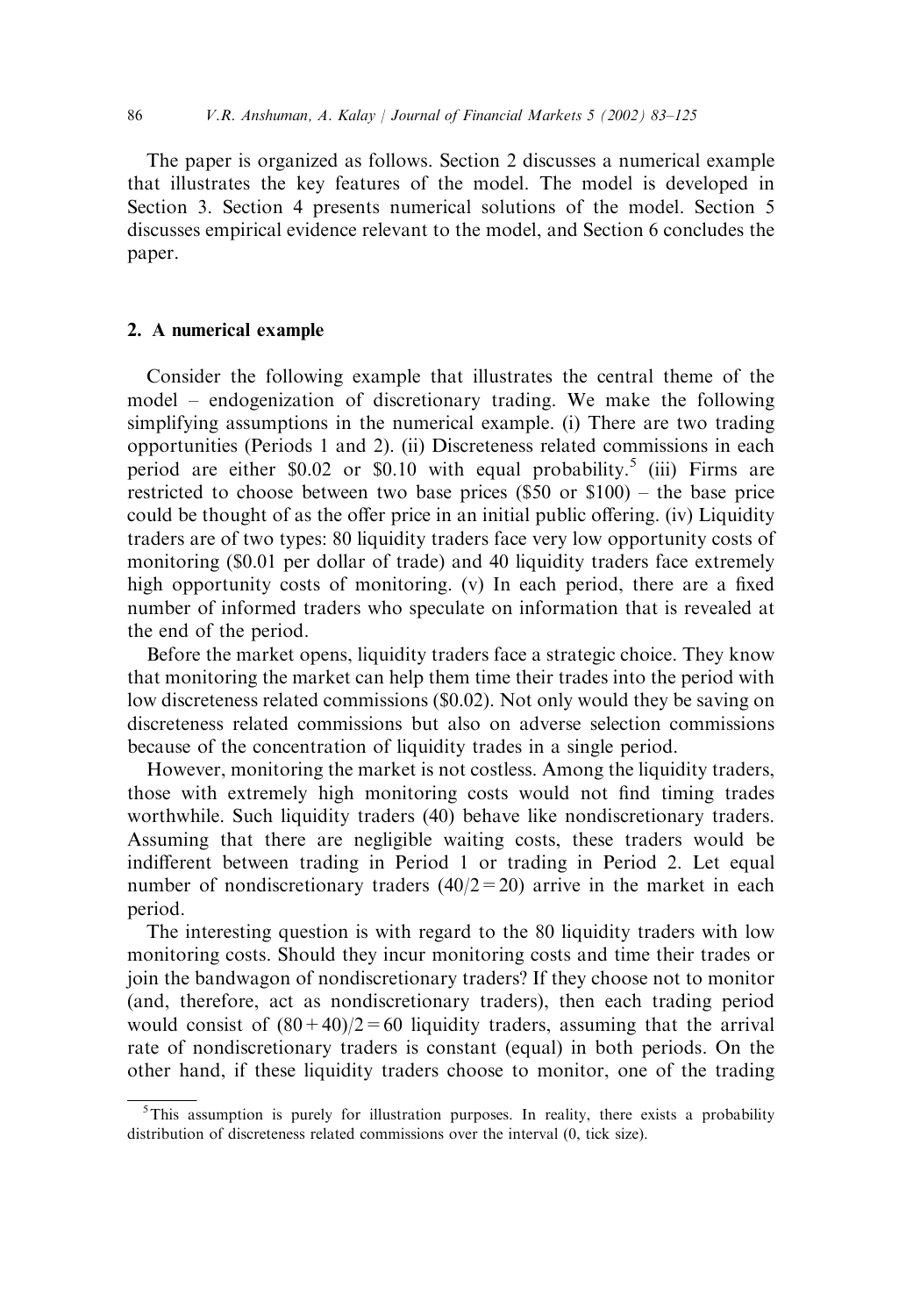periods would have 100 (80 discretionary and 20 nondiscretionary) liquidity traders, and the other period would have only 20 nondiscretionary liquidity traders. Hence the distribution of liquidity traders across the two periods would be one of the following: (60, 60) if they choose not to monitor the market and either (20, 100) or (100, 20) if they monitor the market.

Liquidity traders with low monitoring costs would think as follows. Their choice to monitor or not depends on the total (per dollar) transaction costs they face under each scenario. Total transaction costs are composed of adverse selection commissions, discreteness related commissions, and monitoring costs. Table 1 presents these costs at the two base prices in this economy.

Consider Panel A of Table 1 for the case when the base price is \$50. Suppose liquidity traders with low monitoring costs choose to monitor the market. Then, in the period they trade, the adverse selection commissions would be low because of the presence of 100 liquidity traders. In contrast, when they choose not to monitor the market, the adverse selection commissions are going to be higher because there would be only 60 liquidity traders. Assume that the adverse selection commissions are \$0.046 when there are 100 liquidity traders and \$0.535 when there are 60 liquidity traders (in the model, we derive the adverse selection commissions endogenously). Monitoring the market and concentrating trades in a single period results in savings of  $(\$0.535 - \$0.046) = \$0.489$  in adverse selection commissions, or 0.978% of the base price of \$50.

Panel B of Table 1 shows the adverse selection commissions when the base price is \$100. These numbers are scaled up versions of the adverse selection commissions when the base price is \$50. However, as shown in the  $\frac{6}{6}$  adverse selection commission column, the adverse selection commissions (given a fixed number of liquidity trades) are identical at both base prices in percentage terms. Therefore, the benefit of concentrated trading (in terms of savings in adverse selection commissions) is 0.978%, which is invariant to the base price.

Now consider discreteness related commissions when the base price is \$50 (Panel A). If liquidity traders with low monitoring costs choose to monitor, they would incur lower discreteness related commissions because they can time their trades in the period with low discreteness related commissions (\$0.02). Note that they would incur expected discreteness related commissions of \$0.04 (this is higher than \$0.02 because it is always possible that both trading periods have a realized discreteness related commission of \$0.10).<sup>6</sup> In contrast, when such liquidity traders choose not to monitor, they incur a higher expected discreteness related commission of \$0.06 (an average of \$0.02 and \$0.10). These commissions (\$ values) stay the same at the higher base price of \$100 (Panel B).

 $6$ The probability of both trading periods having high discreteness related commissions (\$0.10) is  $0.5 \times 0.5 = 0.25$ . The probability of at least one period having low discreteness related commissions (\$0.02) is  $1-0.25=0.75$ . Therefore, the expected discreteness related commissions is  $0.25 \times$  $$0.10 + 0.75 \times $0.02 = $0.04$ .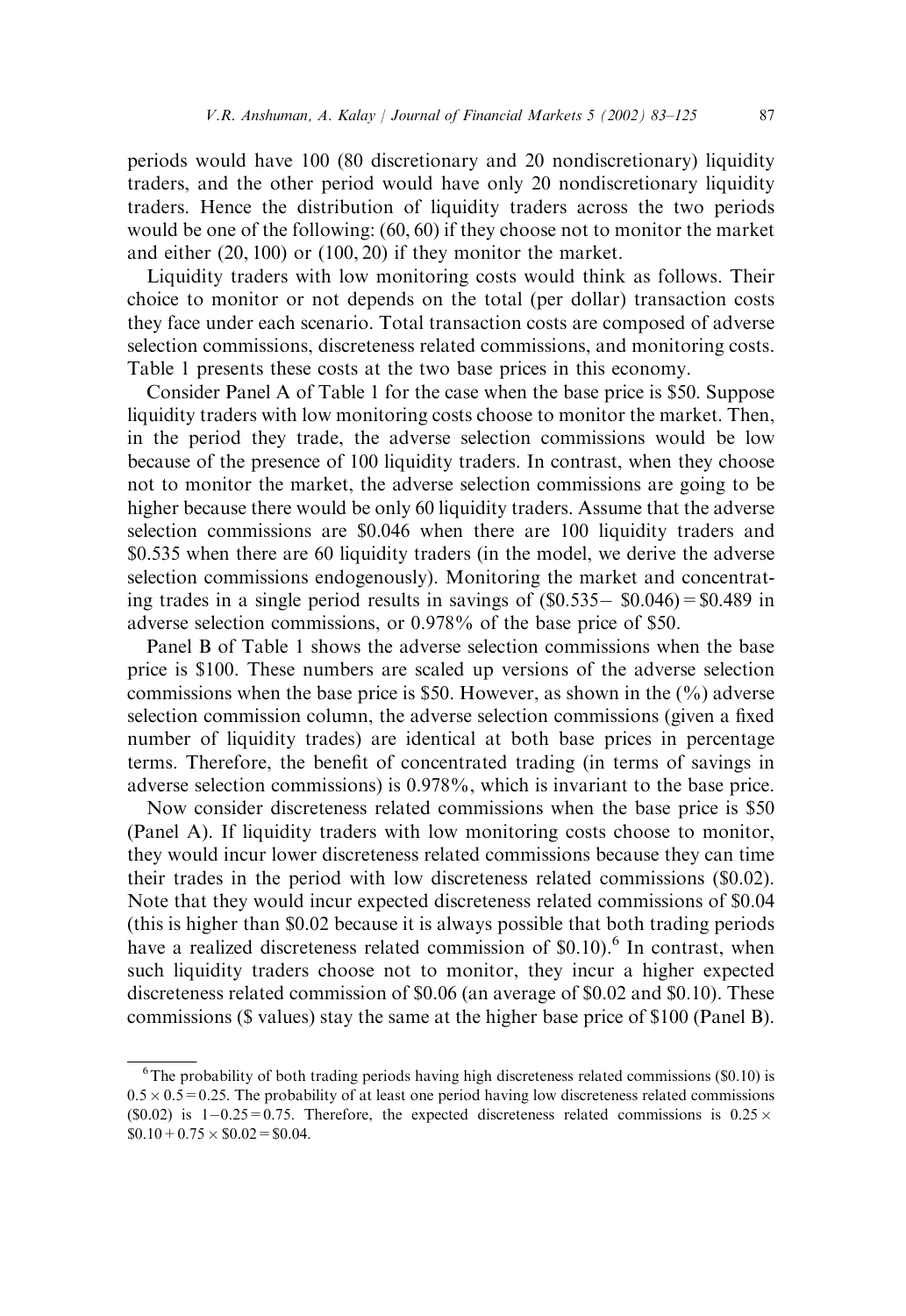### Table 1 Numerical example

Liquidity traders are of two types – those who incur low monitoring costs (80) and those who incur high monitoring costs (40). This numerical example illustrates the decision-making of liquidity traders with low monitoring costs. If these liquidity traders choose to monitor the market, the number of liquidity traders across the two periods would either be (100, 20) or (20, 100). If they choose not to monitor, the number of liquidity traders in each period would be 60. At a base price of \$50, it is better to monitor because the total transaction costs are lower (Panel A). Conversely, at a base price of \$100, it is better not to monitor (Panel B). The total transaction costs incurred by all liquidity traders (nondiscretionary and discretionary) is shown in Panel C.

| Total<br>transaction<br>costs<br>(per dollar) |
|-----------------------------------------------|
| $(\%)$                                        |
| 1.172                                         |
| 1.190                                         |
| 0.018                                         |
|                                               |
| Total<br>transaction<br>costs                 |
| $(\%)$                                        |
| 1.132                                         |
| 1.130                                         |
| $-0.002$                                      |
|                                               |

Panel C: Total transaction costs incurred by ALL liquidity traders

| Base<br>price | Distribution of trades     | Adverse<br>selection<br>costs | Discreteness Monitoring<br>related costs costs |       | Total<br>transaction<br>costs |
|---------------|----------------------------|-------------------------------|------------------------------------------------|-------|-------------------------------|
| \$50          | $(100, 20)$ or $(20, 100)$ | 0.322                         | 0.112                                          | 0.800 | 1.234                         |
| \$100         | (60, 60)                   | 1.284                         | 0.072                                          | 0.000 | 1.356                         |

Because discreteness causes fixed costs, the benefit of timing trades (due to savings in discreteness related commissions) is fixed at  $$0.06 - $0.04 = $0.02$ independent of the base price. However, on a per dollar basis, the savings from timing trades are 0.04% at the lower base price of \$50, but only 0.02% at the higher base price of \$100.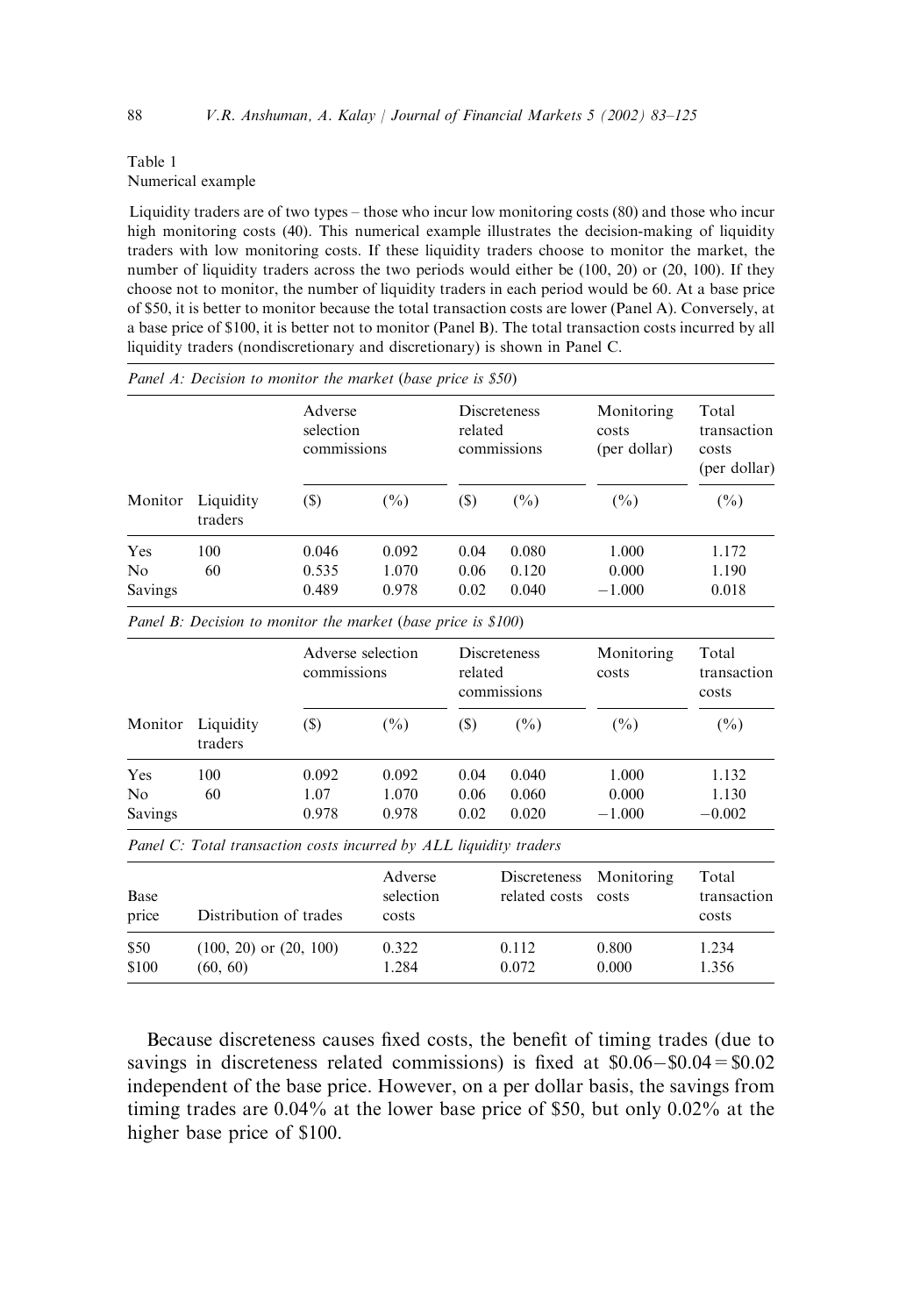Besides adverse selection commissions and discreteness related commissions, liquidity traders also incur monitoring costs (1%) if they choose to monitor. When the base price is \$50 (Panel A), the sum of adverse selection commissions, discreteness related commissions and monitoring costs is 1.172% upon monitoring and 1.19% without monitoring. When the base price is \$100 (Panel B), the total transaction costs are 1.132% upon monitoring and 1.130% without monitoring.

The decision to monitor or not depends on the total savings in transaction costs shown in the bottom row of Panels A and B in Table 1. At a lower base price of \$50, monitoring is preferred because the total savings are 0.018%. In contrast, at a higher base price of \$100, it is better not to monitor because the savings are  $-0.002\%$ .

The key to the model is the difference in the nature of the two components of (dollar) execution costs – (dollar) adverse selection and (dollar) discreteness related commissions. The former increases in proportion to the base price whereas the latter, being fixed, stays the same at all price levels. Therefore, discretionary liquidity are indifferent about the price level with respect to the savings in adverse selection commissions (0.978% at both base prices). However, they do care about the price level with respect to savings in discreteness related commissions (0.02% at the higher base price of \$100, but 0.04% at the lower base price of \$50).

At the lower base price of \$50, the savings in discreteness related commissions are sufficiently high, and total savings in execution costs (adverse selection and discreteness related commissions) offset monitoring costs. Monitoring the market is therefore beneficial to liquidity traders with low monitoring costs. In contrast, at the higher base price of \$100, monitoring is not beneficial. Hence, liquidity traders with low monitoring costs endogenously choose to act as discretionary traders when the base price is \$50, but prefer to act as nondiscretionary traders when the base price is \$100. As a result, when the base price is \$50, the trading pattern across the two periods is either (100, 20) or (20, 100). In contrast, when the base price is \$100, the trading pattern is (60, 60). Thus, the base price level affects the distribution of liquidity traders across the two periods.

Panel C in Table 1 shows the total transaction costs due to adverse selection, discreteness, and monitoring incurred by all liquidity traders at the two base prices. For the computations in Panel C of Table 1, we assume that the adverse selection commission is \$0.575 when the number of liquidity traders in a period is 20. This situation arises in one of the periods when the base price is \$50. To read Panel C in Table 1, consider the first row where the base price is \$50. 100 liquidity traders face an adverse selection commission of \$0.046 and 20 liquidity traders face an adverse selection commission of \$0.575. On a per dollar basis, the total adverse selection commissions are  $[100 \times $0.046 + 20 \times $0.575]/$50 = 0.322$ . We refer to this sum of all adverse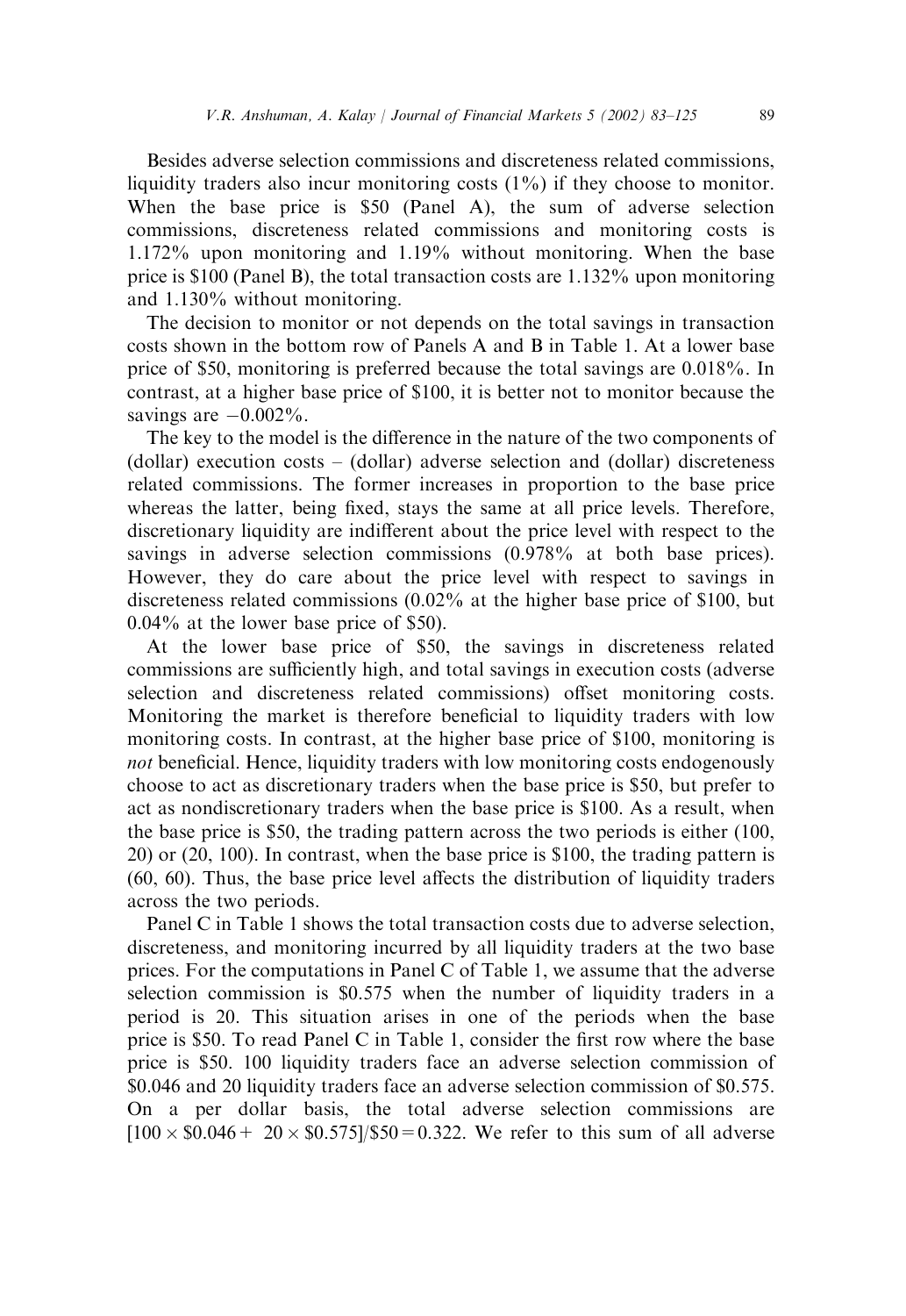selection commissions as the adverse selection component of total transaction costs.

Furthermore, 100 liquidity traders face discreteness related commissions of \$0.04 and 20 liquidity traders face discreteness related commissions of \$0.08 (this is less than \$0.10 because they may be just lucky and trade in a period with discreteness related commissions of \$0.02). The total discreteness related commissions on a per dollar basis is  $[100 \times $0.04 + 20 \times $0.08]/$50 = 0.112$  (we refer to the sum of all discreteness related commissions as the discreteness related component of total transaction costs).

Finally, 80 liquidity traders incur monitoring costs of 1%, implying total monitoring costs of  $[80 \times (0.01 \times $50)/$50] = 0.80$  on a per dollar basis. This is the monitoring cost component of total transaction costs. The total transaction costs are  $[0.322 + 0.112 + 0.80] = 1.234$  on a per dollar basis. Note that this is the total transaction cost of all liquidity traders, taken together as a group.

In contrast, when the base price is \$100, the total transaction costs (on a per dollar basis) are 1.356. From the firm's perspective, the lower base price of \$50 is preferable because liquidity traders (nondiscretionary and discretionary, taken together as a group) face lower total transaction costs on a per dollar basis.

Panel C in Table 1 also shows that the adverse selection component is increasing in the base price. This situation arises because a lower base price is associated with more concentrated trading. Consequently, many liquidity traders incur low adverse selection commissions, resulting in a lower adverse selection component. In contrast, the discreteness related and the monitoring cost components are decreasing in the base price. This opposite relationship provides the tradeoffs for an optimal price level.

In contrast to the numerical example, the model allows for a continuum of monitoring costs for liquidity traders, a continuum of discreteness related commissions, a continuum of base prices, and multiple (although, finite) rounds of trading opportunities. More importantly, the adverse selection and discreteness related commissions are endogenously determined.

The intuition of the model can also be explained as follows. A lower base price induces more liquidity traders to act as discretionary traders. This is beneficial because greater discretionary trading results in a lower adverse selection component. However, a lower base price also has adverse cost implications. First, the discreteness related commission (DRC) component increases and higher (cumulative) monitoring costs are incurred because more liquidity traders act as discretionary traders. The optimal price, which results in an optimal amount of discretionary trading, is the one equating the marginal adverse selection component on the one hand to the sum of the marginal DRC and the marginal monitoring cost component on the other hand.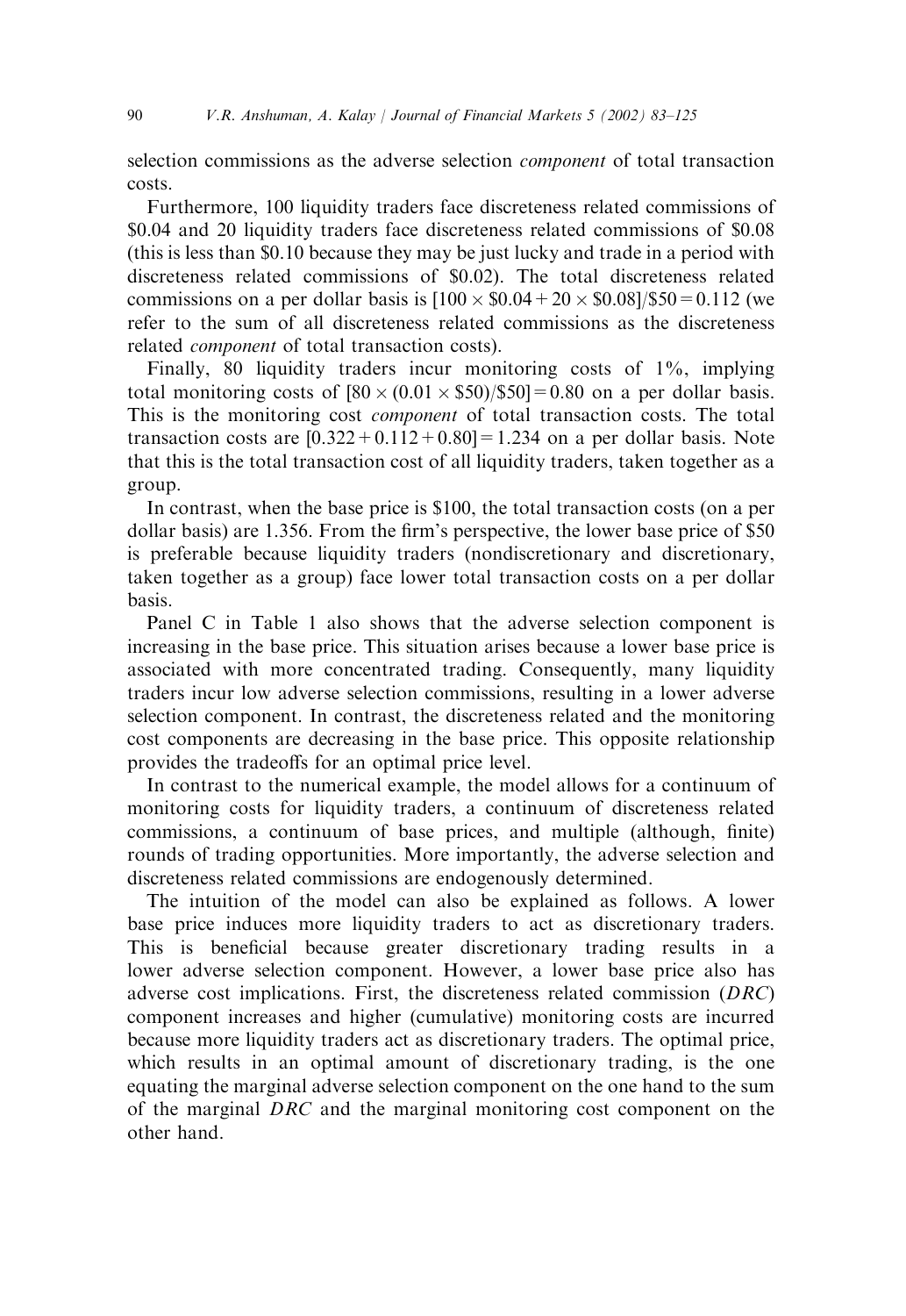### 3. The model

This section develops a market microstructure model that captures the role of the asset price level in determining the behavior of market participants. The asset price process is given by  $P_{\tau} = P_0 + \sum_{t=1}^{\tau} \delta_t$ , where  $P_{\tau}$  is the underlying asset price at time  $\tau$ ,  $P_0$  is an initial base price and  $\delta_t \equiv N(0, \sigma^2)$  represents an unanticipated piece of (short-lived) private information that is revealed at the end of each period  $t$ .

We also assume that  $\sigma$  is linear in the base price, i.e.,  $\sigma(P_0) = kP_0$ , where k is referred to as the volatility parameter.<sup>7</sup> This characterization recognizes that the magnitude of private information released in each period is proportional to the underlying asset value. The rest of the economy is characterized by the following assumptions:

(A1) The size of the trading population is T and there are m trading periods.

(A2) Risk neutral market makers post competitive prices before accepting order flow. Market makers do not incur order processing costs and do not face any inventory constraints.

(A3) A fraction  $(1 - \lambda)$  of the trading population (T) consists of cash constrained risk neutral informed traders who trade on short-lived information in each one of the *m* periods. They obtain (identical) perfect signals of  $\delta_t$  at the beginning of *each* period  $t$ .

(A4) A fraction  $\lambda$  of the trading population (T) consists of risk neutral uninformed liquidity traders.

A2 ensures that market makers post ask and bid prices such that the expected losses to informed traders are offset by the expected profits from uninformed liquidity traders (as in Admati and Pfleiderer, 1989). A3 implies that informed traders cannot assume unbounded positions to take advantage of the perfect signal because of wealth constraints (again, as in Admati and Pfleiderer, 1989). Their order size is normalized to 1 for convenience. Note,  $\delta$  is short-lived information that is revealed at the end of each period. Therefore, in order to utilize their (exogenously) acquired private information, informed traders must trade in the same period they receive information. For convenience, we assume that in each period,  $t \in (1, m)$ , the same informed traders are observing a private signal  $(\delta_t)$  and taking positions based upon this information.

 $7$ Our assumption of linearity is consistent with the standard assumption in asset pricing literature. It mathematically follows that splitting an asset into  $n$  equal parts results in the standard deviation of each part being equal to  $(1/n)$ th the standard deviation of the original asset. In other words, standard deviation is linearly related to underlying asset value.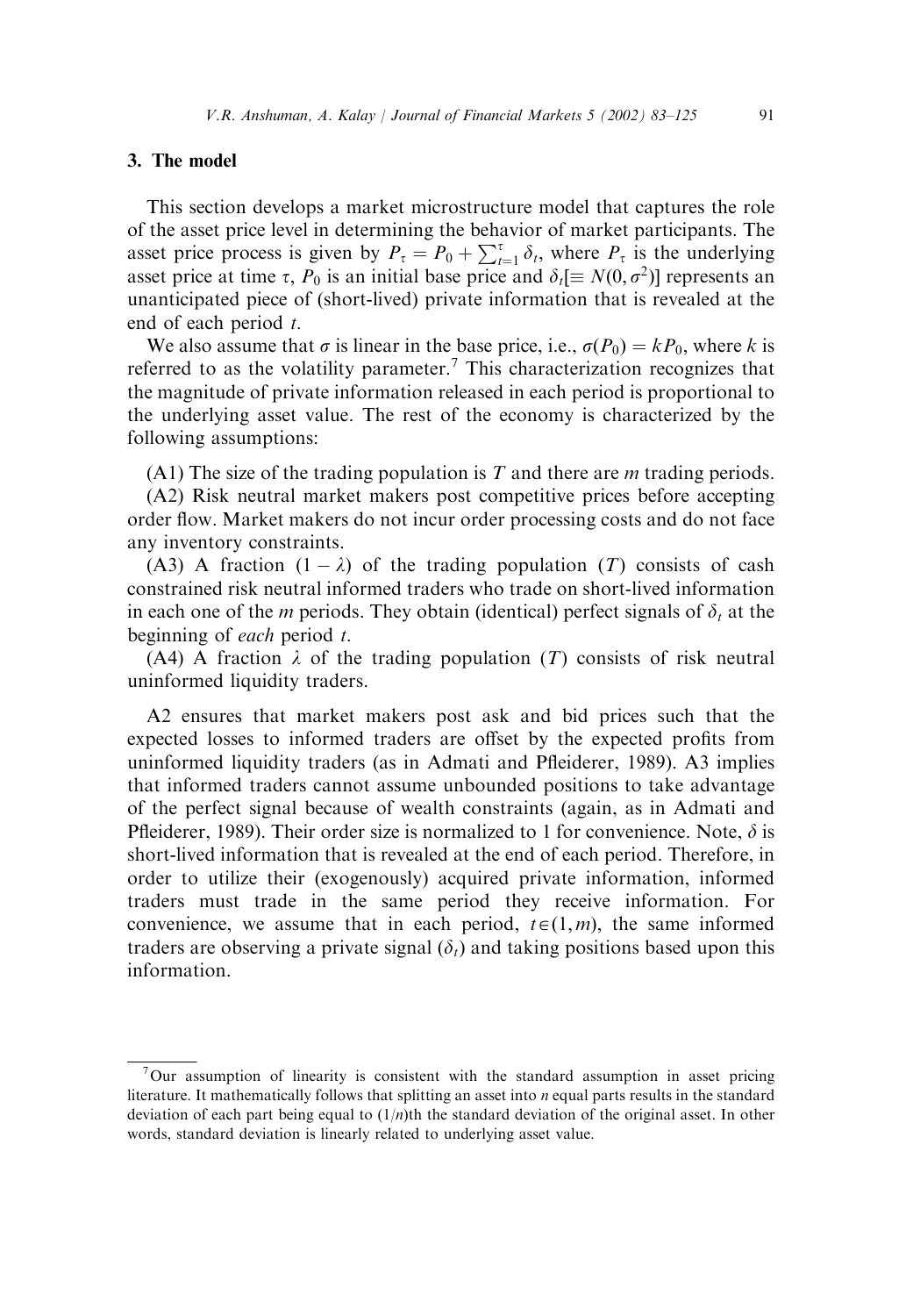### 3.1. Equilibrium commissions

Consider the ask side of the market (the analysis is identical for the bid side of the market). For the competitive, risk neutral market maker, the equilibrium ask commission  $(a^*)$  can be determined by setting his expected profits to zero. Given A3, the number of informed traders in each period is  $(1 - \lambda)T$ . For purposes of illustration let the remaining uninformed liquidity traders  $(\lambda T)$  be equally distributed across the  $m$  periods. Then, we get the equilibrium commission  $(a^*)$  by solving the following equation (see Appendix A for the derivation):

$$
-(1-\lambda)T\left\{\sigma(P_0)\phi\left(\frac{a}{P_0}\right) - \left[1 - \Phi\left(\frac{a}{P_0}\right)\right]a\right\} + \left(\frac{\lambda T}{m}\right)a = 0,\tag{1}
$$

where  $\phi(.)$  and  $\Phi(.)$  represent the probability density function and the cumulative distribution function of the standard normal distribution, respectively. The left hand side of Eq. (1) shows the expected profits of the market makers, which is made up of two components – the first term represents the expected losses to informed traders and the second term represents the expected profits from liquidity traders.

Note that T factors out of Eq. (1). Thus, the trading population  $(T)$  is irrelevant for the analysis. Also, if  $a^*$  is the solution to Eq. (1), then, under continuous prices, the ask price  $(A_c)$  is equal to  $P_{\tau-1} + a^*$ . We refer to  $a^*$  as the adverse selection commission. Because  $\sigma(P_0)$  increases linearly in  $P_0$ , it turns out that the (dollar) adverse selection commission  $(a^*)$  also increases linearly in  $P_0$ . However, as shown in Appendix A the adverse selection commission *per* dollar traded (i.e., percentage commissions) is constant and independent of the base price  $(P_0)$ .

### 3.2. Discreteness related commissions (DRC)

Under discrete prices (separated by ticks of size  $d$ ), the market maker's pricing policy is different. In all likelihood, it may not be feasible to set the price at  $A_c = P_{\tau-1} + a^*$  because  $A_c$  may not be an exact multiple of the tick size (d). Anshuman and Kalay (1998) show that, under discrete prices, competitive market makers round the ask price upward to the nearest feasible price (similarly, on the bid side of the market, the continuous-case bid price is rounded downward to the nearest feasible price).<sup>8</sup> Therefore, the discreteness

<sup>8</sup>Anshuman and Kalay (1998) examine the impact of discrete pricing restrictions in greater detail. Following them, we assume that there can be no cross-subsidization of profits across time, i.e., market makers could sell below  $a^*$  in one period and sell above  $a^*$  in the other period, thereby, selling at an average commission of  $a^*$ . Such a linear combination of trades, i.e., splitting orders and executing them at adjacent prices, is assumed to be very costly. Alternatively, one can assume that the market maker is not allowed to use mixed strategies in his pricing rule.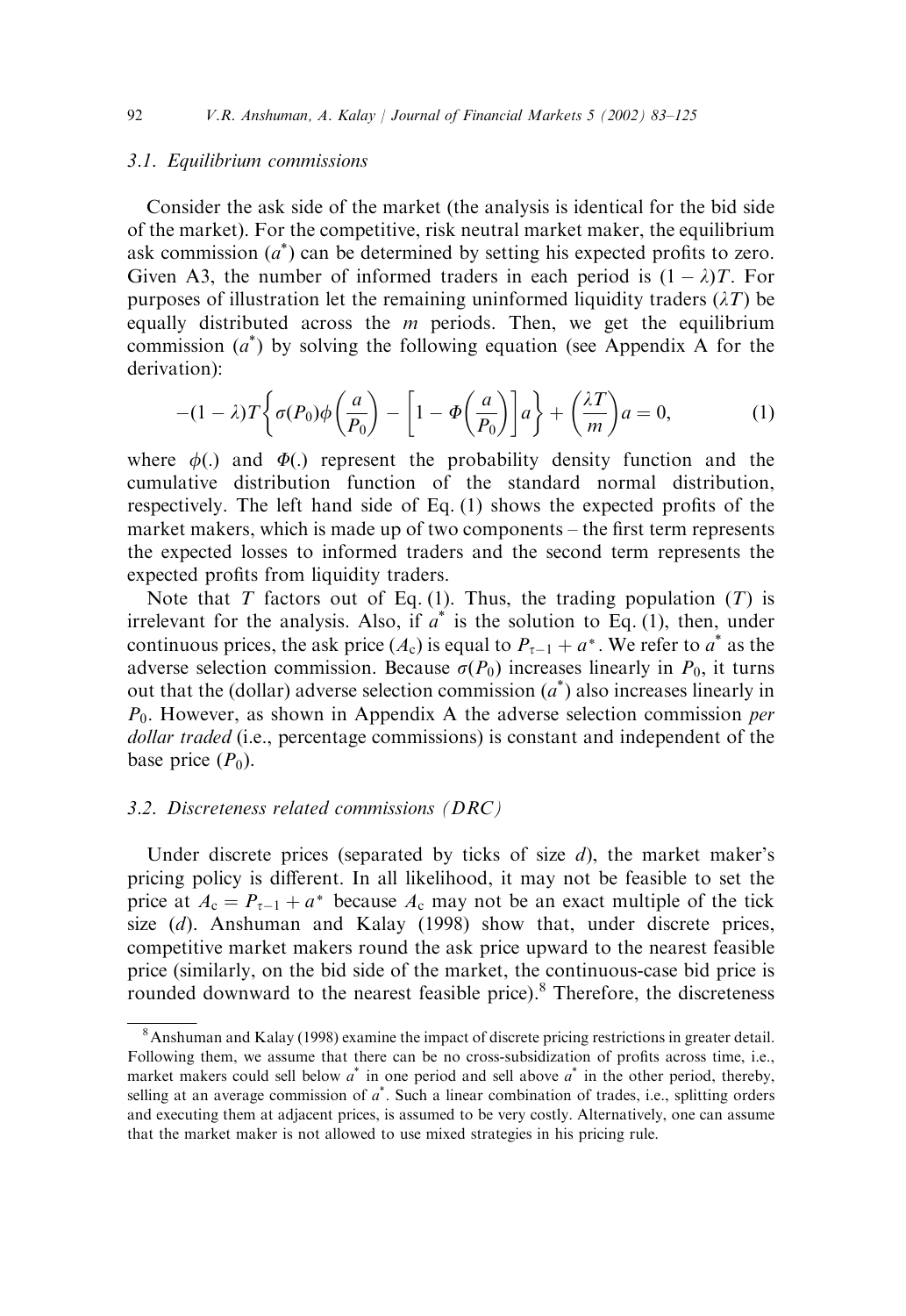related commissions on the ask side of the market are equal to  $d-Mod[P_0 +$  $a^*$ , *d*] (if  $\text{Mod}[P_0 + a^*, d] > 0$ ) or equal to 0 (if  $\text{Mod}[P_0 + a^*, d] = 0$ ).

The restriction on discreteness of prices results in a few interesting implications. First, due to discreteness, there is an additional component of transaction costs, henceforth referred to as DRC. The equilibrium commission is going to vary in the range  $[a^*, a^* + d)$ , depending on the location of  $A_c$  $(= P_{\tau-1} + a^*)$  on the real line. Second, given that  $P_{\tau-1}$  and  $a^*$  are common knowledge at time  $\tau$ , all market participants can infer the exact magnitude of DRC in the current period.

#### 3.3. Strategic liquidity trading

Liquidity traders can reduce transaction costs by deferring their trades to a period where DRC are very low. More importantly, they would also face lower adverse selection commissions because of the ensuing concentration of trades. The benefits of strategically timing trades can be a significant reduction in execution costs.

Of course, such strategic behavior is not costless. It involves close monitoring of the market to take advantage of periods with low DRC. The monitoring costs for a liquidity trader depends on the opportunity cost of his or her time. From here on, we recognize that liquidity traders face differential opportunity costs of monitoring.

(A5) At time  $t = -\infty$ , risk neutral liquidity traders ( $\lambda T$ ) make a strategic decision – whether to act as discretionary or nondiscretionary traders. This decison depends on their personal opportunity costs of monitoring. We assume that, on a continuum of increasing monitoring costs, the  $q$ th percentile liquidity trader incurs a (per dollar) monitoring cost,  $C(q) = f/[-\ln(q)]^{1/w}$ , where  $f > 0$ and  $w > 1$ .

At time  $t = -\infty$ , all liquidity traders are potential discretionary traders. Liquidity traders weigh the benefits of discretionary trading (namely, lower execution costs) against their personal opportunity costs of monitoring. Only those liquidity traders who foresee a net benefit choose to act as discretionary traders. We assume that, on a continuum of increasing monitoring costs, the qth percentile liquidity trader incurs a (per dollar) monitoring cost,  $C(q) = f/[ln(q)]^{1/w}$ , where  $f > 0$  and  $w > 1$ .<sup>9</sup> In general, the parameter f tends to "shift"  $C(q)$  up or down and the parameter w tends to alter the shape of the function  $C(q)$ . This is illustrated in Fig. 1, which shows the cost function for a

<sup>&</sup>lt;sup>9</sup>By constraining f and w to be greater than 0, we ensure that  $C'(q) > 0$ . Thus,  $C(q)$ , which represents the personal monitoring cost incurred by the  $q$ th percentile liquidity trader, is increasing in q, by construction. Note that  $C(0) \rightarrow 0$  and  $C(1) \rightarrow \infty$ . Therefore, traders differ in monitoring costs over the interval  $(0, \infty)$ . The constraint  $w > 1$  is required for proper integration of the cost function, as discussed in Appendix C.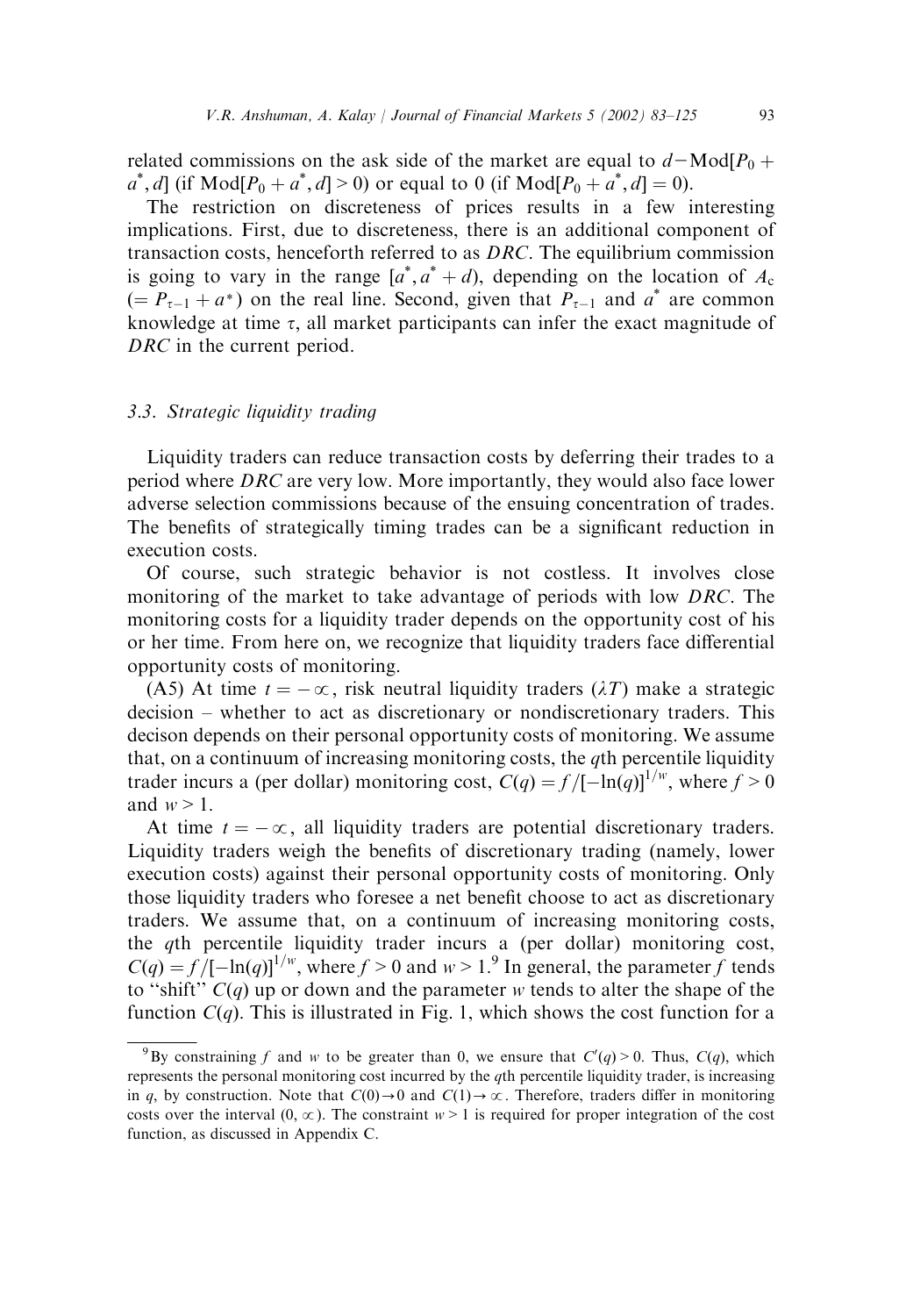

# Monitoring cost function  $[C(q)]$ and monitoring cost parameters  $[f, w]$

Fig. 1. The monitoring cost function. The monitoring cost function specifies the opportunity cost of monitoring incurred by the qth percentile trader. The cost function is  $C(q) = f/[-\ln(q)]^{1/w}$ ; where  $f > 0$  and  $w > 1$ . The monitoring cost parameters f and w affect the shape of the cost function, as shown in the three representative situations in the graph. In general, the parameter  $f$ tends to ''shift'' the cost function up or down, whereas the parameter w tends to affect the curvature of the cost function.

few combinations of the parameter values f and w. We refer to f and w as the monitoring cost parameters.

If the  $q^*$  percentile liquidity trader's personal monitoring cost just offsets the savings in execution costs from timing trades, he would be indifferent between acting as a discretionary or a nondiscretionary trader. Assuming that he chooses to act as a discretionary trader, the fraction of  $\lambda T$  liquidity traders who act as discretionary traders is  $q^*$ , in equilibrium. The remaining fraction  $(1 - q^*)$  would rationally choose to act as nondiscretionary traders because they face higher monitoring costs than that of the  $q^*$  percentile liquidity trader.

(A6) All liquidity traders realize their trading requirements at time  $t = 0^{-}$ . Discretionary liquidity traders can trade in any one of the  $m$  periods. Waiting costs are negligible and the arrival rate of nondiscretionary liquidity traders into the market is constant.

Recall, the total trading population is T. Among these, a fraction  $(1 - \lambda)T$ are informed traders who trade in each one of the  $m$  periods. The remaining fraction  $\lambda T$  consists of liquidity traders. Among the liquidity traders, a fraction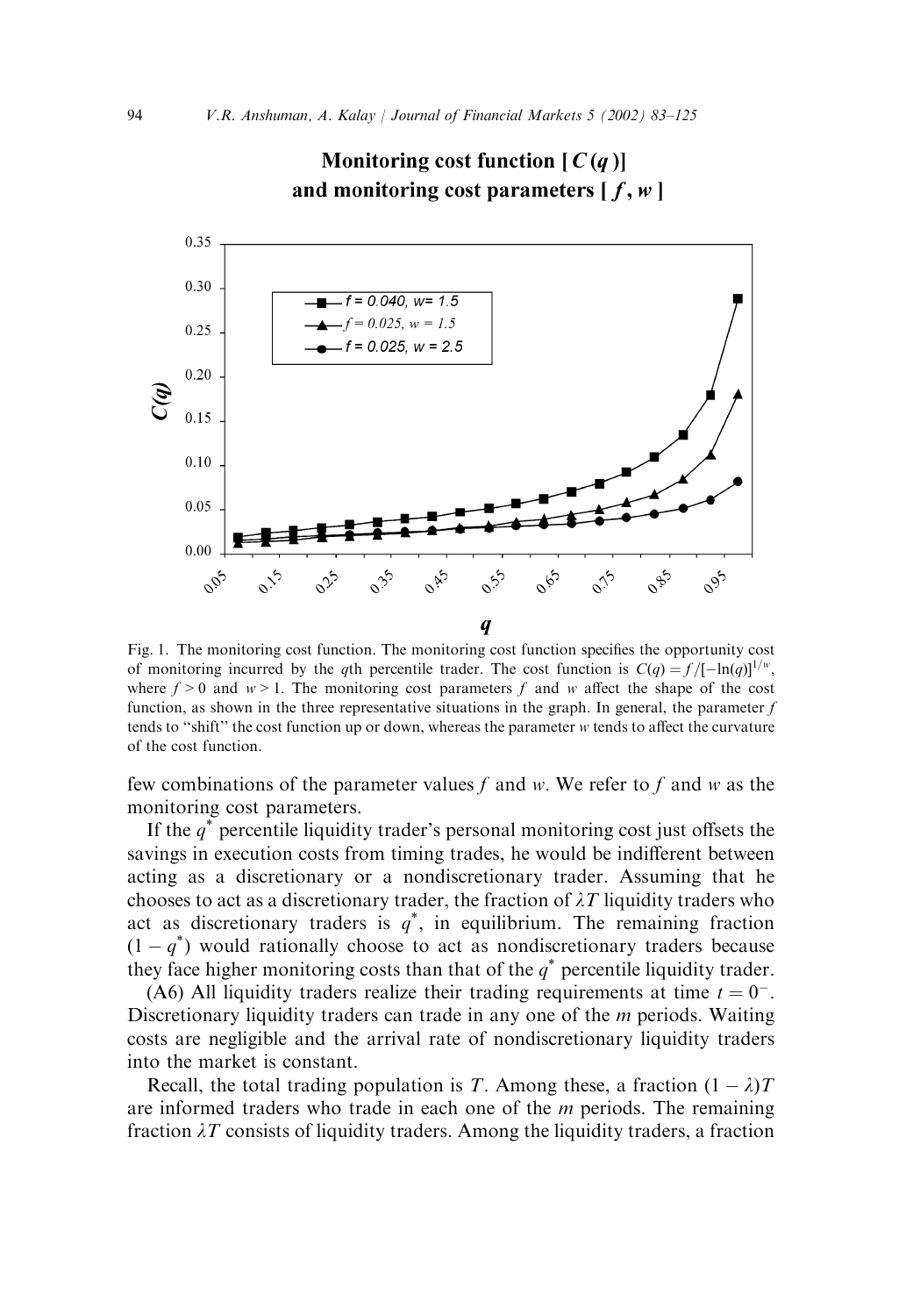$q^* \lambda T$  choose to act as discretionary traders and aggregate their trades in one of m periods (with low DRC). The remaining fraction  $(1 - q^*)\lambda T$  consists of nondiscretionary traders.<sup>10</sup> Given that there are negligible waiting costs,<sup>11</sup> nondiscretionary traders are indifferent between trading early or late. We assume that they arrive in the market at a constant rate.<sup>12</sup> In other words, nondiscretionary traders are distributed equally across all the  $m$ periods.

The trading pattern consists of a single period of concentrated trading and  $m-1$  periods of "regular" trading. Let  $T<sub>D</sub>$  represent the number of discretionary traders and  $T_{ND}$  represent the number of nondiscretionary traders per period. Then,

$$
T_{\mathcal{D}} = q^*(\lambda T),\tag{2}
$$

$$
T_{\rm ND} = (1 - q^*) (\lambda T / m). \tag{3}
$$

In the period of concentrated trading, DRC and adverse selection commissions are low compared to the remaining periods. Let the adverse selection commission in the period of concentrated trading be  $a<sub>l</sub>$  and let the adverse selection commission in the remaining periods be  $a_h$ . Note,  $a_l$  is less than  $a_h$ because of the presence of additional liquidity traders in the period of concentrated trading. The equilibrium adverse selection commissions,  $a<sub>l</sub>$  and  $a<sub>h</sub>$ , are given by the solutions of Eqs. (4) and (5), respectively, where the market maker's expected profit function is set to zero. These equations are identical to Eq. (1), except that the number of liquidity traders is different:

$$
a_{\mathbf{l}}: -(1-\lambda)T\left[\sigma(P_0)\phi\left(\frac{a}{P_0}\right) - \left[1 - \Phi\left(\frac{a}{P_0}\right)\right]a\right] + (T_{\mathbf{d}} + T_{\mathbf{ND}})a = 0, \quad (4)
$$

$$
a_{\rm h}: -(1-\lambda)T\left[\sigma(P_0)\phi\left(\frac{a}{P_0}\right) - \left[1 - \Phi\left(\frac{a}{P_0}\right)\right]a\right] + (T_{\rm ND})a = 0. \tag{5}
$$

<sup>&</sup>lt;sup>10</sup>We refer to discretionary traders who do not exercise their flexibility as nondiscretionary traders. In our model, nondiscretionary liquidity traders realize their trading requirements before the market opens at time  $t = 0^-$ . This differs from the traditional view in the market microstructure literature, where nondiscretionary liquidity traders realize their trading requirements in a particular period after the market opens and are compelled to trade in the same period.

<sup>&</sup>lt;sup>11</sup> The assumption of negligible waiting costs is reasonable in an intraday trading scenario where the trading horizon is of the order of a few hours, at most. Essentially, we assume that a zero discount rate applies over the trading horizon.

 $12$  Alternative assumptions about the arrival rate of nondiscretionary liquidity traders would imply exogenously imposed excess liquidity trading in at least one period. The model can be suitably altered to accommodate any given specification of nondiscretionary liquidity trader behavior. However, we believe that there is no ex-ante motivation to justify examining alternative specifications. Assuming a uniform arrival rate of nondiscretionary traders seems to be the most innocuous specification.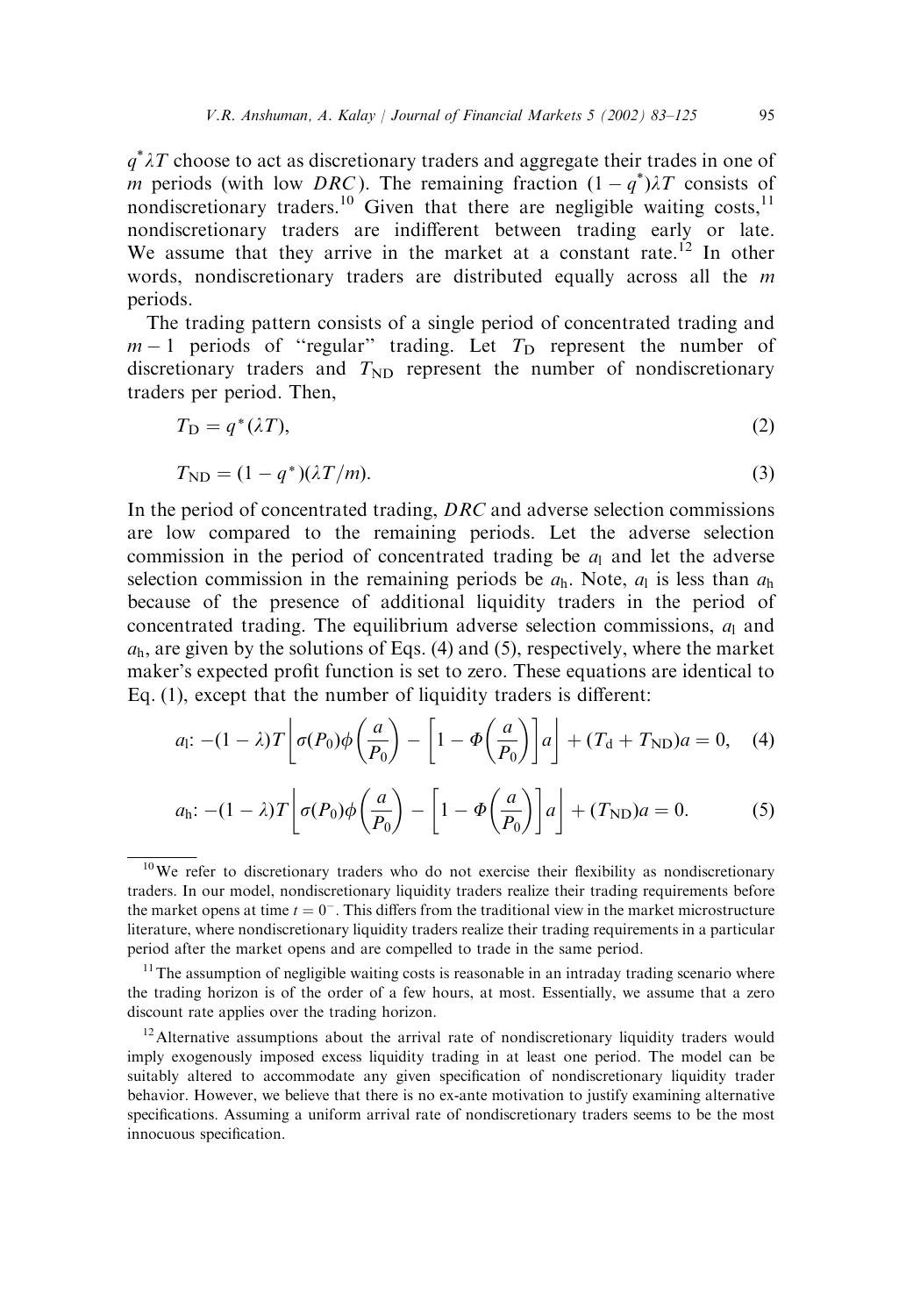Since discretionary traders have to monitor the market from the very first period, the decision to act as a discretionary trader or nondiscretionary trader is made before the market opens. Hence  $q^*$ , and therefore,  $a_l$  and  $a_h$  are completely determined before trading begins.

By pooling their trades in any chosen period, discretionary traders can save  $(a_h - a_l)$  on adverse selection commissions. The savings in adverse selection commissions would be the same no matter which period they choose to aggregate their trades. However, in a world with discrete prices, the savings in DRC are subject to timing ability because DRC are time varying. Hence timing matters. The only uncertainty is with respect to the realization of DRC over the interval  $(0, d)$ .

### 3.3.1. Discretionary traders' timing strategy

As discussed in Section 3.2, current period DRC, is common knowledge at the beginning of each period, but future period DRC are uncertain. Being risk neutral, discretionary traders weigh the current period DRC with the expected DRC upon deferring trades. Thus, the distribution of DRC in future periods affects the timing strategy of discretionary traders.

Suppose *DRC* are uniformly distributed over  $(0, d)$ . Consider a trading horizon (*m*) of two periods. At the beginning of the first period, DRC for the first period are known, but DRC for the second (and last) period are unknown. Risk neutral discretionary traders can compare the current realized DRC with the expected DRC upon deferring trades, which are equal to  $d/2$ . If the current DRC are less than or equal to  $d/2$ , it makes sense to trade immediately. In contrast, if the current  $DRC > d/2$ , it makes sense to defer trades to the second period. Thus, the timing strategy involves a simple trading rule. In the first period (of a two period horizon), the trading rule would be to trade in the current period if  $DRC \le d/2$ , otherwise to defer trades. We refer to the fraction  $\frac{1}{2}$  in  $d/2$  as the cutoff level that describes the trading behavior of discretionary traders in the first period. Note that the cutoff level indicates the expected DRC from deferring trades.

In general (over an *m*-period trading horizon), the timing strategy would involve a trading rule that employs a critical cutoff (expressed as a fraction of the tick size) corresponding to each period. If the realized DRC is less than or equal to that implied by the cutoff level (relevant for that period), discretionary traders are better off trading in that period, as opposed to deferring trades. Conversely, if the realized DRC is larger than that implied by the cutoff level, it is better to defer trades to the next period.

Note that the cutoff for the last period has to be equal to 1, because discretionary traders are forced to trade in this period (if they have deferred trades until then). In conclusion, the trading rule therefore implies that discretionary traders should trade in the first period that has a realized DRC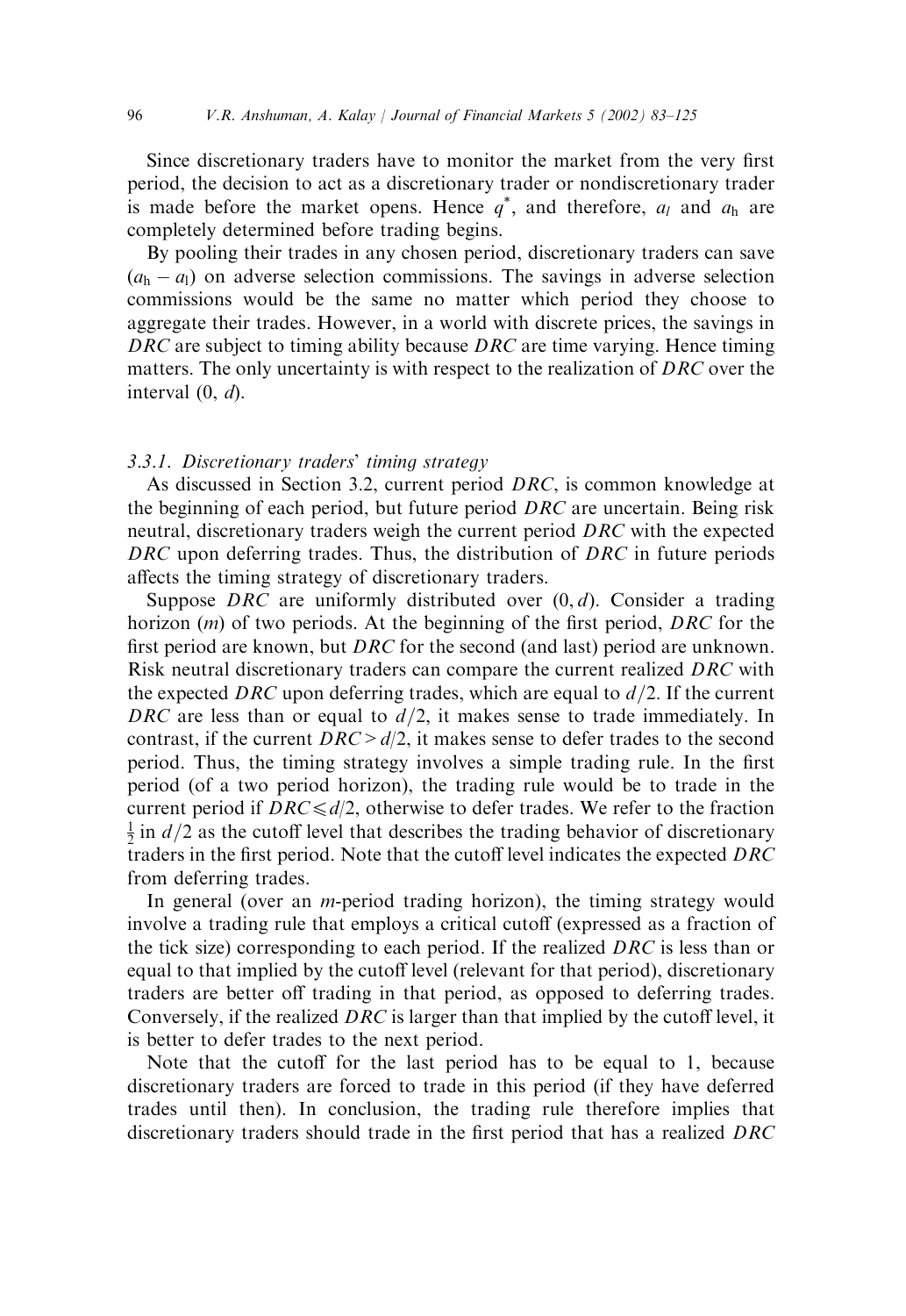less than or equal to the cutoff level (corresponding to that period). Such a trading rule ensures minimization of expected  $DRC$ .<sup>13</sup>

Proposition 1. The timing strategy of discretionary traders can be described by a set of optimal cutoffs  $((\alpha_t^*, 0<\alpha_t^*\leqslant 1))$ , that is determined by recursively solving Eq. (6) from  $t = (m - 1)$ , ..., 1, using the end-game constraint  $\alpha_m^* = 1$ . Discretionary traders would find it optimal to trade in the first period that has a realized DRC less than or equal to  $\alpha_t^*$  d.

$$
\alpha_t^* = z_t : z_t d = F_{t+1}(\alpha_{t+1}^* \mid DRC_t = z_t d) E\{z_{t+1} d \mid 0 \le z_{t+1} \le \alpha_{t+1}^*, DRC_t = z_t d\}
$$
  
+ 
$$
(1 - F_{t+1}(\alpha_{t+1}^* \mid DRC_t = z_t d))
$$
  

$$
F_{t+2}(\alpha_{t+2}^* \mid DRC_t = z_t d) E\{z_{t+2} d \mid 0 \le z_{t+2} \le \alpha_{t+2}^*, DRC_t = z_t d\} + \cdots
$$
  
+ 
$$
(1 - F_{t+1}(\alpha_{t+1}^* \mid DRC_t = z_t d)) \cdots (1 - F_{m-1}(\alpha_{m-1}^* \mid DRC_t = z_t d))
$$
  

$$
F_m(\alpha_m^* \mid DRC_{m-1} = z_{m-1} d) E\{z_m d \mid 0 \le z_m \le \alpha_m^*, DRC_t = z_t d\}, \qquad (6)
$$

where the realization DRC<sub>t</sub> in period t is equal to  $z_t$ ,  $0 \le z_t$  and  $F_t(.|DRC_{t-1})$ refers to the cumulative distribution function of the conditional distribution of  $DRC_t$  given  $DRC_{t-1}$ ).

### *Proof.* Appendix B.  $\Box$

Proposition 1 describes the timing strategy of discretionary traders. In deciding whether to trade in the current period or to defer trading to the next period, discretionary traders compare the current period realized DRC with the expected DRC upon deferring trades. Eq. (6) presents this comparison at stage  $t$  of the trading horizon of  $m$  periods. Note that the distribution of future period DRC depends on the realized DRC in the current period. Hence Eq. (6) deals with the conditional distribution of DRC. The optimal cutoffs can be determined by solving Eq. (6) using a recursive backward dynamic programming approach, where an end-game constraint ( $\alpha_m^* = 1$ ) applies.

The trading rule works as follows: If the realization of  $DRC<sub>1</sub>$  in Period  $1 \le \alpha_1^* d$ , then discretionary traders would trade in Period 1, otherwise they would defer their trades to the next period. Suppose discretionary traders prefer to defer their trades and reach Period 2. If the realization of  $DRC_2$  in Period  $2 \le \alpha_2^* d$ , then discretionary traders would trade in the Period 2, otherwise they would defer their trades to the next period, and so on till they

<sup>&</sup>lt;sup>13</sup> Note that discretionary traders would be interested in minimizing the expected execution costs of  $(a_1 + DRC)$ . It turns out that minimizing expected DRC also ensures that  $a_1$  would be minimized. This follows because  $q^*$  is increasing in the savings in execution costs,  $S(\alpha_1^*, \ldots, \alpha_m^*, q^*)$ , as discussed later in Eq. (11). Furthermore, as shown in Eq. (10),  $S(\alpha_1^*, \ldots, \alpha_m^*, q^*)$  is inversely related to discretionary trader's expected DRC,  $E(DRC)$ <sub>D</sub>. Finally, since  $a<sub>l</sub>$  is monotonically decreasing in  $q^*$  [see Eqs. (4) and (5)], it follows that minimizing expected DRC ensures that  $a_1$  is also minimized.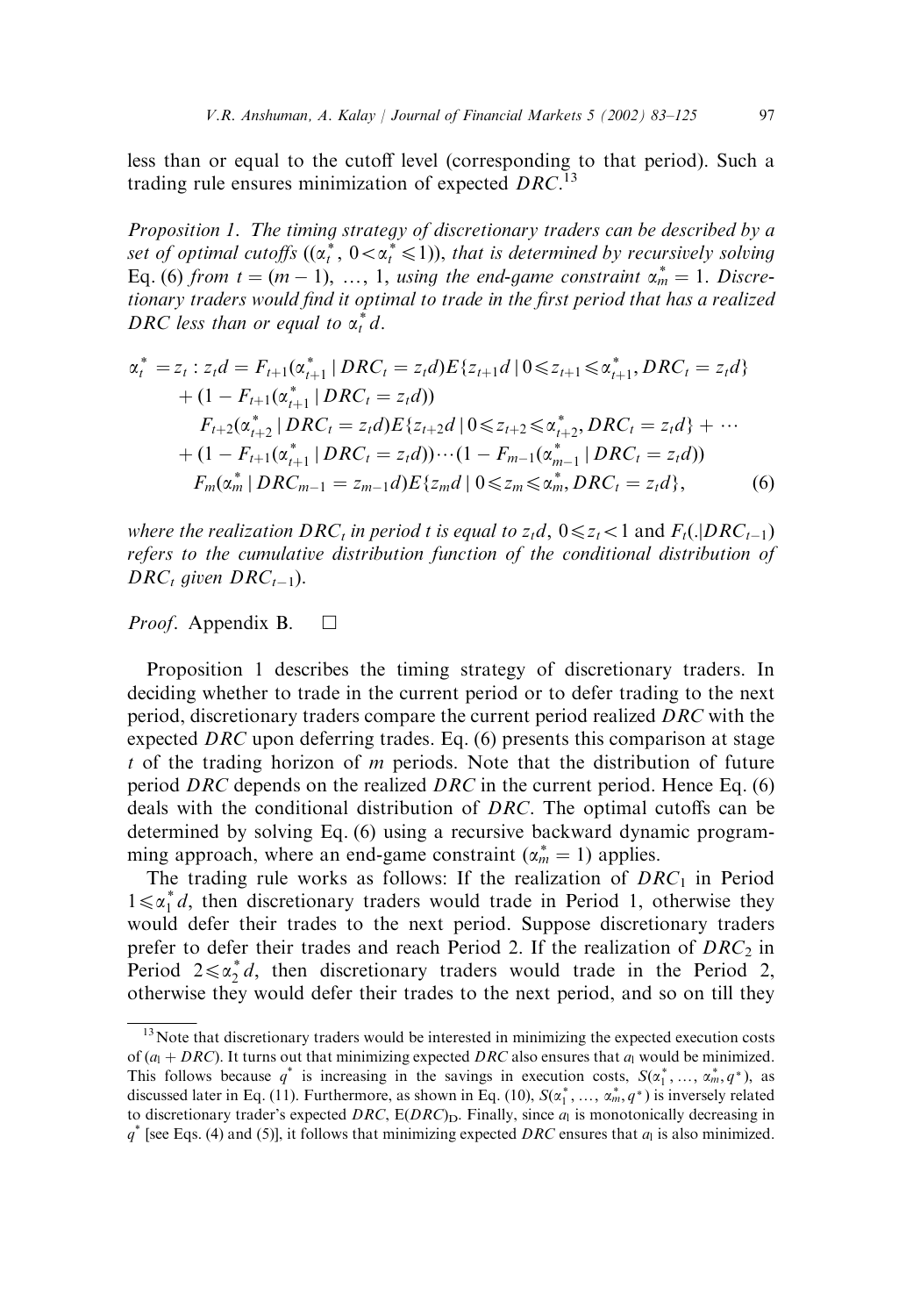reach a period with DRC less than or equal to the cutoff relevant for that period.

### 3.3.2. Ex-ante expected execution costs of discretionary traders

As stated in Assumption A5, liquidity traders make a strategic decision on whether to act as discretionary traders or not, at time  $t = -\infty$ . At this point in time, the distribution of DRC is Uniform  $(0, d)$  because there is no information available about the price process.<sup>14</sup> Knowing the cutoffs  $\alpha_1^*, \ldots, \alpha_m^*$ , one can compute the ex-ante (at time  $t = -\infty$ ) expected DRC incurred by discretionary traders  $[E(DRC)_D]$ . Therefore,

$$
E(DRC)_{D} = \alpha_{1}^{*}(\alpha_{1}^{*}d/2) + (1 - \alpha_{1}^{*})\alpha_{2}^{*}(\alpha_{2}^{*}d/2) + \cdots
$$
  
+ 
$$
(1 - \alpha_{1}^{*})(1 - \alpha_{2}^{*})\cdots(1 - \alpha_{m-1}^{*})\alpha_{m}^{*}(\alpha_{m}^{*}d/2).
$$
 (7)

Given that discretionary traders incur adverse selection commissions  $(a_1, a_2)$ which depends on  $q^*$ ), the expected per dollar execution costs of discretionary liquidity traders  $(EC<sub>D</sub>)$  is given by

$$
EC_{D}(\alpha_1^*, \ldots, \alpha_m^*, q^*) = [a_1 + E(DRC)_{D}]/P_0.
$$
\n(8)

# 3.3.3. Equilibrium amount of discretionary trading  $(q^*)$

To determine the equilibrium amount of discretionary traders  $(q^*)$ , we first determine the savings in execution costs due to timing of trades. The nondiscretionary traders who trade in  $(m - 1)$  regular periods expect to pay an adverse selection commission of  $a_h$  and, on average,  $d/2$  in DRC.<sup>15</sup> However, if

 $14$ As discussed in Appendix B, the distribution of DRC is given by the wrapped normal distribution. Mardia (1972) shows that the wrapped normal distribution converges to the uniform distribution when  $\rho = \exp[(-1/2)\sigma^2]$  tends to zero, where  $\sigma^2$  is the variance of the underlying normal distribution. At time  $t = -\infty$ , the relevant underlying normal variable is  $\Sigma \delta$  over the time interval  $(-\infty,0)$ , whose variance approaches infinity. Hence the distribution of DRC in Period 1 through Period m will be uniform because the wrapped normal distribution converges to the uniform distribution.

<sup>&</sup>lt;sup>15</sup> It might seem that DRC in the regular periods should vary over the interval  $(\alpha_t^* d, d)$ , otherwise discretionary traders would pool their trades in such periods. However, this inference is incorrect. Note DRC depend on the location of the continuous-case ask price  $A_c$   $(= P_{\tau-1} + a^*)$  on the real line. Given  $P_{\tau-1}$ , the location of  $A_c$  depends on the equilibrium commission  $(a^*)$ , which depends on the number of liquidity traders trading in a period. If discretionary traders are trading, the appropriate continuous-case ask price is given by  $A_c = P_{\tau-1} + a_l$ , whereas when only nondiscretionary traders appear in the market, the continuous-case ask price is given by  $A_c = P_{\tau-1} + a_h$ . Hence, discretionary traders defer their trades whenever, conditional on their trading, the continuouscase ask price (by  $A_c = P_{\tau-1} + a_l$ ) is such that DRC lie in the interval  $(\alpha_i^* d, d)$ . Only nondiscretionary traders would then trade, and it is quite possible that DRC are less than  $\alpha_t^*d$ because the continuous-case ask price would then be given by  $A_c = P_{t-1} + a_h$ . However, discretionary traders cannot take advantage of this situation because if they trade, DRC would lie in the interval  $(\alpha_t^* d, d)$ . In general, *DRC* in a regular period, where only nondiscretionary traders trade, would vary over  $(0, d)$ .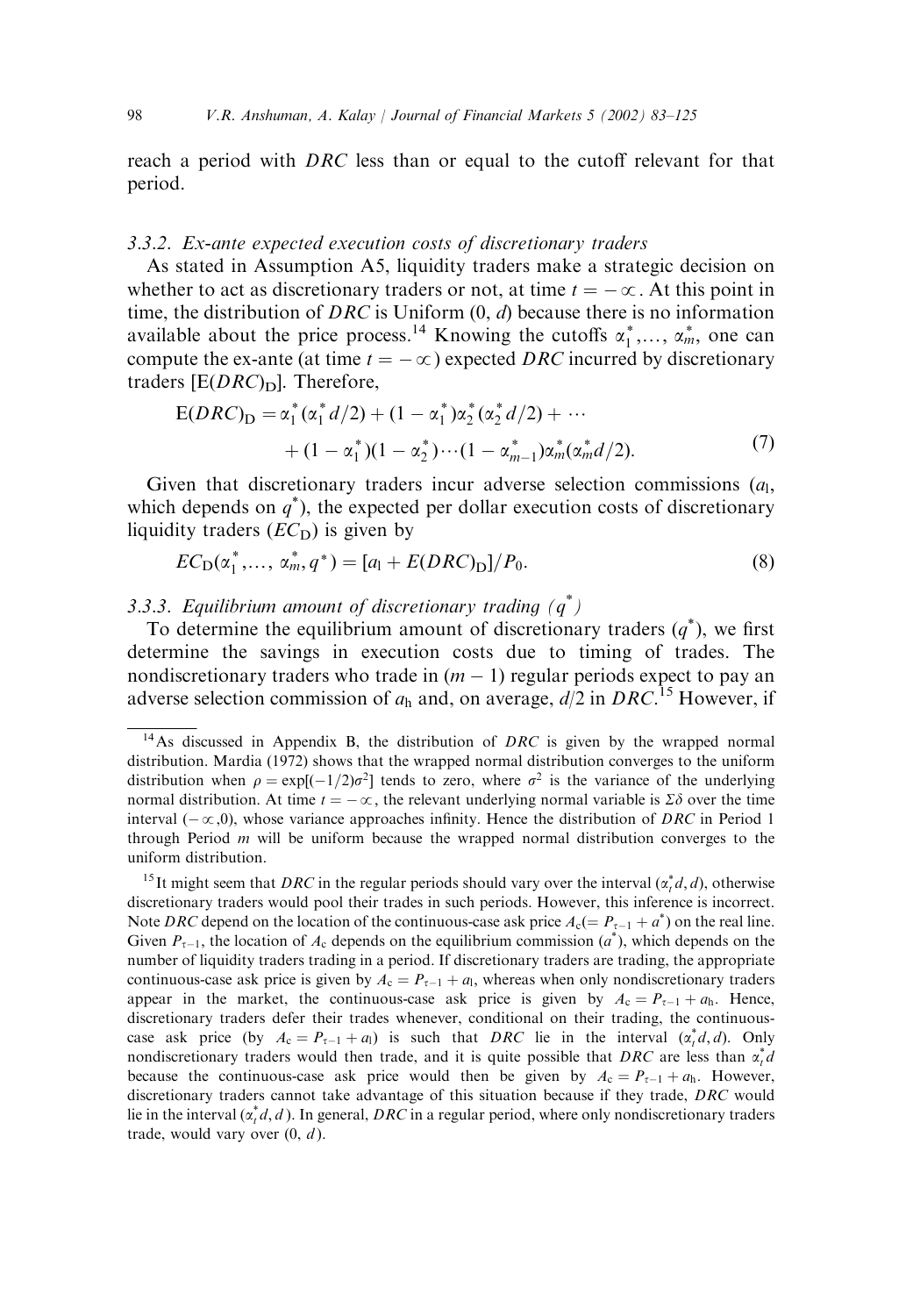they are lucky and realize their trading need in the period of concentrated trading, their expected execution costs are equal to  $\{a_1 + E(DRC)_{D}\}\$ , the same as that of discretionary liquidity traders. Ex-ante, the probability of trading in a regular period is  $(m-1)/m$  and the probability of trading in the period of concentrated trading is  $(1/m)$ . Thus, the expected (per dollar) execution costs incurred by a nondiscretionary trader is given by

$$
EC_{ND}(\alpha_1^*, \ldots, \alpha_m^*, q^*) = [(m-1)/m](a_h + d/2)/P_0 + (1/m)[a_l + E(DRC)_D]/P_0.
$$
\n(9)

It follows that the (per dollar) savings in executions costs due to timing of trades is given by  $S(\alpha_1^*, \ldots, \alpha_m^*, q^*) = EC_{ND}(\alpha_1^*, \ldots, \alpha_m^*, q^*) - EC_D$  $(\alpha_1^*, \ldots, \alpha_m^*, q^*)$ , as stated in

$$
S(\alpha_1^*, \ldots, \alpha_m^*, q^*) = [(m-1)/m][(a_h - a_l) + d/2 - E(DRC)_{\text{D}}]/P_0. \tag{10}
$$

Liquidity traders compare the savings in execution costs to their personal monitoring costs. In equilibrium,  $q^*$  would be such that the  $q^*$  percentile liquidity trader would be indifferent between acting as a discretionary or as a nondiscretionary trader. In either case, he would incur identical total expected (per dollar) transaction costs. In short,  $q^*$  would be such that savings in execution cost from timing trades would be exactly offset by his personal monitoring costs. Thus,  $C(q^*) = S(\alpha_1^*, \ldots, \alpha_m^*, q^*)$ . Plugging the functional form of  $C(q)$ , as defined in A5, we get

$$
q^* = \exp[-\{f/S(\alpha_1^*, \dots, \alpha_m^*, q^*)\}^w].
$$
\n(11)

#### 3.3.4. Equilibrium solution

Fig. 2 shows the pattern of liquidity trading in the m-period economy. In the figure, the period of concentrated trading is Period s: Ex-ante, however, the period of concentrated trading is unknown. Given a base price  $(P_0)$ , discretionary traders choose the optimal cutoffs,  $\alpha_1^*, \ldots, \alpha_{m-1}^*$ , by recursively solving Eq. (6). The period of concentrated trading depends on the realization of DRC in the m periods. The first period that has a realized DRC less than or equal to the relevant cutoff for that period will be the period of concentrated trading.

The optimal cutoffs determine the ex-ante expected DRC incurred by discretionary traders, as described in Eq. (7) and the discretionary traders' savings in execution costs, as described in Eq. (10). The equilibrium amount of concentrated trading  $(q^*)$  is then solved for, as shown in Eq. (11). Knowing  $q^*$ , the adverse selection commissions,  $a<sub>l</sub>$ , and  $a<sub>h</sub>$ , are found using Eqs. (4) and (5), respectively. The solution set is given by  $\{\alpha_1^*, \ldots, \alpha_m^*, q^*, a_h, a_l, P_0\}$ , which corresponds to a given base price,  $P_0$ .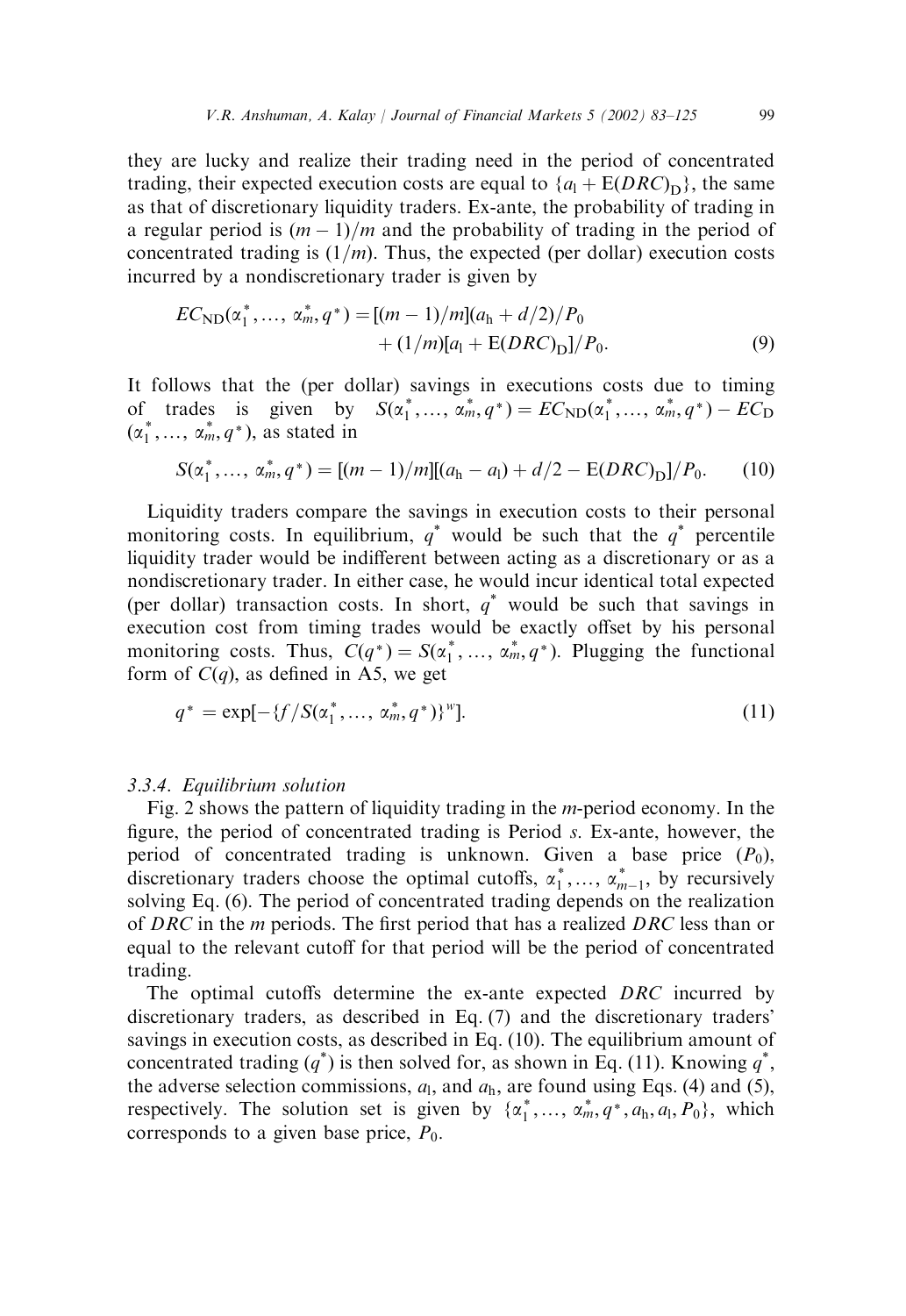

Fig. 2. A pictorial representation of the execution costs. The economy consists of  $m$  trading periods. A fraction  $q^*$  (endogenously determined) of the total number of liquidity traders ( $\lambda T$ ) choose to act as discretionary traders and the remaining fraction  $(1 - q^*)$  prefer to act as nondiscretionary traders. Before the market opens, discretionary traders choose optimal cutoff level  $\alpha_t^*$  (0< $\alpha_t^*$  < 1) corresponding to each period t. They trade in the first period that has discreteness related commissions  $(DRC) < \alpha_i^*d$ , where d is the tick size. If the period of concentrated trading occurs in Period s, DRC vary over  $(0, \alpha_s^* d)$  and the adverse selection related commission is equal to  $a_1$ . In the remaining  $(m-1)$  regular periods, the adverse selection related commission is equal to  $a_h$ and DRC varies over the interval  $(0, d)$ .

#### 3.4. Equilibrium transaction costs

We define the per dollar total transaction,  $TC(P_0)$ , as follows:

$$
TC(P_0) = (m-1)\left[\frac{a_h + d/2}{P_0}\right]T_{ND} + \left[\frac{a_l + E(DRC)_D}{P_0}\right](T_{ND} + T_D) + \int_0^{q^*} \lambda TC(q) \, dq. \tag{12}
$$

In the above equation, the first term within the square brackets represents the expected (per dollar) execution costs incurred by nondiscretionary traders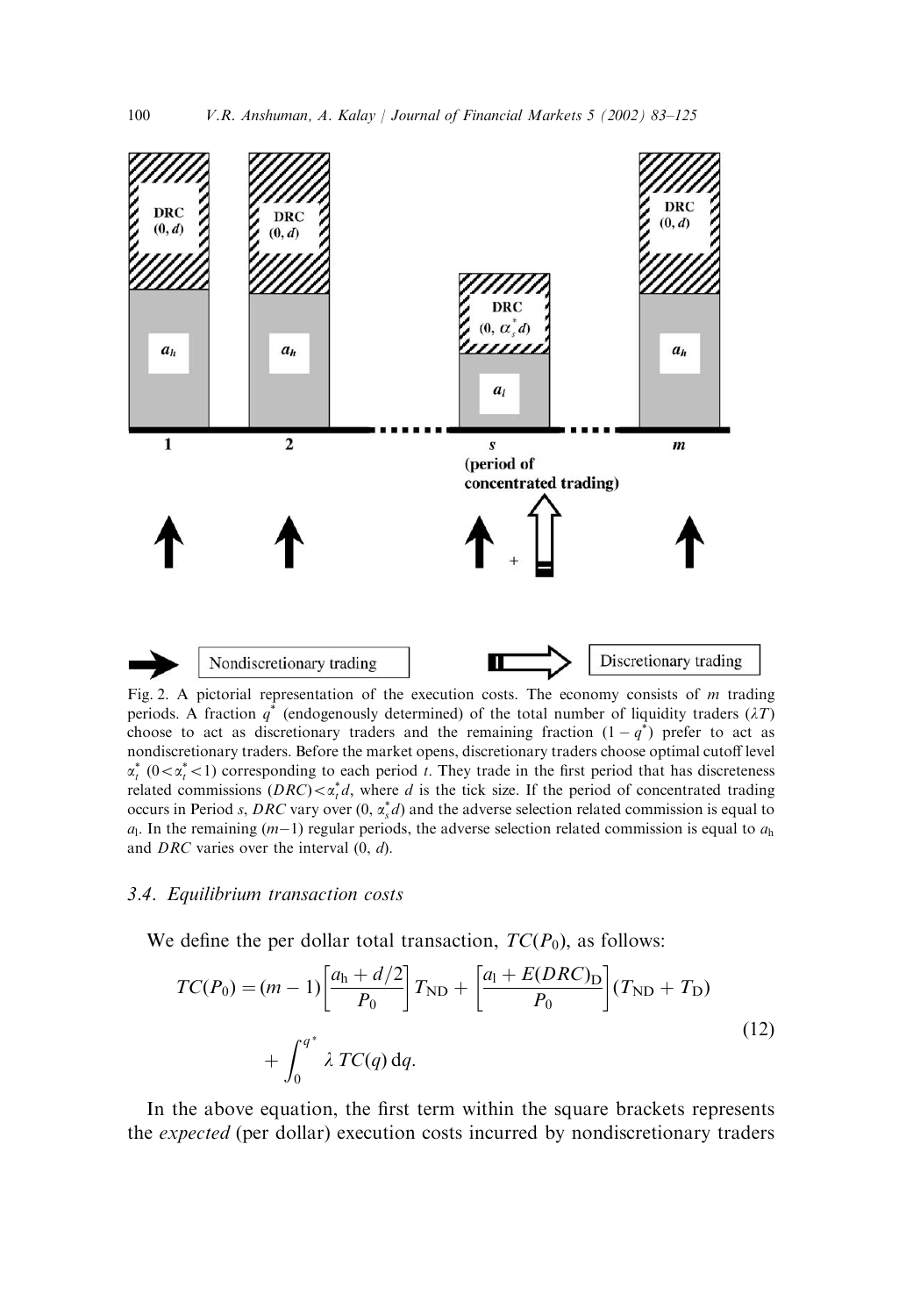in  $(m - 1)$  periods of regular trading, given that DRC are, on average, equal to  $d/2$ . We explicitly factor in the depth of the market by including the number of nondiscretionary traders  $(T<sub>ND</sub>)$  incurring these commissions. Similarly, the second term reflects the *expected* (per dollar) execution costs incurred by liquidity traders in the period of concentrated trading. Finally, the last term shows the cumulative monitoring costs incurred by all liquidity traders who act as discretionary traders. It can be shown (see Appendix C) that the integration of  $\lambda TC(q)$  over the interval  $(0, q^*)$  gives the expression:  $f\lambda TT((w-1)/w)$  ${1 - GAMMADIST[(-\text{Ln}(q^*)]}$ , where  $\Gamma(.)$  is the gamma function and GAMMADIST is the cumulative distribution function of the standard gamma distribution with parameter  $[(w-1)/w]$ .

The expressions in the square bracket are normalized by the base price  $(P_0)$ . This normalization is required to remove any spurious price effects. Thus, our objective function is expressed on a per dollar basis. This (inverse) measure of liquidity reflects both the spread (i.e., commission) and the depth in the market. Note, in Eq. (12) the base price appears explicitly in the denominator, and implicitly in  $a_h$ ,  $a_l$ ,  $T_D$ ,  $T_{ND}$  (through  $q^*$  which depends on  $P_0$ ).

### 4. Numerical solution of the model

The model cannot be solved in closed-form. Therefore, we numerically solve the model for reasonable parameter values. The numerical solution set  $\{\alpha_1^*,\ldots,\alpha_m^*,q^*,a_{\rm h},a_{\rm l};P_0\}$  is used to compute the value of the transaction cost function  $TC(P_0)$ . Repeating this exercise for different values of  $P_0$  generates the functional form of  $TC(P_0)$ . The optimal base price is the one that results in the lowest transaction cost.

### 4.1. The optimal cutoffs

The first step in the numerical solution procedure is to solve Eq. (6) to determine the optimal cutoffs,  $\alpha_1^*, \ldots, \alpha_m^*$ . For these computations, we let the number of trading periods  $(m)$  equal 10, the volatility parameter  $(k)$  equal 0.02, and the tick size equal \$0.125. A value of  $k = 0.02$  implies a standard deviation of 2% (of the price level), which is consistent with observed daily standard deviations.16 Appendix B develops the functional form of the conditional distribution,  $F_t(\alpha_t^* | DRC_{t-1} = z_{t-1}d)$ , and the expectation,  $E\{z_t d | z_t \leq \alpha_t^*$ ,  $DRC<sub>t</sub> = z<sub>t</sub>d$ . These terms appear in Eq. (6). Table 2 shows the optimal cutoffs at different base prices varying from \$1/2 to \$100. The optimal cutoffs

<sup>&</sup>lt;sup>16</sup>Typical values of volatility of stocks lie in the range of  $20-40%$  per annum, or equivalently 1.046–2.093% on a daily basis. Thus our choice of the parameter value is consistent with the daily standard deviations observed on stock exchanges.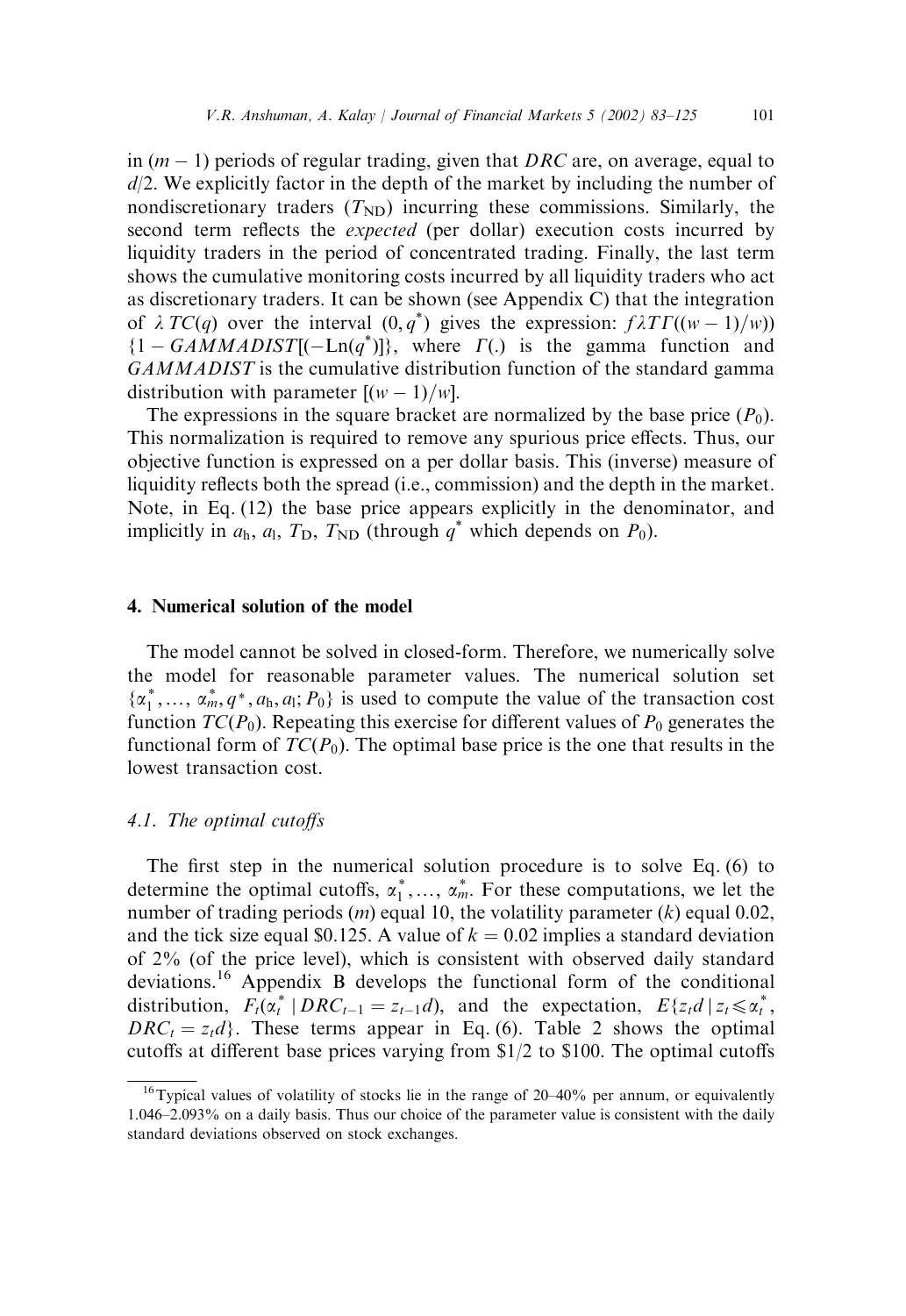### Table 2 The optimal cutoffs

This table shows the optimal cutoffs  $(\alpha_i^*)$  and discretionary traders' ex-ante expected discreteness related commissions  $[E(DRC)_D]$  using a dynamic optimization procedure. The problem has been solved for  $m=10$  periods for different base prices ( $P_0$ ). The base price level affects the standard deviation of the private information ( $\sigma = kP_0$ ), where k is the volatility parameter. The m distinct cutoffs (expressed as a fraction of the tick size) appear in the rows. We assume that the volatility parameter  $(k)$  is equal to 0.02 and the tick size  $(d)$  is equal to \$0.125.

| Cutoff $(\alpha_t^*)$ | Base price $(P_0)$ |        |        |        |        |        |  |  |  |
|-----------------------|--------------------|--------|--------|--------|--------|--------|--|--|--|
|                       | \$1/2              | \$1    | \$2    | \$10   | \$50   | \$100  |  |  |  |
| αŤ                    | 0.3839             | 0.1536 | 0.1492 | 0.1502 | 0.1502 | 0.1499 |  |  |  |
| $\alpha_2^*$          | 0.4020             | 0.1763 | 0.1629 | 0.1636 | 0.1635 | 0.1631 |  |  |  |
| α‡                    | 0.4176             | 0.2099 | 0.1798 | 0.1797 | 0.1797 | 0.1792 |  |  |  |
| αŤ                    | 0.4318             | 0.2629 | 0.2011 | 0.1996 | 0.1996 | 0.1992 |  |  |  |
| αŧ                    | 0.4450             | 0.3281 | 0.2291 | 0.2249 | 0.2249 | 0.2246 |  |  |  |
| αř                    | 0.4579             | 0.3842 | 0.2675 | 0.2583 | 0.2583 | 0.2581 |  |  |  |
| $\alpha_7^*$          | 0.4708             | 0.4285 | 0.3224 | 0.3047 | 0.3047 | 0.3046 |  |  |  |
| $\alpha_8^*$          | 0.4843             | 0.4653 | 0.4000 | 0.3750 | 0.3750 | 0.3750 |  |  |  |
| α\$                   | 0.5000             | 0.5000 | 0.5000 | 0.5000 | 0.5000 | 0.5000 |  |  |  |
| $\alpha_{10}^*$       | 1.0000             | 1.0000 | 1.0000 | 1.0000 | 1.0000 | 1.0000 |  |  |  |
| $E(DRC)_{D}$          | 0.0256             | 0.0183 | 0.0174 | 0.0174 | 0.0174 | 0.0174 |  |  |  |

depend on the base price because  $\sigma^2$  (the variance of  $\delta$ ) depends on the base price  $(\sigma = kP_0)$ .

Consider the case when the base price is \$50. The cutoff for the first period is 0.1502. This means that discretionary traders would find it optimal to trade in the first period only if the realized DRC in Period 1 is less than or equal to  $0.1502d = $0.01877$  (assuming a tick size of \$0.125). Otherwise, they would defer their trades to the next period. The last period cutoff is always 1, since discretionary are constrained to trade within the trading horizon  $(m=10)$ periods). It turns out that the optimal cutoffs are not very sensitive to the base price, except at the very low base price of about \$1.

Next, we apply the optimal cutoffs to Eq. (7) and determine discretionary traders' ex-ante expected DRC at each base price. This computation appears in the bottom row of Table 2. For a base price of \$50, the  $E(DRC)_{D} = $0.0174$ , which is significantly lower than the nondiscretionary trader's expected DRC of \$0.0625.

### 4.2. The transaction cost function,  $TC(P_0)$

To construct the transaction cost function, we must first solve for the remaining endogenous variables in the solution set, namely,  $q^*$ ,  $a<sub>h</sub>$ , and  $a<sub>l</sub>$ , corresponding to each base price level  $(P_0)$ . For convenience, we assume that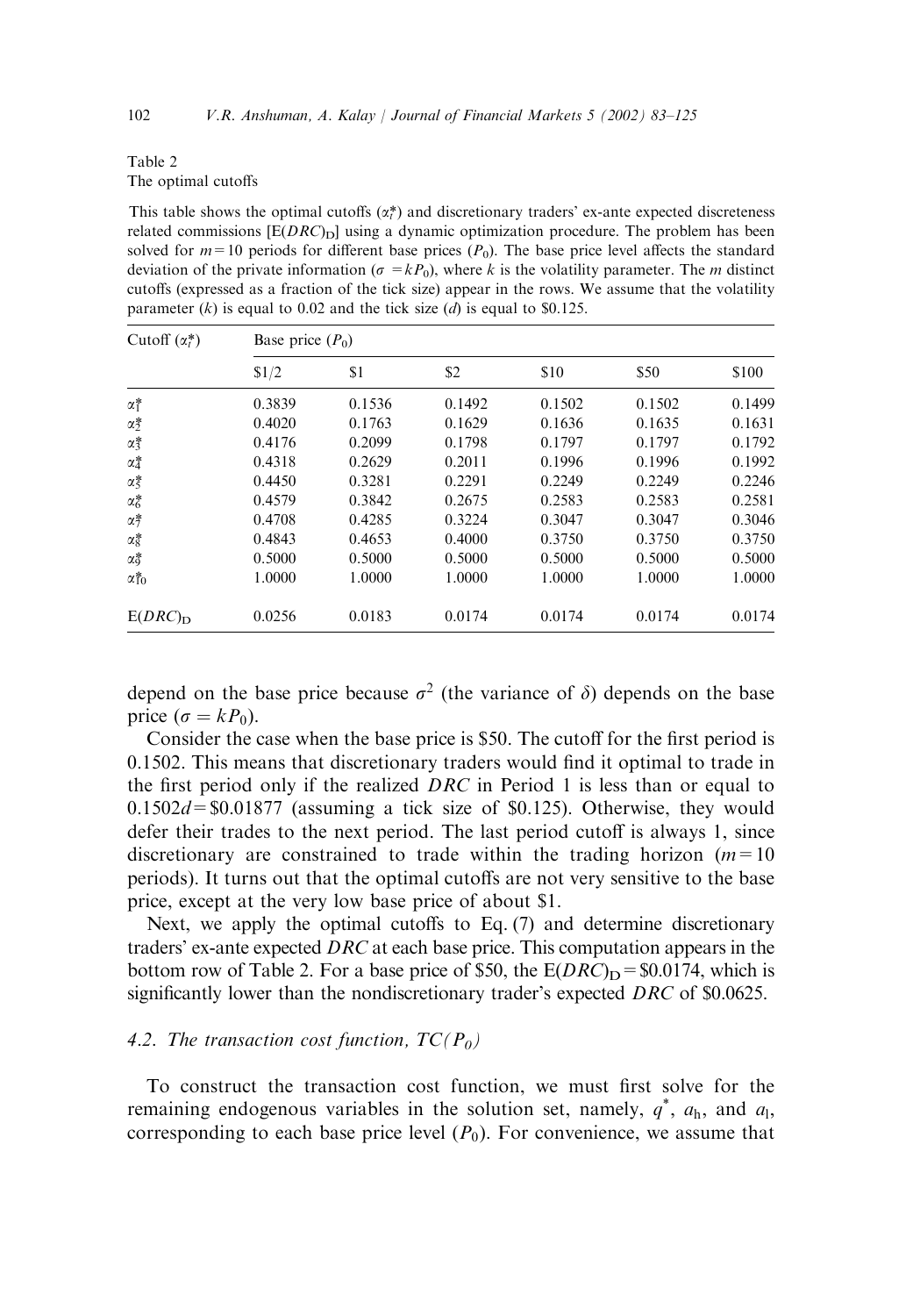#### Table 3

Equilibrium characteristics

This table shows the numerical solution of the model at different base prices.  $P_0 \equiv$  base price,  $q^*$   $\equiv$  fraction of liquidity traders who choose to act as discretionary traders,  $a_h$  $\equiv$  adverse selection related commissions in a regular period,  $a<sub>l</sub> \equiv$  adverse selection related commissions in the period of concentrated trading,  $T_D \equiv$  number of discretionary traders, and  $T_{ND} \equiv$  number of nondiscretionary traders in each period. We assume that, in a continuum of increasing costs, the  $q$ th percentile liquidity traders faces a monitoring cost,  $C(q) = f/[-\ln(q)]^{1/w}$ , where  $f > 0$  and  $w > 1$ . The parameters defining the numerical solution are as follows: (i)  $\lambda$ : the fraction of liquidity traders in the trading population  $(T)$ , (ii) k: the volatility parameter, which specifies the standard deviation of the private information ( $\delta$ ) in  $\sigma(P_0)=kP_0$ , where  $P_0$  is the base price, (iii) m: the number of periods, (iv) d: the tick size, and (v)  $(f, w)$ : the monitoring cost parameter pair that defines the monitoring cost schedule. The parameters chosen for the simulation are (i)  $\lambda = 0.6$ , T = 200, (ii) k = 0.02, (iii)  $m=10$ , (iv)  $d=$  \$0.125, and (v)  $f=$  0.0109,  $w=1.6$ .

| $P_{0}$        | $a_{\rm h}/P_0$ | $a_l/P_0$ | $q^*$  | $T_{\rm D}$ | $T_{\rm ND}$ |
|----------------|-----------------|-----------|--------|-------------|--------------|
| 0.5            | 0.0398          | 0.0042    | 0.9709 | 116.51      | 0.35         |
| 1              | 0.0362          | 0.0042    | 0.9486 | 113.83      | 0.62         |
| $\overline{2}$ | 0.0319          | 0.0044    | 0.9020 | 108.25      | 1.18         |
| 10             | 0.0247          | 0.0051    | 0.7169 | 86.03       | 3.40         |
| 20             | 0.0227          | 0.0055    | 0.6258 | 75.10       | 4.49         |
| 30             | 0.0218          | 0.0058    | 0.5745 | 68.94       | 5.11         |
| 40             | 0.0213          | 0.0061    | 0.5389 | 64.67       | 5.53         |
| 50             | 0.0209          | 0.0062    | 0.5115 | 61.37       | 5.86         |
| 52             | 0.0208          | 0.0063    | 0.5066 | 60.79       | 5.92         |
| 53             | 0.0208          | 0.0063    | 0.5042 | 60.50       | 5.95         |
| 54             | 0.0208          | 0.0063    | 0.5019 | 60.22       | 5.98         |
| 60             | 0.0206          | 0.0064    | 0.4885 | 58.62       | 6.14         |
| 70             | 0.0203          | 0.0066    | 0.4680 | 56.16       | 6.38         |
| 80             | 0.0200          | 0.0067    | 0.4485 | 53.82       | 6.62         |
| 90             | 0.0198          | 0.0069    | 0.4283 | 51.39       | 6.86         |
| 100            | 0.0189          | 0.0077    | 0.3453 | 41.43       | 7.86         |

the total trading population  $(T)$  is equal to 200 (the results are invariant to the choice of T) and that the fraction of liquidity traders ( $\lambda$ ) is equal to 60% or 0.6. The other key parameters are the monitoring cost parameters  $(f \text{ and } w)$ . They define the shape of the monitoring cost schedule faced by liquidity traders. We solve for  $q^*$ ,  $a_h$ , and  $a_l$ , at different base prices  $(P_0)$  using the following parameter values:  $d = 0.125$ ,  $k = 2\%$ ,  $m = 10$ ,  $T = 200$ ,  $\lambda = 0.6$ , and  $(f, w) \equiv$  $(0.0109, 1.6)$ . We find that the resulting transaction cost function,  $TC(P_0)$ , exhibits a local interior minimum at a base price of \$53.

Table 3 presents the numerical solutions. Given  $\lambda = 0.6$ , the number of uninformed liquidity traders  $(\lambda T)$  is equal to 120 and the remaining traders are informed traders (80). Consider a base price of \$10, as shown in the fourth row of Table 3. First, the fraction of discretionary trading  $(q^*)$  is equal to 0.7169 (fourth column), which implies that 72% of the 120 liquidity traders act as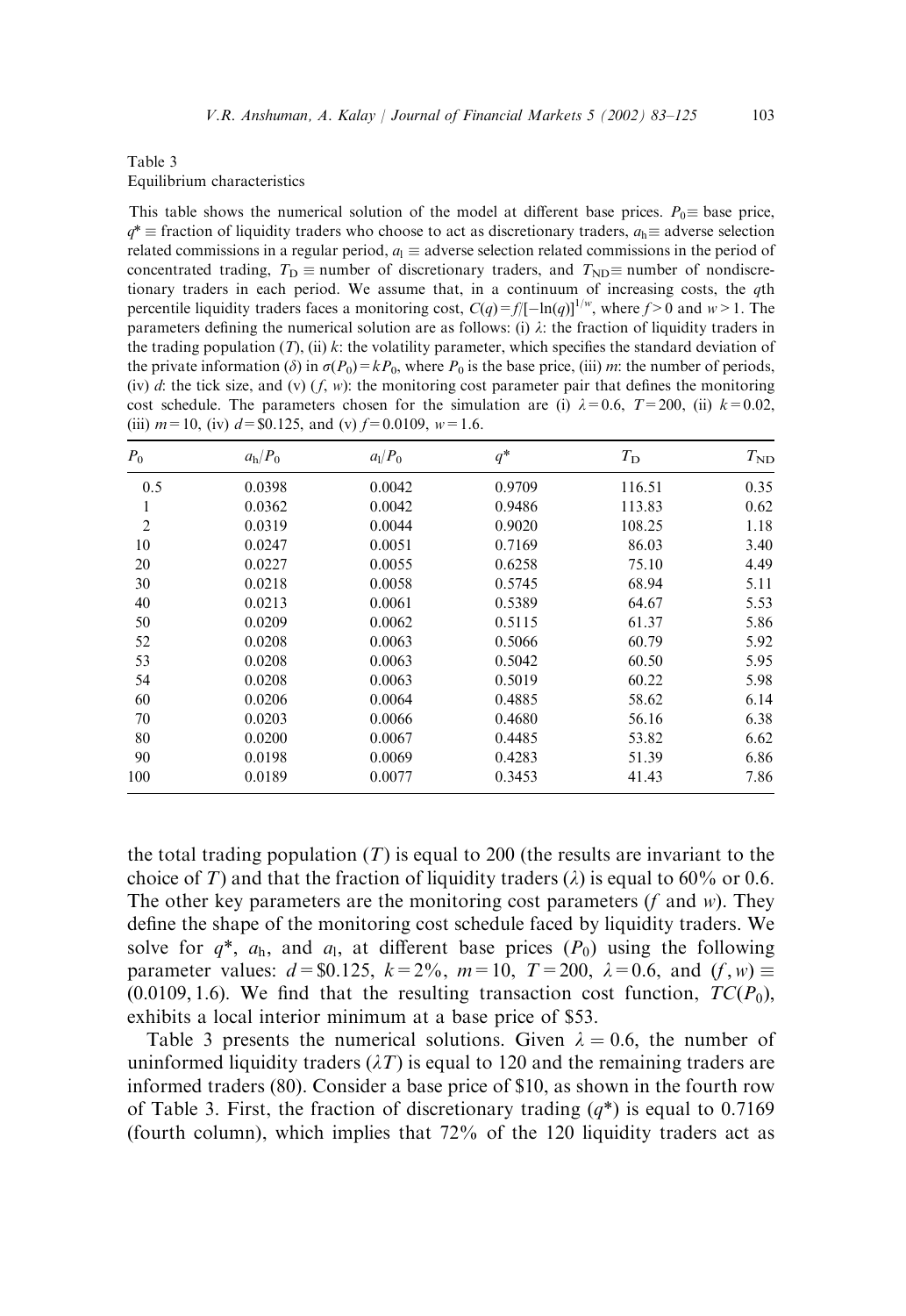discretionary traders  $(=86.03,$  as shown in the fifth column) while the remaining 28% act as nondiscretionary traders.17 Therefore, in each one of the  $m$  (=10) periods, 2.8% (=3.40, as shown in the last column) act as nondiscretionary liquidity traders. The (per dollar) adverse selection commission in the period of concentrated trading is 0.0051 (third column) whereas the (per dollar) adverse selection commission in the other nine periods is 0.0247 (second column).

In contrast, if the base price is equal to \$100, as shown in the last row of the table, a smaller fraction of the liquidity traders act as discretionary traders  $(q^* = 35\%)$ . The (per dollar) adverse selection commission is 0.0077 in the period of concentrated trading and 0.0189 in the remaining regular periods.

Besides adverse selection commissions, liquidity traders also incur DRC of \$0.0625, on average, in a regular period and much lower DRC (as shown in the last row of Table 2) in the period of concentrated trading. Finally, discretionary liquidity traders also incur monitoring costs. The total per dollar expected transaction costs (incurred by all liquidity traders) can be computed for a given base price  $(P_0)$ , as shown in Eq. (12). Table 4 shows the total equilibrium expected transaction costs (last column) at various base prices and Fig. 3 graphs the transaction costs as they vary with the base price.

It can be seen both from Table 4 and Fig. 3 that the transaction cost function  $[TC(P_0)]$  can be minimized by choosing an appropriate base price  $(P_0)$ . In this case, the optimal base price is \$53 and the (per-dollar) transaction costs incurred at this base price are 3.1373. In contrast, had the base price been \$100 (last row), the (per dollar) transaction cost would have been 3.1923. This translates into a saving of  $1.75\%$ .<sup>18</sup>

We are also interested in finding out whether the optimal price is a global minimum or not. As the base price increases above \$53, the transaction cost function increases monotonically. No feasible solution exists beyond a base price of \$100. Therefore, the minimum at \$53 is a global minimum. In general, one cannot be sure whether the optimal price is a global minimum or not because we are employing numerical

<sup>&</sup>lt;sup>17</sup> For convenience, we allow for fractional number of liquidity traders.

<sup>&</sup>lt;sup>18</sup> It might seem as if there is not much difference in transaction costs at the optimal price level of \$53, where  $TC(P_0) = 3.1373$ , and a high price level of \$100, where  $TC(P_0) = 3.1923$ . Note that the expected transaction cost is a per dollar measure. This implies that an investment of \$100 when the base price is \$53 results in an absolute cost of  $3.1373 \times 100 = $313.73$ . In contrast, had the base price been \$100, the absolute transaction costs would have been  $3.1923 \times 100 = $319.23$ . Thus, holding the base price at \$53 results in a saving of \$5.50 ( $=1.75\%$  of \$313.73) for 120 liquidity traders.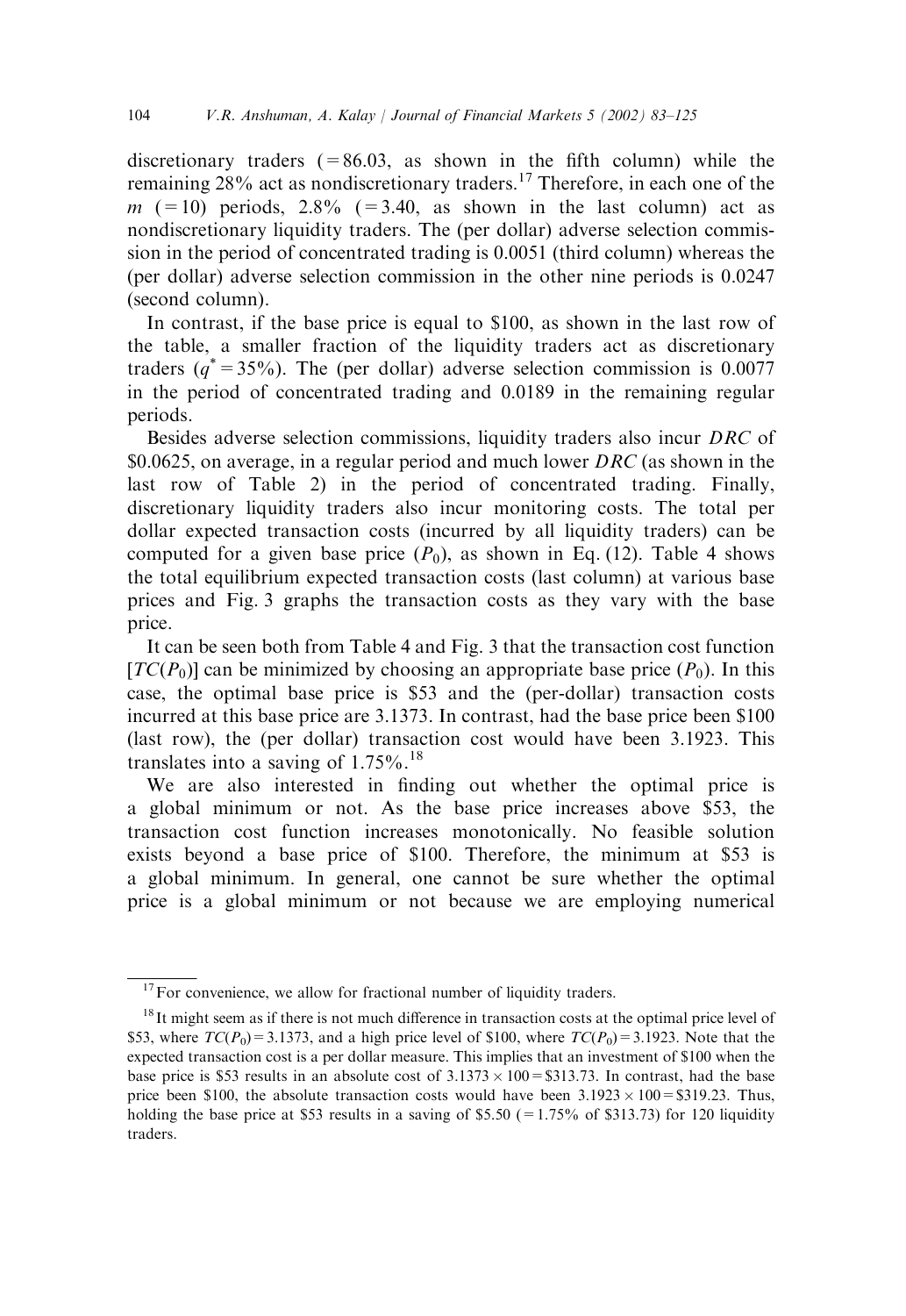#### Table 4

#### Optimal price tradeoffs

This table shows total (expected) transaction costs incurred by all liquidity traders as a function of the base price.  $P_0 \equiv$  base price,  $q^* \equiv$  fraction of liquidity traders who choose to act as discretionary traders,  $a_h \equiv$  adverse selection related commissions in a regular period,  $a_l \equiv$  adverse selection related commissions in the period of concentrated trading,  $T_D \equiv$  number of discretionary traders, and  $T_{\text{ND}}$  number of nondiscretionary traders in each period. We assume that, in a continuum of increasing costs, the qth percentile liquidity traders faces a monitoring cost,  $C(q) = f/[-\ln(q)]^{1/w}$ , where  $f>0$  and  $w>1$ . The parameters defining the numerical solution are as follows: (i)  $\lambda$ : the fraction of liquidity traders in the trading population  $(T)$ , (ii) k: the volatility parameter, which specifies the standard deviation of the private information ( $\delta$ ) in  $\sigma(P_0)=kP_0$ , where  $P_0$  is the base price, (iii) m: the number of periods, (iv) d: the tick size, and (v)  $(f, w)$ : the monitoring cost parameter pair that defines the monitoring cost schedule. The parameters chosen for the simulation are (i)  $\lambda = 0.6$ , T = 200, (ii)  $k = 0.02$ , (iii)  $m = 10$ , (iv)  $d = 0.125$ , and (v)  $f = 0.0109$ ,  $w = 1.6$ .

|                    | (Per dollar) expected transaction cost components |                         |                    |                                         |
|--------------------|---------------------------------------------------|-------------------------|--------------------|-----------------------------------------|
| Base price $(P_0)$ | Adverse<br>selection                              | Discreteness<br>related | Monitoring<br>cost | Total (per dollar)<br>transaction costs |
| 0.5                | 0.6109                                            | 6.3778                  | 2.3976             | 9.3864                                  |
| 1                  | 0.6844                                            | 2.4413                  | 2.2569             | 5.3826                                  |
| $\overline{2}$     | 0.8163                                            | 1.2813                  | 2.0725             | 4.1701                                  |
| 10                 | 1.2093                                            | 0.3463                  | 1.7195             | 3.2752                                  |
| 20                 | 1.3597                                            | 0.1954                  | 1.6207             | 3.1757                                  |
| 30                 | 1.4357                                            | 0.1386                  | 1.5751             | 3.1494                                  |
| 40                 | 1.4850                                            | 0.1083                  | 1.5469             | 3.1402                                  |
| 50                 | 1.5215                                            | 0.0893                  | 1.5267             | 3.1375                                  |
| 52                 | 1.5278                                            | 0.0863                  | 1.5232             | 3.1374                                  |
| 53                 | 1.5309                                            | 0.0849                  | 1.5215             | 3.1373                                  |
| 54                 | 1.5339                                            | 0.0836                  | 1.5199             | 3.1374                                  |
| 60                 | 1.5509                                            | 0.0763                  | 1.5107             | 3.1379                                  |
| 70                 | 1.5762                                            | 0.0668                  | 1.4971             | 3.1402                                  |
| 80                 | 1.5996                                            | 0.0596                  | 1.4848             | 3.1441                                  |
| 90                 | 1.6233                                            | 0.0541                  | 1.4725             | 3.1499                                  |
| 100                | 1.7123                                            | 0.0528                  | 1.4272             | 3.1923                                  |

techniques to solve the model. However, given an upper bound on the feasible set of prices that a firm can consider, even a local minimum over a reasonable range of prices would suffice.<sup>19</sup>

<sup>&</sup>lt;sup>19</sup>Our only concern is that the global minimum could be a corner solution because  $TC(P_0)$  may go to 0 when  $P_0$  approaches infinity. We have two comments to make. First the stock price level is bounded by the economic value of the firm (there must be at least one share), which rules out infinite values for  $P_0$ . Second, note that if market makers are risk averse or face wealth constraints, the breakeven commission charged by the market maker would increase at a faster rate than predicted by our model, which has risk neutral market makers. In such a setting,  $TC(P_0)$  would not go to zero as  $P_0$  approaches infinity, and an interior global optimum would be realized. We can, therefore, focus on the local minimum and interpret our model under the restriction that the base price has to be less than some upper bound.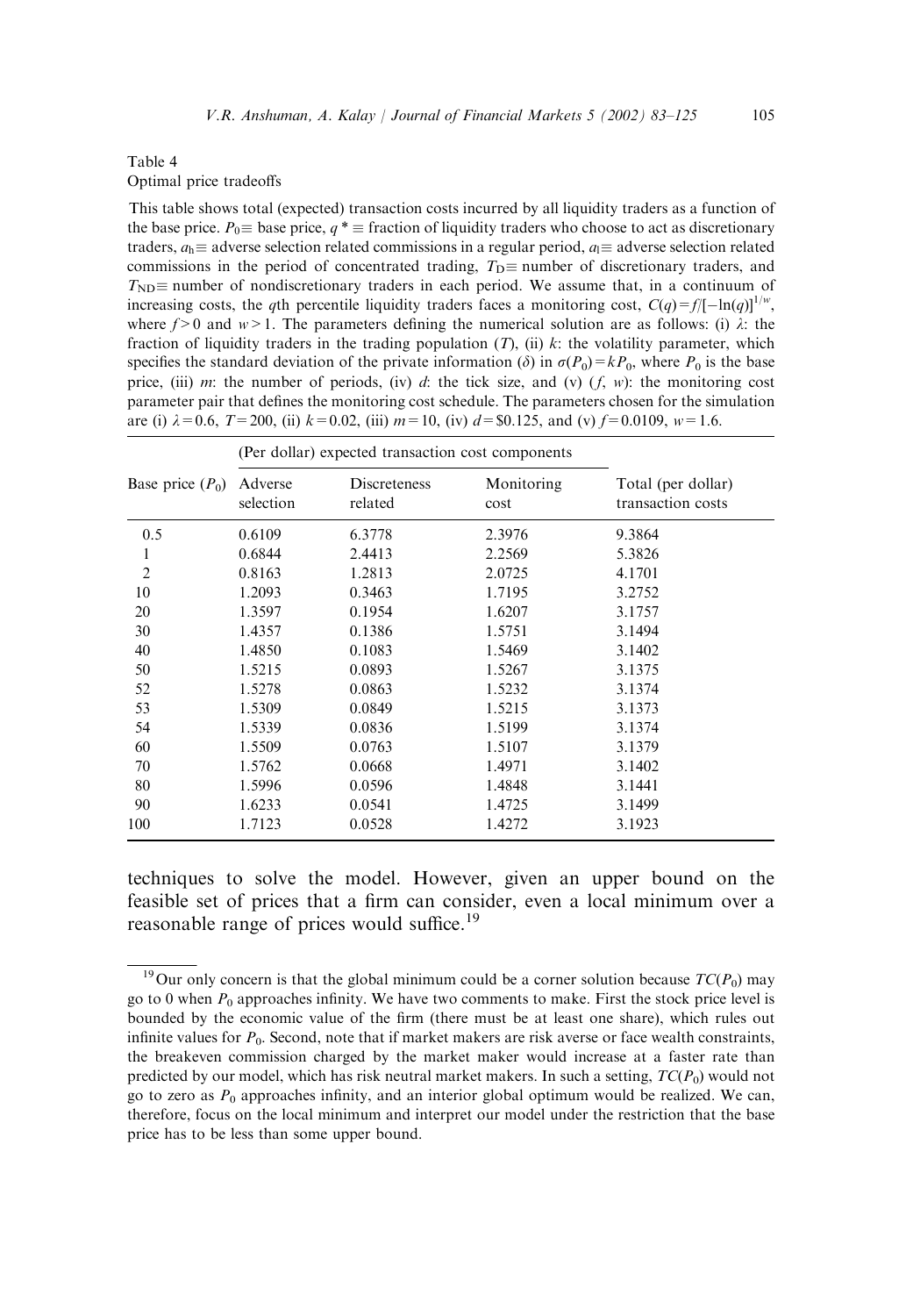

Fig. 3. The transaction costs function  $[TC(P_0)]$  is shown as a function of the base price  $P_0$ . The transaction costs are made up of the sum of adverse selection related commissions and discreteness related commissions incurred by all liquidity traders in all periods as well as the (cumulative) monitoring costs incurred by all discretionary liquidity traders. At a base price of approximately \$53, the transaction costs are minimized.

### 4.3. Tradeoffs in the optimal price

The key feature of the model is that the base price  $(P_0)$  affects the economic significance of savings in execution costs accruing to potential discretionary traders. While the base price does not affect the (per dollar) adverse selection commissions, it reduces the economic significance of the fixed cost component – discreteness related commissions. Thus, (per dollar) execution costs depend on the base price ( $P_0$ ). And, therefore, the amount of discretionary trading ( $q^*$ ) depends on the base price  $(P_0)$ . At lower base prices, there is greater discretionary trading because of the economic significance of DRC. Conversely, there is lesser discretionary trading at higher base prices. This dependence of the distribution of trades (across time) on the base price, in turn, affects total transaction costs incurred by traders across all the periods. In other words, total transaction costs depend on the base price  $(P_0)$ .

To get a better insight of the tradeoffs in the optimal price, we rearrange the first two terms of the transaction cost function described in Eq. (12) as follows:

$$
TC(P_0) = [(m-1)a_h T_{ND} + a_l (T_D + T_{ND})]/P_0
$$
  
+ [(m-1)(d/2)T\_{ND} + E(DRC)\_D (T\_D + T\_{ND})]/P\_0  
+ f(\lambda T) \Gamma((w-1)/w) \{1 - GAMMADIST[-Ln(q^\*)]\} (13)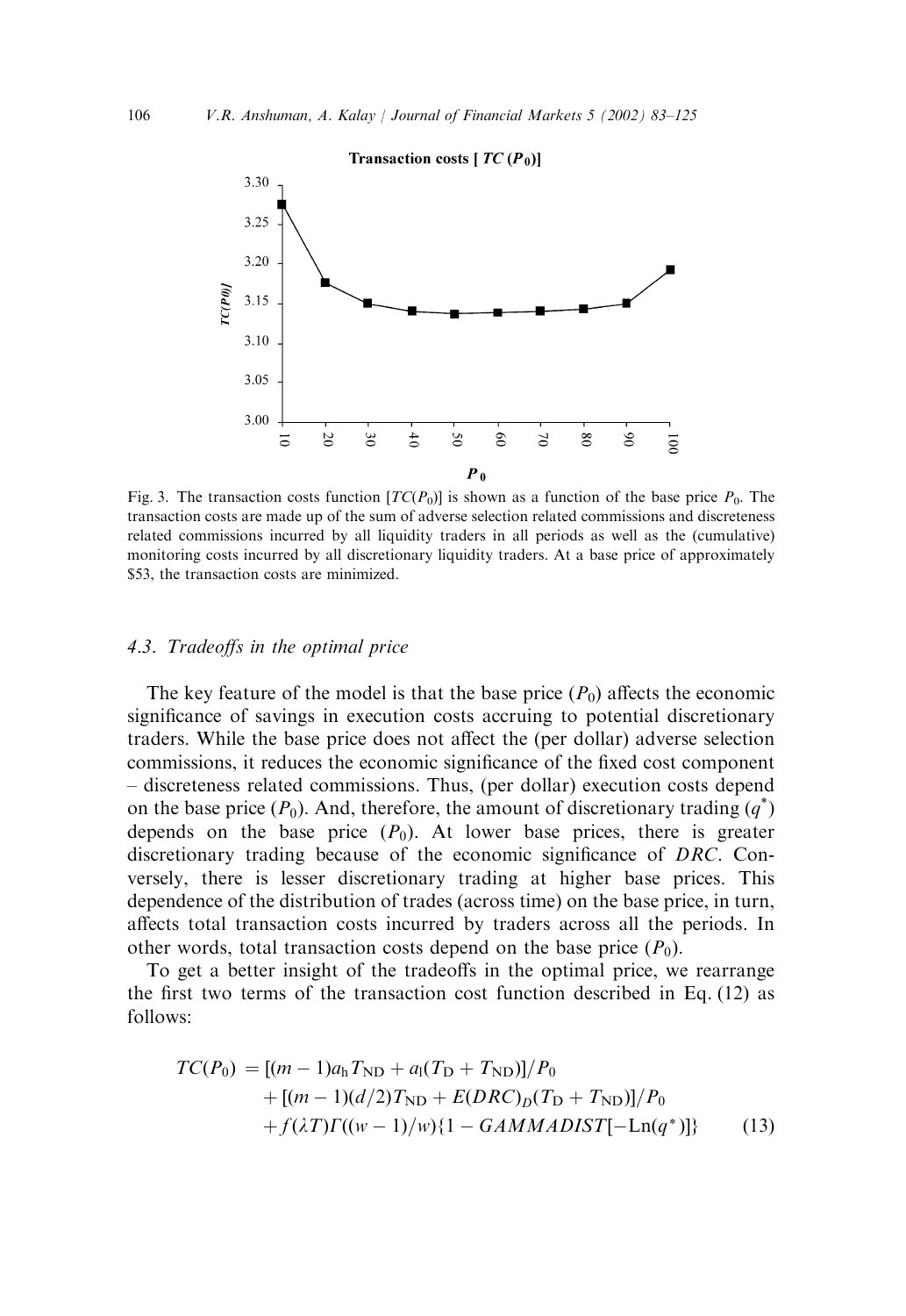- $=$  sum of adverse selection commissions in *m* periods
	- $+$  sum of *DRC* in *m* periods
	- $+$  (cummulative) monitoring costs.

 $TC(P_0)$ , as described in Eq. (13) consists of three terms expressed in per dollar amounts. The first term is the sum total of (per dollar) adverse selection commissions paid by all liquidity traders in all  $m$  periods (for clarity, we refer to the sum total of adverse selection commissions as the adverse selection component). The second term is the sum total of (per dollar) DRC incurred by all liquidity traders in all  $m$  periods (again, for clarity, we refer to this as the DRC component). Finally, the third term indicates the (cumulative) monitoring costs incurred by discretionary liquidity traders (see Appendix C for a derivation of the monitoring cost component).

Table 4 shows the three components at different base prices. It can be seen (in the second column of Table 4) that the adverse selection component increases as the base price increases, whereas the DRC component (third column) and the monitoring cost component (fourth column) decrease with the base price. The optimal base price of \$53 strikes the right balance between these components.

The result can be explained with the help of Table 3. As the base price increases, fewer liquidity traders act as discretionary traders  $(q^*$  is lower) because the economic significance of savings in DRC is lower. The reduction in discretionary trading has the following effects. First, adverse selection commissions in the period of concentrated trading increase (third column in Table 3). Second, fewer traders benefit from trading in the period of concentrated trading (fifth column in Table 3). Third, more liquidity traders trade in regular periods (last column in Table 3). Fourth, the adverse selection commissions in the regular period decrease (second column in Table 3). However, they are still higher than in the period of concentrated trading. The net effect is that the adverse selection component of  $TC(P<sub>0</sub>)$  increases with the base price  $(P_0)$ .

Now consider the DRC component of  $TC(P_0)$ . Less concentrated trading at higher base prices implies that fewer liquidity traders incur the low DRC in the period of concentrated trading. Also, more liquidity traders trade in the other periods where DRC is, on average, higher. Therefore, both effects work toward increasing (dollar) DRC. However, (dollar) DRC does not increase as fast as the base price and the (per dollar) DRC component decreases in the base price, unlike the adverse selection component.

Finally, the monitoring cost component decreases with the price level because there is less concentrated trading at higher price levels and fewer liquidity traders incur monitoring costs. There exists a tradeoff between an increasing adverse selection cost component and decreasing DRC and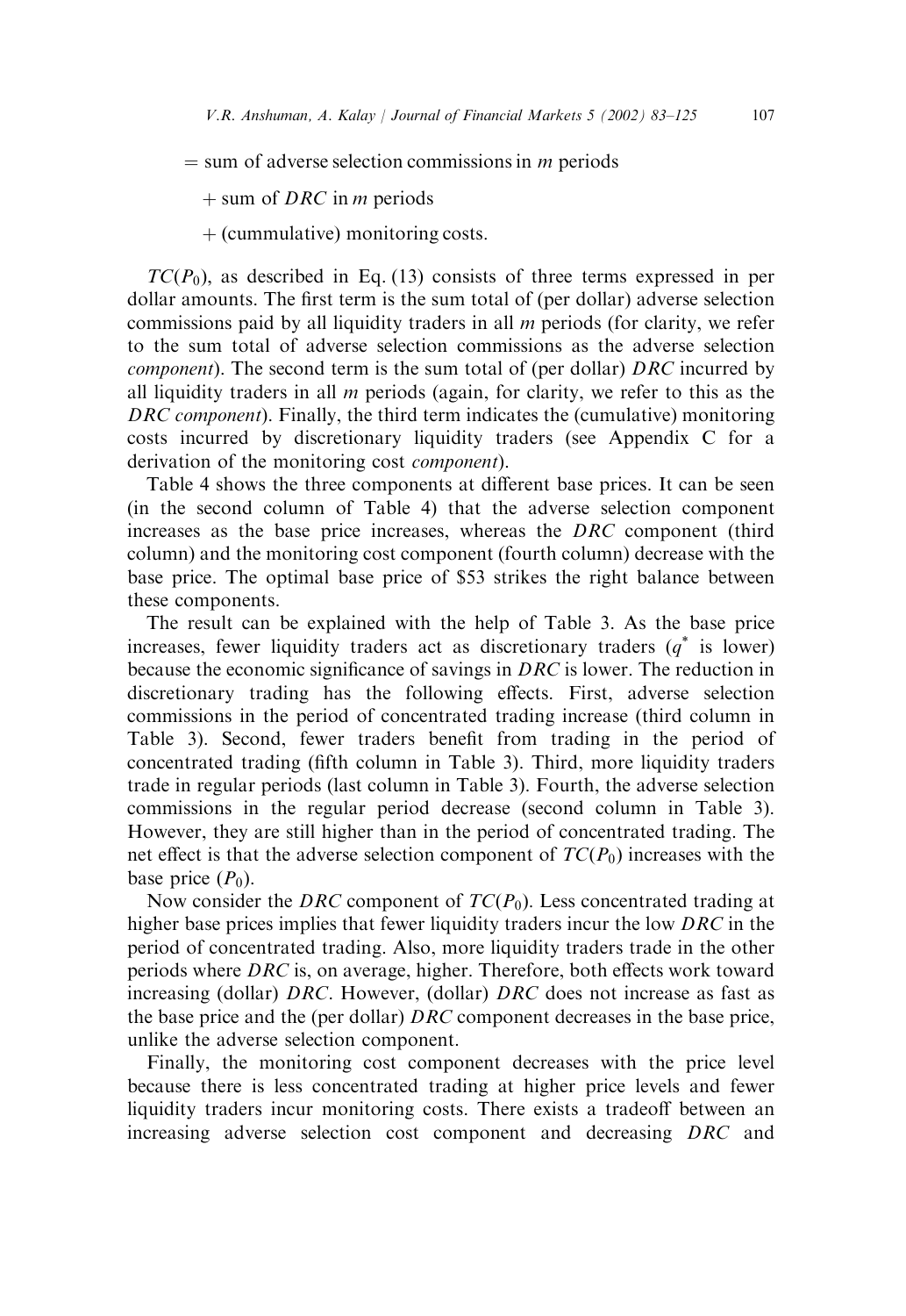monitoring cost components of the transaction cost function. This tradeoff results in an interior optimum.

The intuition of the model can also be explained as follows. A lower base price induces more liquidity traders to act as discretionary traders. This is beneficial because greater discretionary trading results in a lower adverse selection component. However, a lower base price also has adverse cost implications. First, the DRC component increases and higher (cumulative) monitoring costs are incurred because more liquidity traders act as discretionary traders. The optimal price, which results in an optimal amount of discretionary trading, is the one equating the marginal adverse selection component on the one hand to the sum of the marginal DRC and the marginal monitoring components on the other hand.<sup>20</sup>

### 4.4. Robustness checks

To check the robustness of our results, we numerically solved the model for various parameter values.<sup>21</sup> The basic parameters are the liquidity parameter ( $\lambda$ ), the volatility parameter ( $k$ ), the trading horizon (*m*), and the tick size (*d*). Given specific values for  $\lambda$ , k, m, and d, we find that the existence of an interior local optimum of the transaction cost function depends on monitoring cost parameter pair  $(f, w)$ . We show that by appropriately choosing values for  $(f, w)$ , one can demonstrate the existence of an interior (local) optimal price for a wide range of reasonable parameter values for  $\{\lambda, k, m, d\}$ .<sup>22</sup>

The results are presented in Table 5. In Panel A of Table 5, we consider two polar cases of the liquidity parameter ( $\lambda$ ). Consider the case where  $\lambda = 0.1$ . By appropriately choosing  $(f, w) \equiv (0.0119, 2.1)$ , we show the existence of an optimal price (\$32) when  $\lambda$  is as low as 0.1. On the other hand, by choosing  $(f, w) \equiv (0.0065, 2.2)$ , an optimal price exists (\$71) when  $\lambda$  is as high as 0.9.

<sup>&</sup>lt;sup>20</sup>A final point is in order. At first glance, it might seem that the results of our model could be obtained by explicitly introducing the asset price level and endogenizing discretionary trading in the Admati and Pfleiderer (1989) model. However, our model has an additional feature – price discreteness. The exchange-mandated discrete pricing restriction plays an important role in our model. To see this, observe Eq. (10) that describes the savings in execution costs. Note that in the absence of discrete prices, savings in executions costs arise purely because of savings in adverse selection commissions,  $[(a_h - a_l)/P_0]$ , and not because of savings in DRC,  $\frac{d}{2} = E(DRC)_{\text{D}}/P_0$ . As shown in Appendix A, the saving,  $[(a_h - a_l)]/P_0$ , is independent of the price level. Therefore,  $q^*$ , which is a function of the savings, is independent of the base price in this set up [see Eq. (11)]. As a consequence, in a model without discrete prices, the total transaction cost function would be independent of the price level. Unlike our model, there would be no optimal price.

<sup>&</sup>lt;sup>21</sup>We find that, for some parameter sets, there exist multiple solutions for the endogenous variables  $(a_h, a_l,$  and  $q^*$ ), depending on the initial seed values. To obtain the results in the paper, use initial seed values close to the given solution of  $a_1$  and  $a_1$ .

<sup>&</sup>lt;sup>22</sup> For some parameter sets, the transaction cost function,  $TC(P_0)$ , is monotonically decreasing in  $P_0$ , and no interior optimal price exists.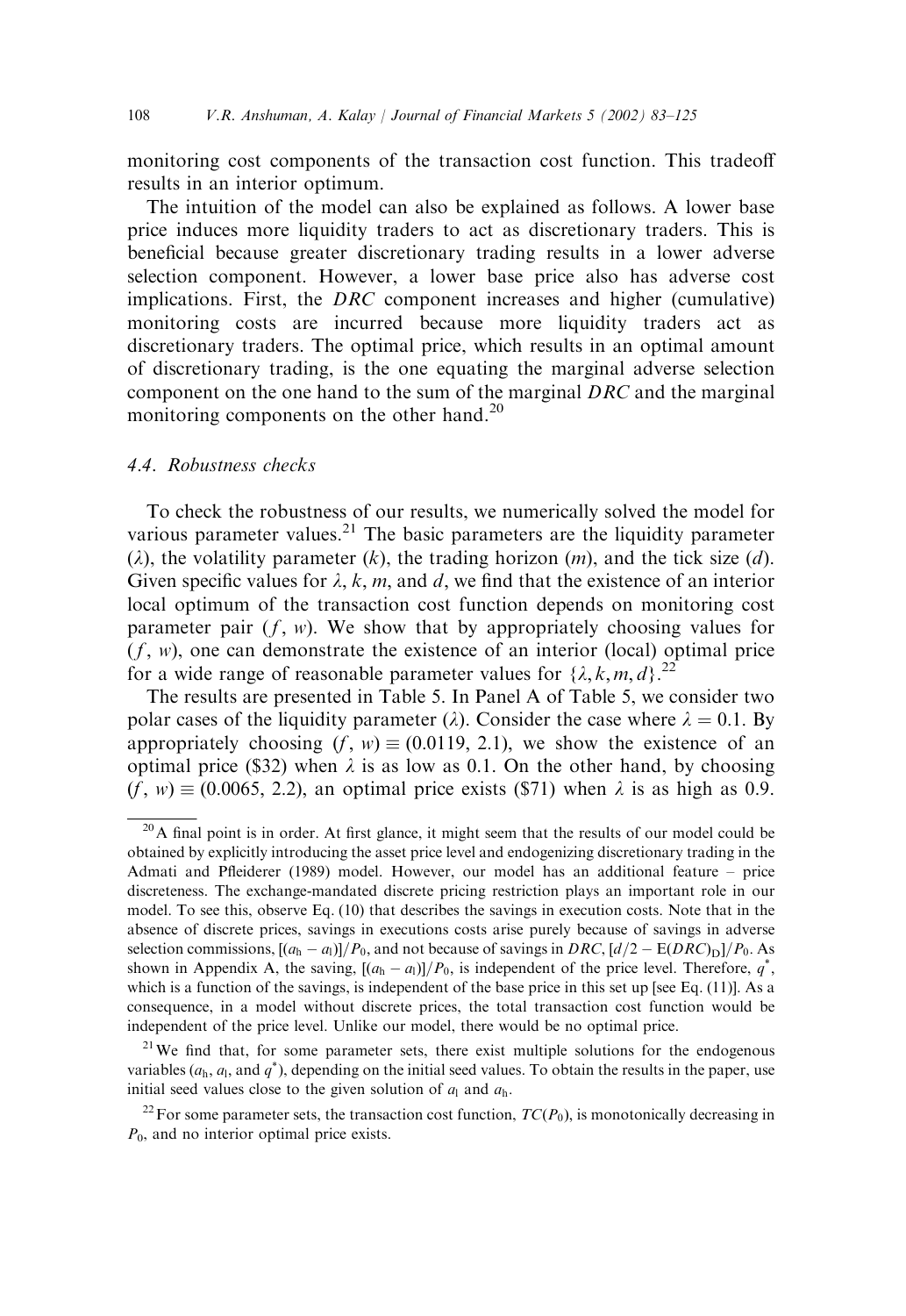#### Table 5

Robustness checks

This table presents the optimal base price for different parameter values. We assume that, in a continuum of increasing costs, the qth percentile liquidity traders faces a monitoring cost,  $C(q)$  $=f/[-\ln(q)]^{1/w}$ , where  $f>0$  and  $w>1$ . The parameters defining the numerical solution are as follows: (i)  $\lambda$ : the fraction of liquidity traders in the trading population (T), (ii) k: the volatility parameter, which specifies the standard deviation of the private information ( $\delta$ ) in  $\sigma(P_0)=kP_0$ , where  $P_0$  is the base price, (iii) m: the number of periods, (iv) d: the tick size, and (v)  $(f, w)$ : the monitoring cost parameter pair that defines the monitoring cost schedule. T is assumed to be equal to 200 in all cases.

|                              | Panel A. Liquidity parameter $(\lambda)$ |                                              |               |
|------------------------------|------------------------------------------|----------------------------------------------|---------------|
| $\lambda = 0.1$              | $(f, w) \equiv (0.0119, 2.1)$            | $(m, k, d) \equiv (10, 0.02, 0.125)$         | $P_0^* = 32$  |
| $\lambda = 0.9$              | $(f, w) \equiv (0.0065, 2.2)$            | $(m, k, d) \equiv (10, 0.02, 0.125)$         | $P_0^* = 71$  |
|                              | Panel B. Volatility parameter $(k)$      |                                              |               |
| $k = 0.002$                  | $(f, w) \equiv (0.0015, 1.5)$            | $(m, \lambda, d) \equiv (10, 0.60, 0.125)$   | $P_0^* = 98$  |
| $k = 0.02$                   | $(f, w) \equiv (0.0105, 1.6)$            | $(m, \lambda, d) \equiv (10, 0.60, 0.125)$   | $P_0^* = 120$ |
| Panel C. Trading horizon (m) |                                          |                                              |               |
| $m=10$                       | $(f, w) \equiv (0.0105, 1.6)$            | $(\lambda, k, d) \equiv (0.70, 0.02, 0.125)$ | $P_0^* = 35$  |
| $m=11$                       | $(f, w) \equiv (0.0105, 1.6)$            | $(\lambda, k, d) \equiv (0.70, 0.02, 0.125)$ | $P_0^* = 72$  |
| Panel D. Tick size (d)       |                                          |                                              |               |
| $d = $0.0625$                | $(f, w) \equiv (0.0105, 1.6)$            | $(m, k, \lambda) \equiv (10, 0.02, 0.60)$    | $P_0^* = 60$  |
| $d = $0.125$                 | $(f, w) \equiv (0.0105, 1.6)$            | $(m, k, \lambda) \equiv (10, 0.02, 0.60)$    | $P_0^* = 120$ |

Similarly, in Panel B of Table 5, we demonstrate the existence of an optimal price for two polar cases of the volatility parameter. For  $k=0.2\%$ , we let  $(f, w) \equiv (0.0015, 1.5)$  and show that an optimal price exists (\$98). For  $k=2\%$ , we let  $(f, w) \equiv (0.0105, 1.6)$  and show that the optimal price is \$120. Panel C of Table 5 shows how the optimal price changes as the trading horizon  $(m)$ increases from 10 to 11. We find that the optimal price increases with the trading horizon. Finally, we demonstrate the interior optimal price for two different tick size regimes in Panel D of Table 5.

### 4.5. Optimal price behavior

Fig. 4 illustrates the results of numerical solutions. Panel A shows that the optimal price is increasing in the volatility parameter  $(k)$ . Panels B, C, and D show that the optimal price is decreasing in the liquidity parameter  $(\lambda)$ , and the monitoring cost parameters,  $f$  and  $w$ , respectively. Finally, Panel E shows that the optimal price is increasing in the tick size  $(d)$ .

The relationship between the optimal price and the tick size is linear. Table 6 shows the optimal price for different tick sizes and the consequent effective tick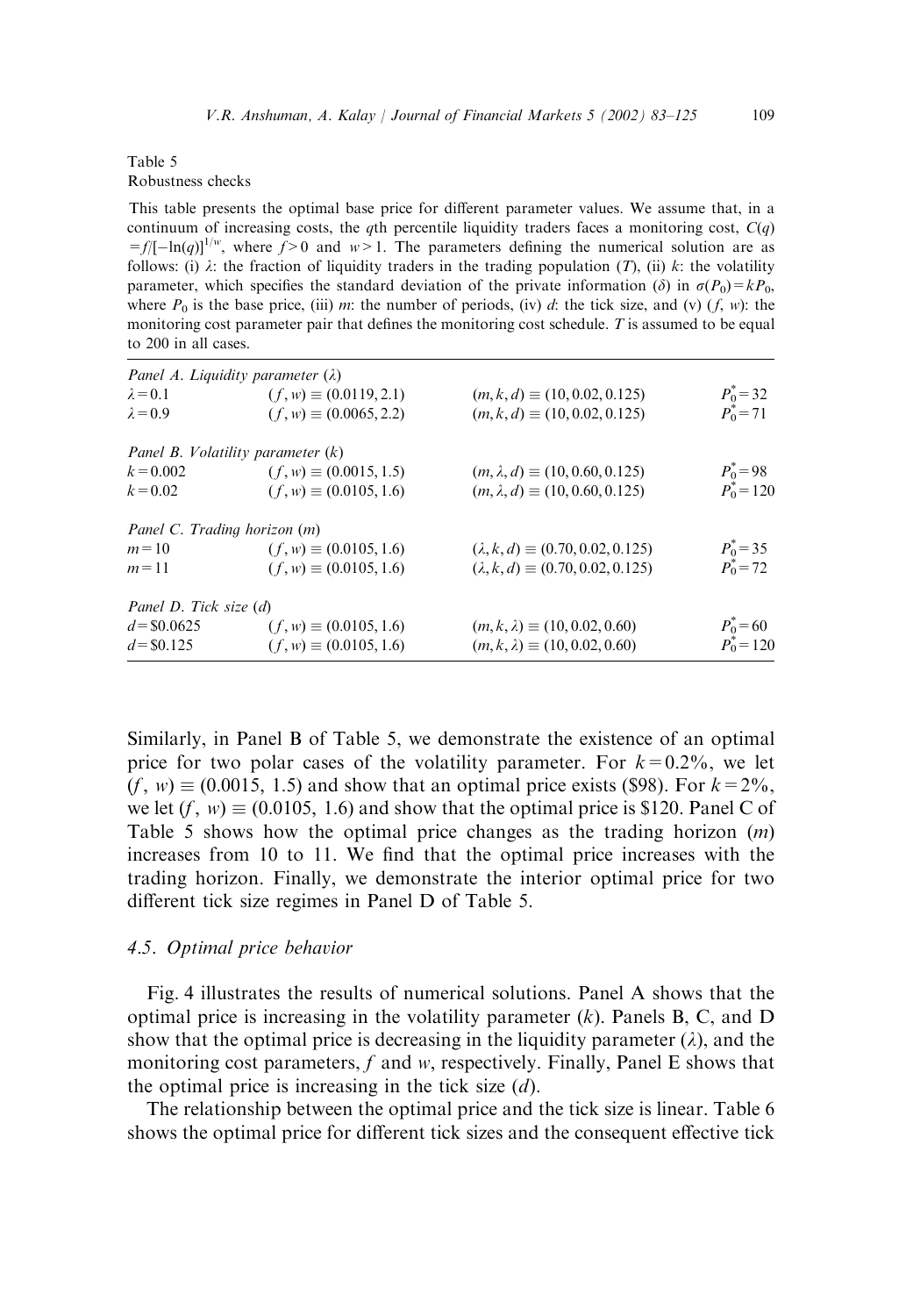

Fig. 4. The optimal price behavior. Panels A–E describe how the optimal price changes as one of the exogenous parameter changes in value. The optimal price is increasing in the volatility parameter (k), decreasing in the liquidity parameter ( $\lambda$ ), monitoring cost parameters (f, w), and increasing in the tick size  $(d)$ . Note that the relationship between the optimal price and the tick size is linear.

size (ratio of tick size to price). It can be seen that the effective tick size stays the same in all cases. In other words, given a set of parameters (other than the tick size), there exists an optimal effective tick size that minimizes transaction costs. As the tick size changes, the optimal price also changes proportionately, resulting in the same effective tick size.

What really matters is the effective tick size. In the U.S., because the tick size is fixed across all price levels (barring stock prices below \$1), the optimal effective tick size can be transformed into an equivalent optimal price level. Furthermore, one can also interpret this model in terms of an optimal amount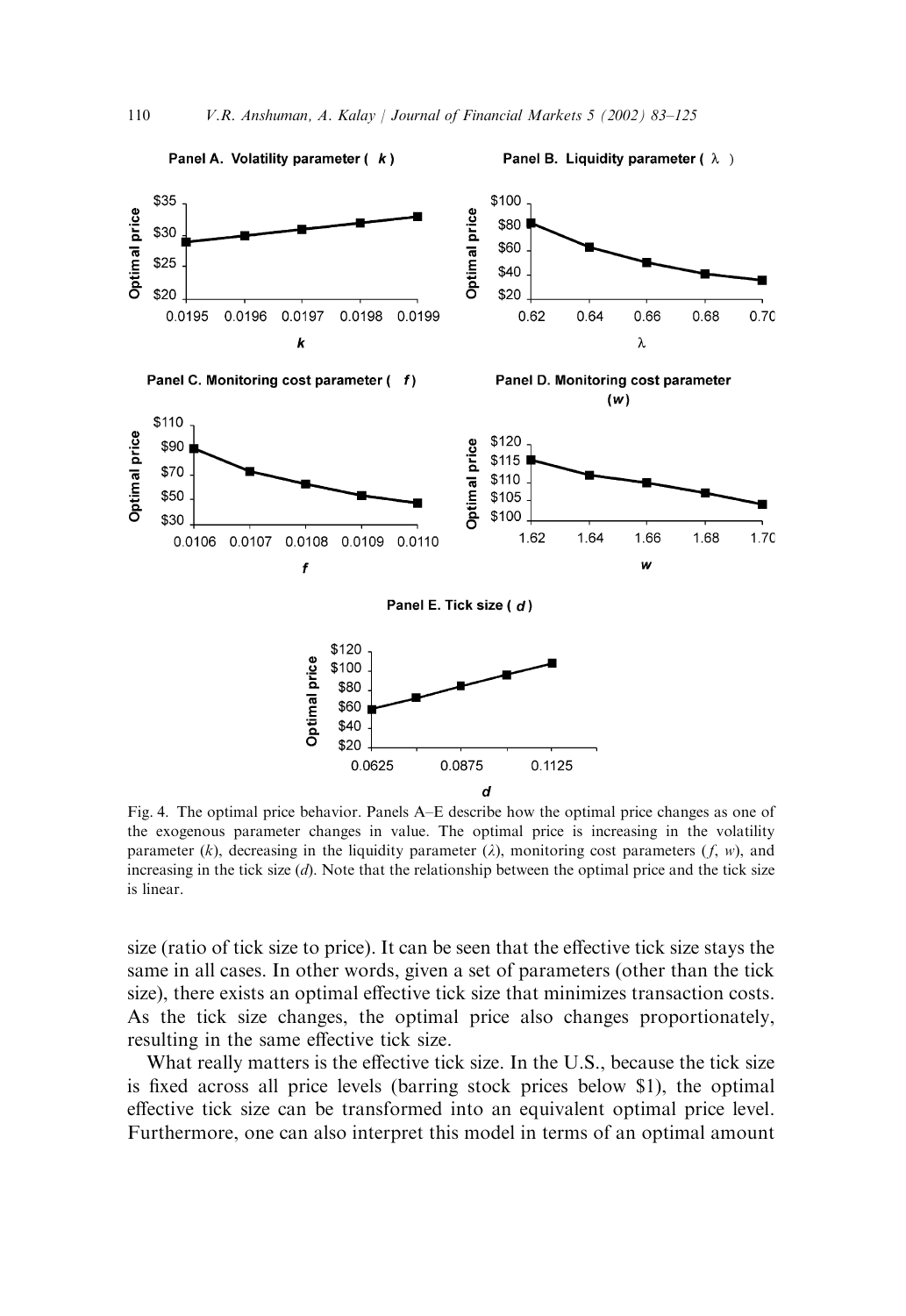#### Table 6

Tick size and optimal price

This table shows the optimal price behavior as the tick size changes.  $P_0 \equiv$  base price,  $q^* \equiv$  fraction of liquidity traders who choose to act as discretionary traders. We assume that, in a continuum of increasing costs, the qth percentile liquidity traders faces a monitoring cost,  $C(q) = f/[-\ln(q)]^{1/w}$ , where  $f>0$  and  $w>1$ . The parameters defining the numerical solution are as follows: (i)  $\lambda$ : the fraction of liquidity traders in the trading population  $(T)$ , (ii) k: the volatility parameter, which specifies the standard deviation of the private information ( $\delta$ ) in  $\sigma(P_0)=kP_0$ , where  $P_0$  is the base price, (iii) m: the number of periods, (iv) d: the tick size, and (v)  $(f, w)$ : the monitoring cost parameter pair that defines the monitoring cost schedule. The parameters chosen for the simulation are: (i)  $\lambda = 0.6$ ,  $T = 200$ , (ii)  $k = 0.02$ , (iii)  $m = 10$ , and (iv)  $f = 0.0105$ ,  $w = 1.6$ .

| Tick<br>size $(d)$ | Optimal<br>price $(P_0^*)$ | Optimal<br>effective tick $(d/P_0^*)$ | Optimal amount<br>of discretionary<br>trading $(q^*)$ | Total (per dollar)<br>minimized<br>transaction<br>$cost[TC(P_0^*)]$ |
|--------------------|----------------------------|---------------------------------------|-------------------------------------------------------|---------------------------------------------------------------------|
| 0.0625             | 60                         | 0.0010                                | 0.5183                                                | 3.0249                                                              |
| 0.0750             | 72                         | 0.0010                                | 0.5183                                                | 3.0249                                                              |
| 0.0875             | 84                         | 0.0010                                | 0.5183                                                | 3.0249                                                              |
| 0.1000             | 96                         | 0.0010                                | 0.5183                                                | 3.0249                                                              |
| 0.1125             | 108                        | 0.0010                                | 0.5183                                                | 3.0249                                                              |

of discretionary trading  $(q^*)$ .<sup>23</sup> The optimal effective tick size induces an optimal amount of discretionary trading. The last two columns show that the equilibrium amount of discretionary trading  $(q^*)$  and the minimized transaction cost (at the optimal price) are the same for all cases.

### 5. Empirical implications and evidence

Our theory is consistent with existing empirical evidence but it also leads to new empirical implications. We contrast the predictions of our theory with the predictions of the popular hypothesis, which states that splits allow a larger set of stockholders to buy round lots, thereby lowering the commissions paid and thus increasing the firms' stockholders base. We start by presenting empirical evidence consistent with both our theory and the popular hypothesis. We then present empirical evidence consistent with our model, but inconsistent with the popular hypothesis. Table 7 presents a list of empirical implications of our model and the popular hypothesis and the related evidence.

<sup>&</sup>lt;sup>23</sup> Although  $q^*$  is endogenously determined, it is not a choice variable like the tick size or the base price.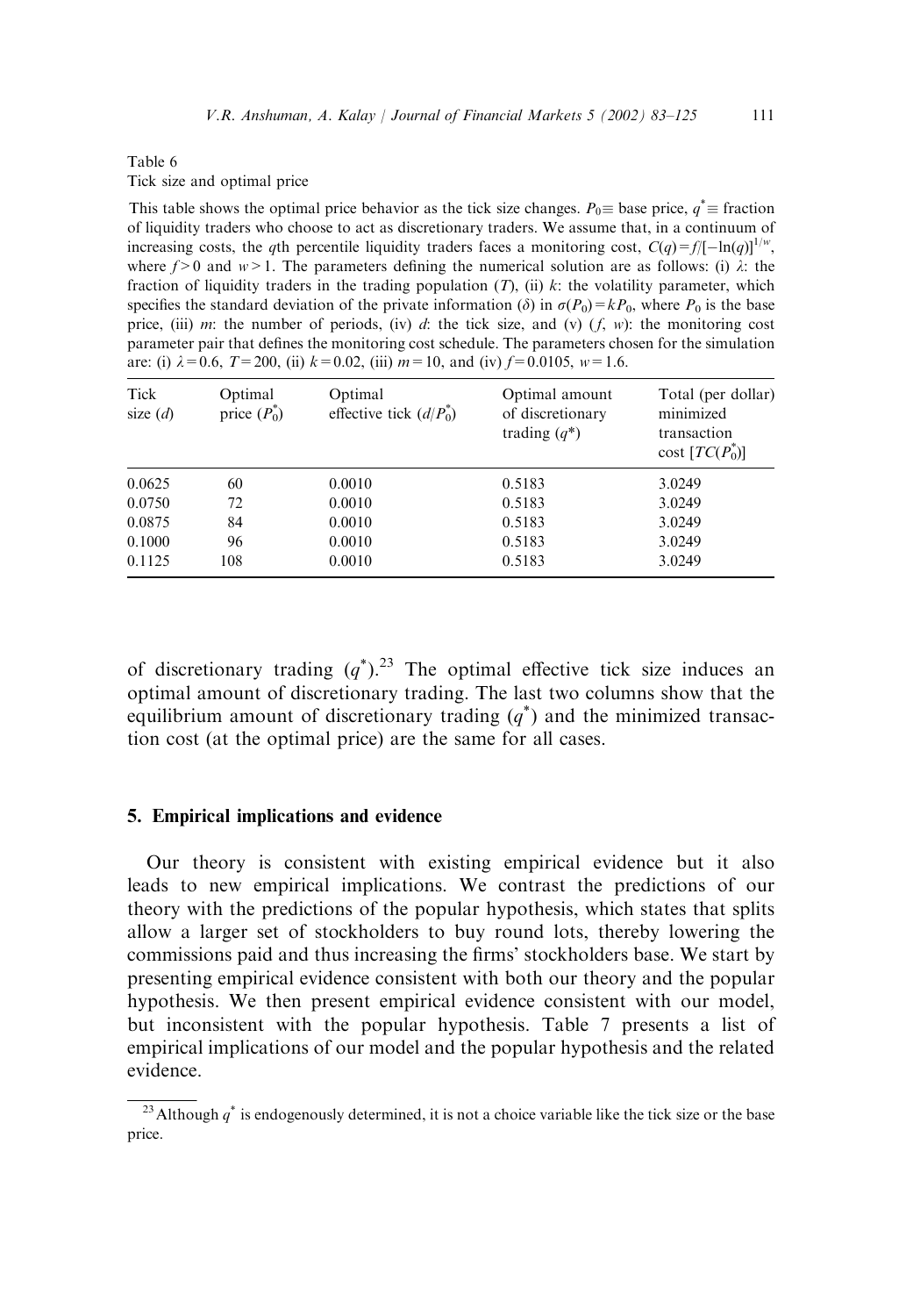#### Table 7

### Empirical implications

This table presents a list of empirical implications and corresponding evidence of our theory and the popular hypothesis of stock splits.<sup>a</sup>

|                                                    | <b>Empirical implications</b> |                       |                                      |
|----------------------------------------------------|-------------------------------|-----------------------|--------------------------------------|
|                                                    | Our theory                    | Popular<br>hypothesis | Evidence                             |
| Stock price before the split                       | Increase                      | Increase              | Increase (Fama et al., 1969)         |
| Announcement effects                               | Positive                      | Positive              | Positive (Grinblatt et al., 1984)    |
| Price level in U.S.                                | Constant                      | Constant              | Constant (Angel, 1997)               |
| Frequency of splits in Japan<br>(relative to U.S.) | Lower                         | The same              | Lower (Section 5.2)                  |
| Price level in Japan                               | Increase                      | Constant              | Increase with time                   |
|                                                    | with time                     |                       | (Section $5.3$ )                     |
| Concentration of                                   | Negative                      | No relationship       | Negative relationship                |
| trades and price level                             | relationship<br>is possible   |                       | (Section $5.4$ )                     |
| Concentration of trades<br>after a split           | Higher                        | The same              | Higher (Anshuman and<br>Goyal, 2001) |
| Stock return variability                           | Higher                        | The same              | Higher (Ohlson and                   |
|                                                    |                               |                       | Penman, 1985)                        |

<sup>a</sup>The popular hypothesis states that firms split their stocks to enable investors with binding wealth constraints to buy round lots; thereby reducing their transaction costs. By doing that the firm increases its stockholders' base.

### 5.1. Evidence consistent with our model and the popular hypothesis

Our model and the popular hypothesis predict that, other things constant, significant increases in stock price should precede stock splits. Both the theory and the hypothesis imply that announcements of splits would lead to positive stock market response. $2<sup>24</sup>$  Empirical evidence consistent with this implication has been documented in Fama et al. (1969). Positive announcement effects are documented in Grinblatt et al. (1984), and Eades et al. (1984). We turn now to present evidence consistent with our model and unrelated to the popular hypothesis.

### 5.2. Stock distributions and the minimum tick size

The pattern of stock distributions varies significantly between the U.S. and Japan. Relative to Japanese firms, U.S. corporate managers seem to split their

<sup>&</sup>lt;sup>24</sup>Note, this conclusion depends on the extent to which the market is surprised by the firm's decision to split. This situation can arise if (i) the firm is more knowledgeable about the composition of liquidity traders, (ii) the firm has a better estimate of the costs of implementing a split, and (iii) the firm (as compared to the market) can better anticipate changes in the premium associated with its own stock's liquidity. Under such circumstances, market participants would not be able to predict with certainty the timing or the magnitude of the split.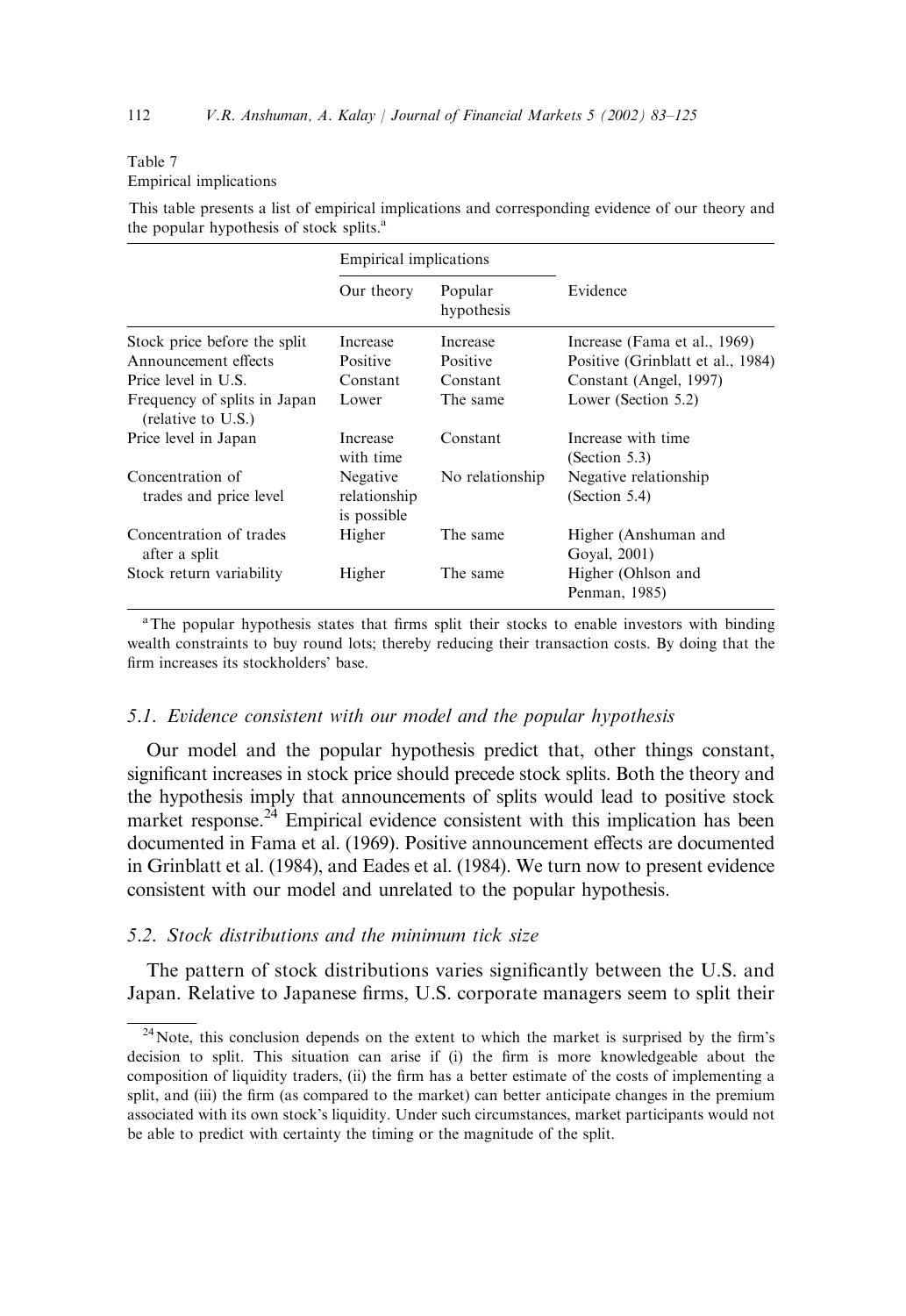stocks much more frequently. Our model can help explain this puzzling difference by examining the minimum price variation rules in Japan. The minimum tick size is constant only over a range of stock prices and increases as the level of the stock price increases. For instance, the tick size is 1 yen for stock prices up to 2000 yen, 5 yen for stock prices in the 2000–3000 yen range, 10 yen for stock prices in the 3000–30,000 yen range, 50 yen for stock prices in the 30,000–50,000 yen range, and so on. The effective tick size varies over the interval (0.0003, 0.0100) over all price levels. In contrast to the U.S., the effective tick size stays bounded within an interval and does not monotonically decrease with the stock price level. Our theory predicts that Japanese firms can allow the stock price level to drift without being too concerned about moving too far away from an optimal effective tick size. Unlike the U.S., Japanese firms need not maintain constant nominal prices. We, therefore, expect them to split their stocks less frequently than U.S. firms.

Fig. 5 (Panel A) displays the relative occurrence of stock dividends and splits in the U.S. during the period 1985–1999. The data used in this figure has been derived from the NYSE Fact Book (1994, 1999). There were a total of 2644 distributions during this period. Among these distributions, there were 362 (about 14%) distributions of size less than  $25\%$  whereas  $2282$  (about  $86\%$ ) distributions qualified as stock splits. 1399 (about 53%) of the distributions were of size greater than 100%. During this period, U.S. firms have employed a greater proportion of stock splits as compared to stock dividends.

Fig. 5 (Panel B) presents similar information for the Japanese stock markets during the eight-year period 1983–1990. There were approximately 2982 stock distributions. Interestingly, the average split factor is only 17% (the minimum is 1%, and the maximum is  $50\%$ ). There were 2799 distributions (about  $94\%$ ) of size less than 25% and zero distributions of size greater than 100%. More importantly, only 183 distributions (about 6%) fell under the category of stock splits. In Japan, stock dividends seem to be much more prevalent than stock splits. $^{25}$ 

### 5.3. Average stock price

Because the tick size is fixed in nominal terms at \$0.125, U.S. firms wishing to maintain a constant optimal (effective) tick size must keep their nominal stock price constant. Splits and reverse splits can be used to achieve this outcome. Indeed the empirical evidence indicates that, in spite of inflation, positive real interest rates, and significant risk premiums, the average nominal stock price in the U.S. during the last 50 years has been almost constant. Angel (1997) presents empirical evidence, which shows that the average share price on

 $25$  One must also note that institutional differences between the U.S. and Japan regarding stock distributions might provide an alternative explanation of the results reported here.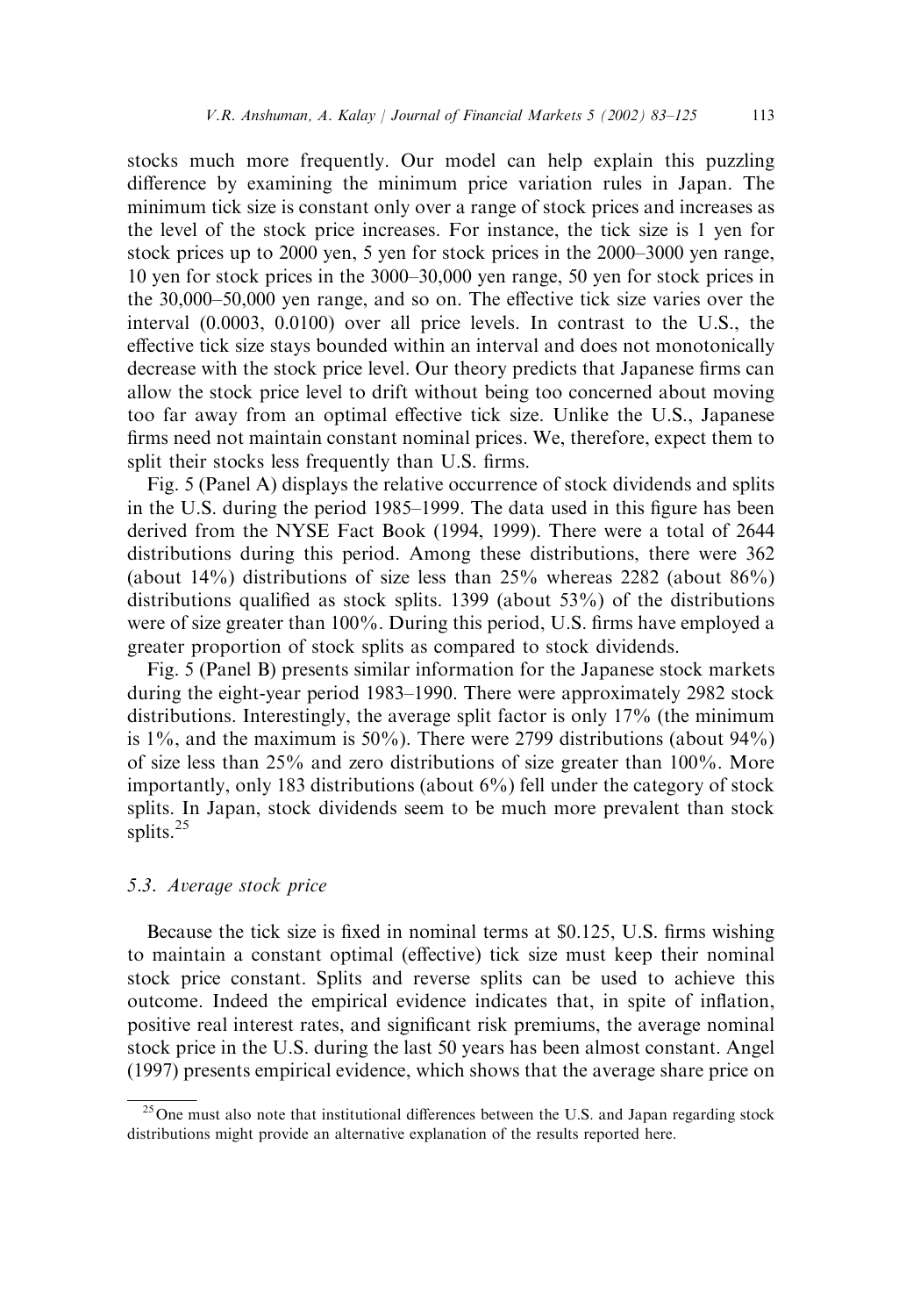

Fig. 5. Stock distributions in the U.S. and Japan. Panels A and B show the histogram of stock distributions in the U.S. (1985–1999) and Japan (1983–1990), respectively. The proportion of stock splits to stock dividends in Japan is much lower than in the U.S. [Source: Panel A has been constructed from data appearing in NYSE Fact Book (1994, 1999) and Panel B has been constructed from data appearing in Ide (1994).]

the NYSE has changed from \$39.86 in 1951 to \$37.27 in 1991. The average share price on the NYSE has mostly hovered very close to the \$40 mark during the period 1951–1991.

As mentioned above, Japanese firms, in contrast, can maintain a long-run stable effective tick size even in the presence of rapid stock price increases. Thus, Japanese firms need not maintain constant nominal stock prices to attain their optimal effective tick size. In the presence of positive inflation, real interest rates, and positive risk premiums, one should expect to see a rising trend in the average stock price over an extended period of time. The evidence on the distribution of stock prices on the first section of the Tokyo Stock Exchange over the period 1950–1990 is consistent with this prediction. Ide (1994) reports that the percentage of stocks with market value less than 500 yen has decreased from 99% in 1950 to about 8% in 1990. During the same period the percentage of stocks between 1000 and 2000 yen has risen from zero to 31% and the percentage of stocks above 2000 yen has increased from zero to 17%.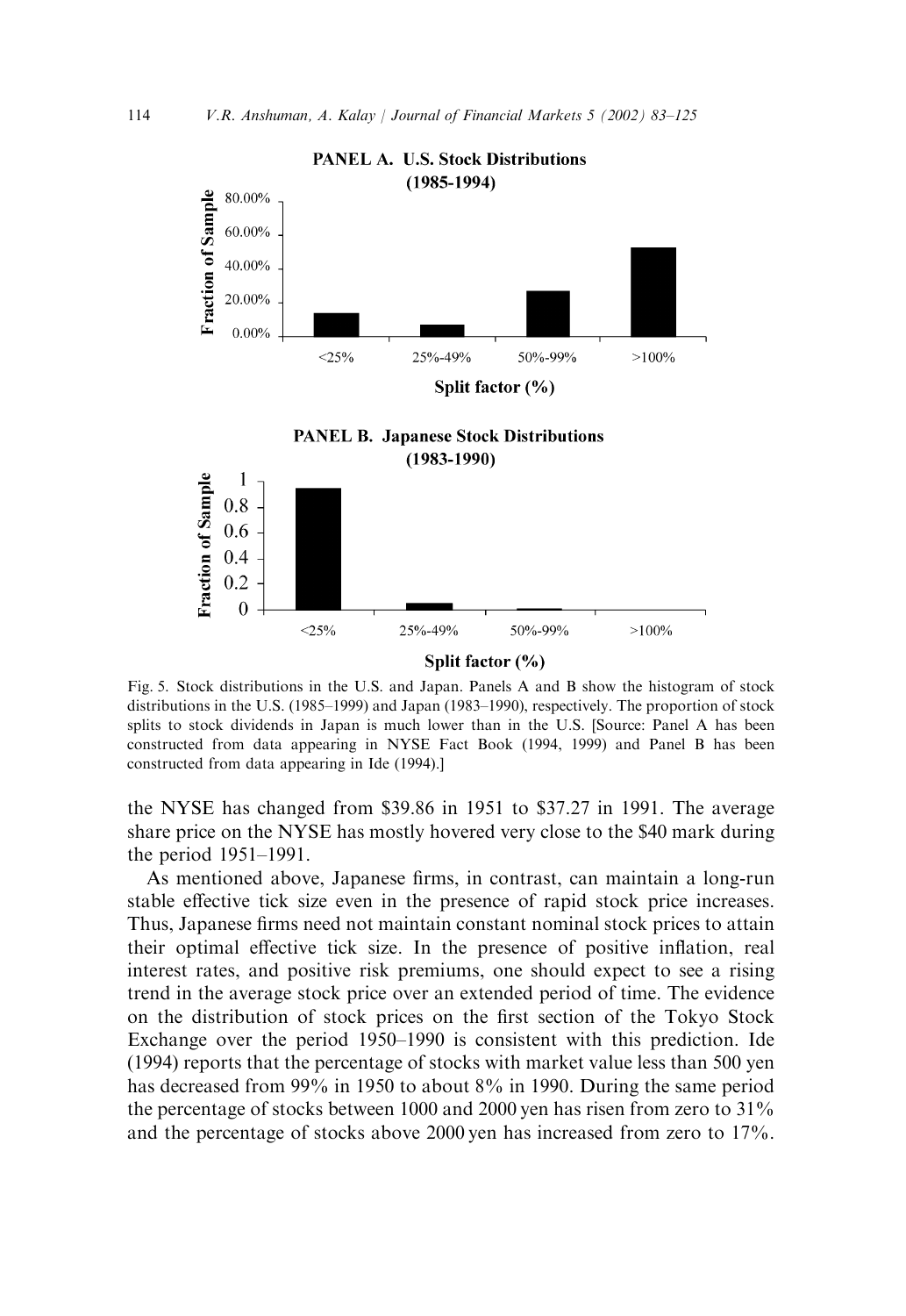This rising trend is also apparent from the increase in the average share price from 74 yen in 1950 to 1577.50 yen in 1990.

### 5.4. Coefficient of variation of per period trading volume and price levels

Our model implies that different firms would maintain their stock at different optimal levels depending on the relevant values of the parameter set  $\{\lambda, k, m, d, f, w\}$ . Interestingly, an optimal price is also associated with an equilibrium amount of discretionary trading  $(q^*)$ . Therefore, different firms (preferring different optimal prices) would experience differing degrees of discretionary trading (or concentrated trading), depending on their parameter values.

In this section we empirically examine the cross-sectional relationship between price levels of firms and the degree of concentrated trading in their stock. For this purpose, we study a sample of intraday transaction data for 2173 stocks trading on the NYSE during August 1993. The raw data consist of time-stamped transactions as well as quote data obtained from the TAQ data set. For transactions, price and volume data are available, while for quotes, bid and ask quotes are available. To allow for a homogenous market regime, the opening and closing sessions of trading have not been used in our empirical tests. Thus, the sample consists of data from 22 trading days between 10:00 a.m. and 4:00 p.m.

For each stock, we computed the average transaction price (PRICE) based on all transactions for that stock in the 22-day trading period. PRICE represents the stock price level. For the entire sample of stocks, PRICE had a mean of \$27.90, a minimum value of \$0.091825, and a maximum value of \$6830.49.

For our sample data on the NYSE, the tick size is equal to \$1/16 for stocks trading between \$0.25 and \$1.00, and further reduces to \$1/32 for stocks priced below \$0.25. We excluded transaction data for all stocks that had PRICE less than or equal to one dollar in order to restrict our test to a single tick size. Furthermore, we also excluded all stocks that had less than (or equal to) 100 transactions over the entire sample period. After these exclusions, our final sample had 1796 stocks.

For each stock in the sample, we aggregated trading volume over 5-, 15-, 30-, and 60-minute intervals. Over 22 trading days, aggregation of 5-minute trading volume results in 1584 observations  $(22 \text{ days} \times 6 \text{ hours} \times 125)$ -minute intervals) for each stock. Similarly, each stock has 528 15-minute trading volume observations, 264 30-minute observations, and 132 60-minute observations.

VSTD denotes the standard deviation of the volume series of a stock. We ran a regression of VSTD on PRICE. Because VSTD may be higher for stocks with higher average trading volume, we added VMEAN as an independent variable in the regression, where  $VMEAN$  is the mean of the aggregated volume of the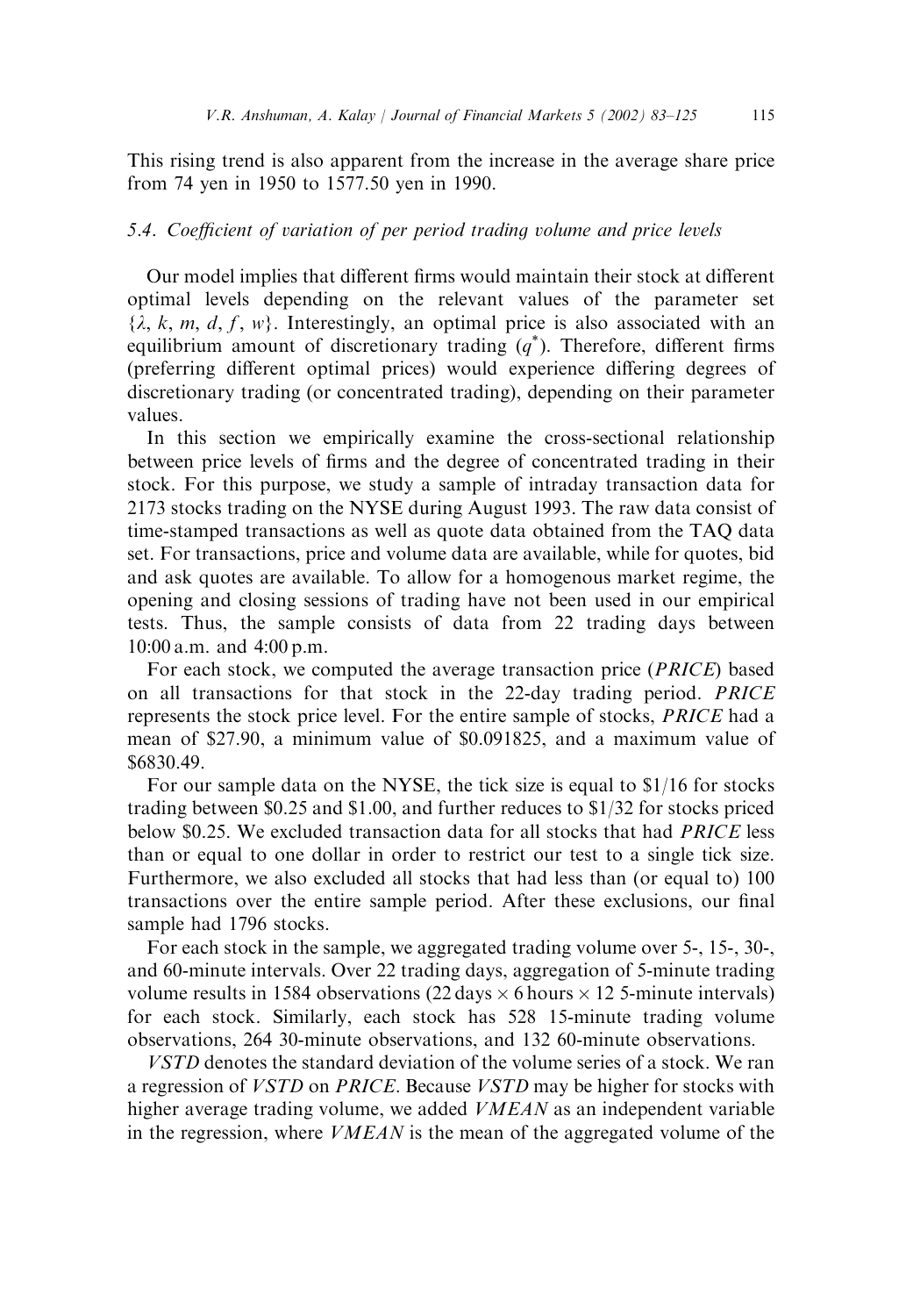stock in question. The results of this regression are reported in Table 8. The first four columns show the results of the regression where volume is aggregated every 5, 15, 30, and 60 minutes, respectively. The evidence presented here indicates that volatility of aggregated volume is negatively related to the price level. Higher priced stocks have a smoother volume of trade.<sup>26</sup> To check for multicollinearity, we computed the correlation between PRICE and VMEAN and found it to be statistically insignificant. The Pearson correlation is equal to  $-0.0439$  (*p*-value=0.0406), which indicates that the regression specification does not suffer from multicollinearity.

Table 8 also presents results associated with an alternative proxy of the degree of concentrated trading, the Herfindahl Index. It is computed as follows. If  $V05$  denotes the trading volume for a stock in a particular 5-minute trading period i, and  $V05SUM$  denotes the total trading volume for that stock over the entire sample period, then the Herfindahl Index (HERF) is given by  $\Sigma_i (V05_i/V05SUM)^2$ . The Herfindahl indices for 15-, 30-, and 60-minute aggregated volume data are constructed in a similar manner. Table 8 shows that the Herfindahl Index is (significantly) negatively related to the stock price level. These results imply that the volume series of higher priced stocks is smoother than that of lower priced stocks.

Next we investigate whether an inverse relationship between price level and the degree of concentrated trading is possible in the context of our model. To measure the degree of concentrated trading, we note that the per period trading volume in the m periods is not constant because the trading volume increases in the period of concentrated trading. We can show that the mean and standard deviation of per period (expected) trading volume is  $[\lambda T/m + (1 - \lambda)T]$  and  $(1/m)^{0.5} [q^* \lambda T]$ , respectively.<sup>27</sup> It follows that the coefficient of variation, which is defined as the ratio of the standard deviation to the mean, is given by

 $^{26}$  In an earlier version of the paper we used intraday transaction data from 42 trading days during the months of March and April, 1985. We found very similar results to that reported in Table 8.

<sup>&</sup>lt;sup>27</sup>The *m* trading periods can be classified into  $(m - 1)$  regular periods and one period of concentrated trading. In a regular period only nondiscretionary liquidity trading occurs along with informed trading. In contrast, in the period of concentrated trading, both nondiscretionary and discretionary liquidity trading occurs along with informed trading. The per period trading volume is therefore not constant across all periods, as shown in Fig. 2. Trading volume in a regular period is equal to  $(1 - q^*)\lambda T/m$  of nondiscretionary trades and  $(1 - \lambda)T$  of informed trades. In contrast, trading volume in the period of concentrated trading is equal to  $q^* \lambda T$  of discretionary trades,  $(1 - q^*)\lambda T/m$  of nondiscretionary trades, and  $(1 - \lambda)T$  of informed trades. The mean of per period trading volume in  $(m - 1)$  regular periods and one period of concentrated trading is given by  $[(m-1)/m][(1-q^*)\lambda T/m + (1-\lambda)T] + (1/m) [q^*\lambda T + (1-q^*)\lambda T/m + (1-\lambda)T]$ , which simplifies to  $[\lambda T/m + (1 - \lambda)T]$ . The variance of per period trading volume is given by  $(1/(m - 1))[(m - 1)$  ${([1 - q^*)\lambda T/m + (1 - \lambda)T] - [\lambda T/m + (1 - \lambda)T]}^2 + {[q^* \lambda T + (1 - q^*)\lambda T/m + (1 - \lambda)T] - [\lambda T/m + (1 - \lambda)T]}^2$  $+(1-\lambda)T$ }<sup>2</sup>], which simplifies to  $(1/m)$  [ $q^*\lambda T$ ]<sup>2</sup>. It follows that the standard deviation is  $(1/m)^{0.5}$  $[q^* \lambda T]$  and the coefficient of per period trading volume is given by  $m^{0.5} [q^* \lambda]/[\lambda + (1 - \lambda)m]$ .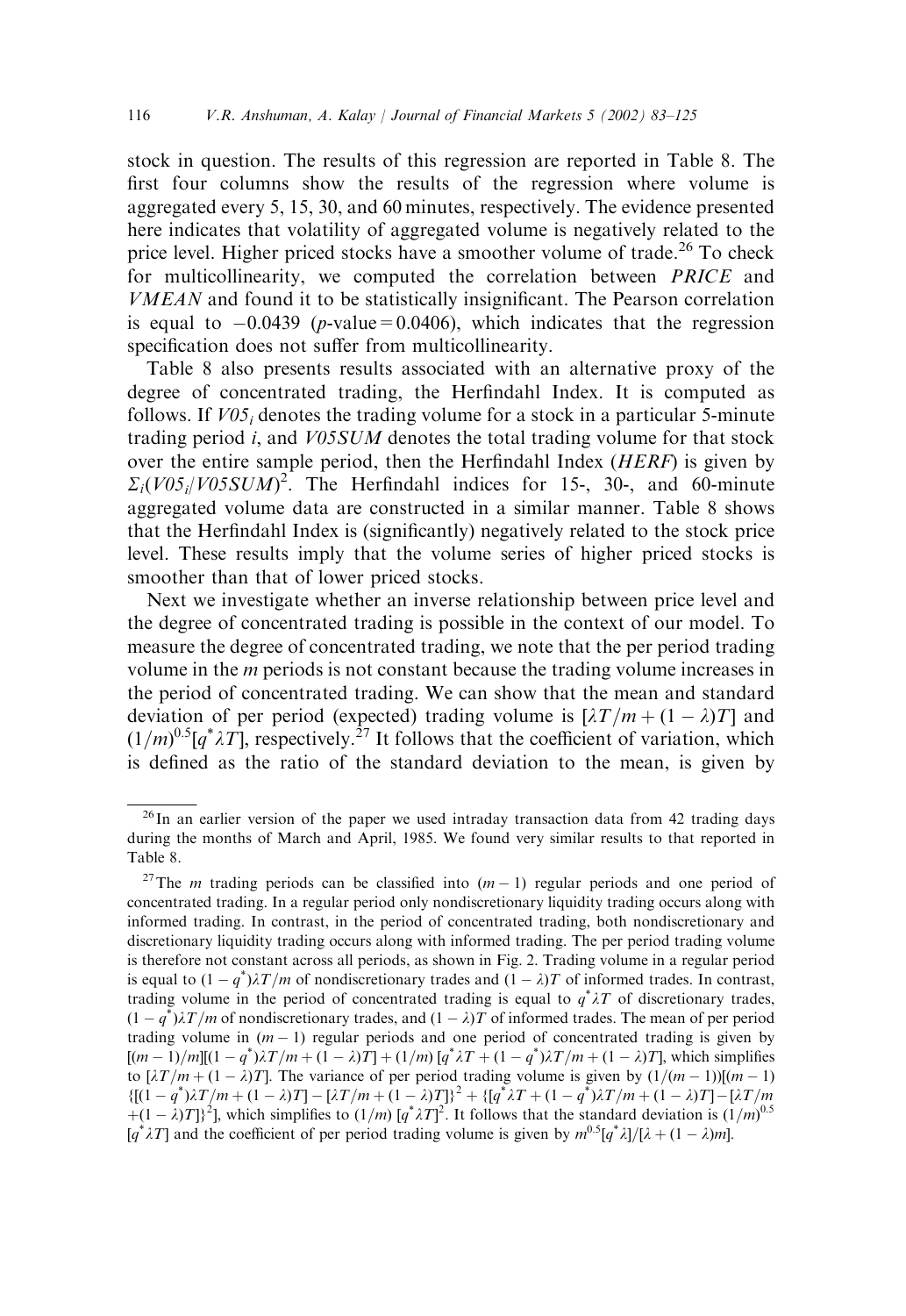### Table 8Concentration of trading volume

This table shows the results of the following regressions:

 $VSTD = a + b \ PRICE + c \ VMEAN,$ 

 $HERF = a + b$   $PRICE + c$   $VMEAN$ ,

where VSTD  $\equiv$  (timeseries) standard deviation of each stock's volume aggregated over a 5 (15, 30, and 60) minute interval, *PRICE*  $\equiv$  average transaction price of each stock over the entire sample period,  $VMEAN \equiv$  (timeseries) mean of each stock's volume aggregated over a 5 (15, 30, and 60) minute interval, and  $HERF \equiv Herfindahl Index$  of the 5 (15, 30, and 60) minute volume series. The number of observations in all regressions is equal to 1796. Each cell contains the regression coefficient, the <sup>t</sup>-statistic, and the p-value, respectively.

|                  | $VSTD = a + bPRICE + cVMEAN$ |              |              |              | $HERF = a + bPRICE + cVMEAN$ |               |               |               |
|------------------|------------------------------|--------------|--------------|--------------|------------------------------|---------------|---------------|---------------|
|                  | $(1)$ 5 min                  | $(2)$ 15 min | $(3)$ 30 min | $(4)$ 60 min | $(1)$ 5 min                  | $(2)$ 15 min  | $(3)$ 30 min  | $(4)$ 60 min  |
| $R^2$            | 0.6474                       | 0.7255       | 0.7263       | 0.7172       | 0.0323                       | 0.0404        | 0.0391        | 0.0361        |
| <b>INTERCEPT</b> | 4556.44                      | 7602.27      | 10.076       | 5751.26      | 0.0306                       | 0.0418        | 0.0577        | 0.0398        |
|                  | 14.292                       | 13.177       | 10.025       | 11.068       | 33.665                       | 45.902        | 58.545        | 40.924        |
|                  | 0.0001                       | 0.0001       | 0.0001       | 0.0001       | 0.0001                       | 0.0001        | 0.0001        | 0.0001        |
| <b>PRICE</b>     | $-6.724$                     | $-6.906$     | $-5.959$     | $-7.465$     | $-7.04E - 06$                | $-4.10E - 06$ | $-2.75E - 06$ | $-6.02E - 06$ |
|                  | $-8.465$                     | $-10.459$    | $-9.821$     | $-9.414$     | $-3.103$                     | $-3.937$      | $-4.616$      | $-4.036$      |
|                  | 0.0001                       | 0.0001       | 0.0001       | 0.0001       | 0.0019                       | 0.0001        | 0.0001        | 0.0001        |
| <b>VMEAN</b>     | 1.122                        | 0.8554       | 0.7480       | 1.101        | $-2.71E - 07$                | $-7.84E - 08$ | $-2.96E - 08$ | $1.17E - 07$  |
|                  | 53.069                       | 58.936       | 57.688       | 59.444       | $-4.489$                     | $-3.422$      | $-2.331$      | $-3.367$      |
|                  | 0.0001                       | 0.0001       | 0.0001       | 0.0001       | 0.0001                       | 0.0006        | 0.0199        | 0.0008        |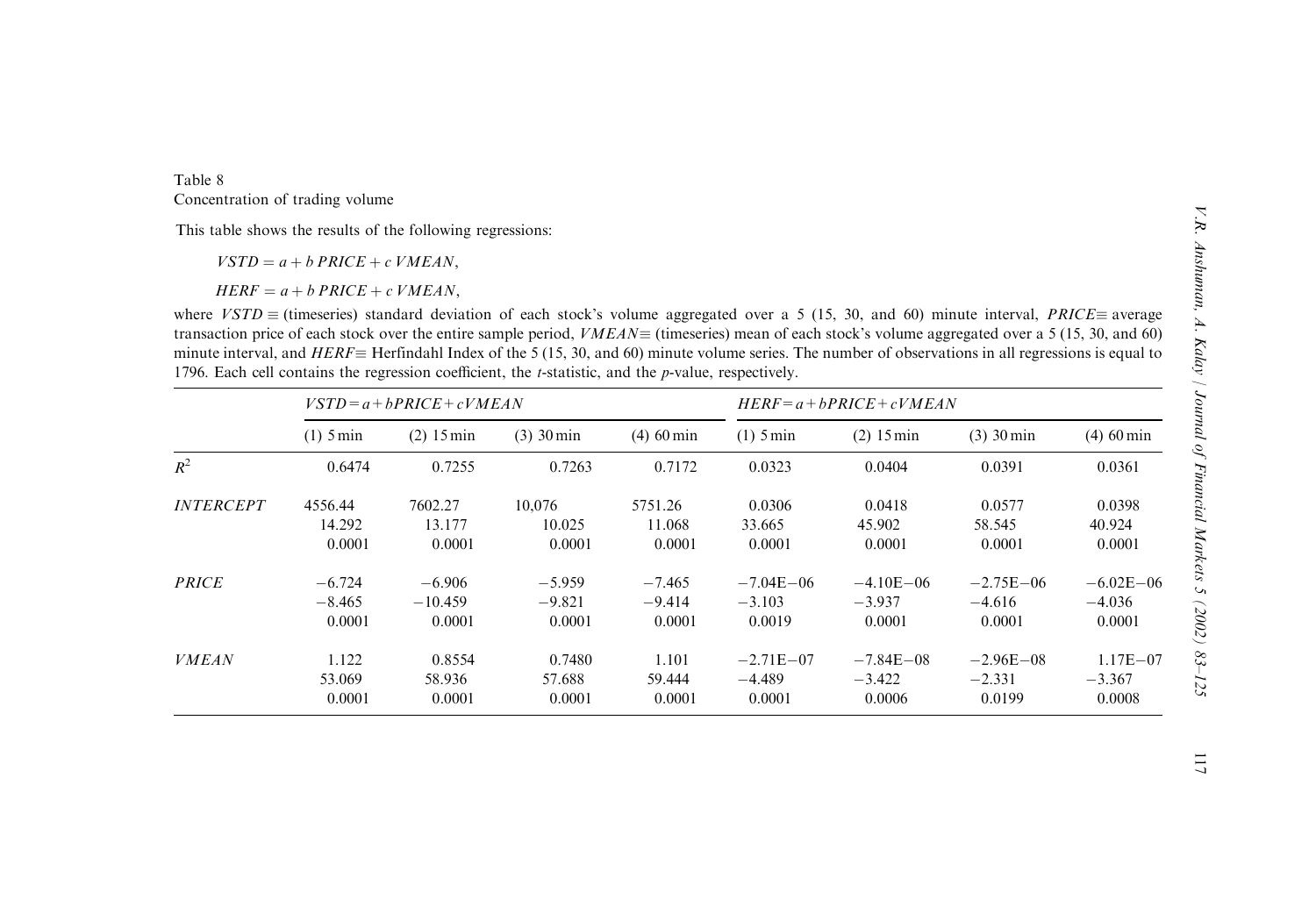#### Table 9

Concentration of trading volume and price level

This table shows that a negative relationship between the degree of concentrated trading and the price level is possible in the context of the model. As  $\lambda$  increases, the optimal price increases. In contrast, the sample standard deviation and coefficient of variation of per period trading volume decrease with  $\lambda$ .  $P_0 \equiv$  base price,  $q^* \equiv$  fraction of liquidity traders who choose to act as discretionary traders. We assume that, in a continuum of increasing costs, the  $q$ th percentile liquidity traders faces a monitoring cost,  $C(q) = f/[-\ln(q)]^{1/w}$ , where  $f > 0$  and  $w > 1$ . The parameters defining the numerical solution are as follows: (i)  $\lambda$ : the fraction of liquidity traders in the trading population  $(T)$ , (ii) k: the volatility parameter, which specifies the standard deviation of the private information ( $\delta$ ) in  $\sigma(P_0) = kP_0$ , where  $P_0$  is the base price, (iii) m: the number of periods, (iv) d: the tick size, and (v)  $(f, w)$ : the monitoring cost parameter pair that defines the monitoring cost schedule. The parameters chosen for the simulation are: (i)  $T=200$ , (ii)  $k=0.02$ , (iii)  $m=10$ , (iv)  $d=$  \$0.125, and (v)  $f=$  0.0105,  $w=1.6$ .

| Liquidity<br>parameter<br>$(\lambda)$ | Optimal<br>price<br>$(P_0^*)$ | Optimal<br>effective<br>tick size<br>$(d/P_0^*)$ | Optimal amount<br>of discretionary<br>trading<br>$(q^*)$ | Standard<br>deviation<br>of per period<br>trading volume | Coefficient of<br>variation<br>of per period<br>trading volume |
|---------------------------------------|-------------------------------|--------------------------------------------------|----------------------------------------------------------|----------------------------------------------------------|----------------------------------------------------------------|
| 0.70                                  | 35                            | 0.0036                                           | 0.4543                                                   | 404.44                                                   | 0.2718                                                         |
| 0.68                                  | 41                            | 0.0030                                           | 0.4736                                                   | 414.86                                                   | 0.2625                                                         |
| 0.64                                  | 63                            | 0.0020                                           | 0.4985                                                   | 407.12                                                   | 0.2379                                                         |
| 0.62                                  | 84                            | 0.0015                                           | 0.5083                                                   | 397.32                                                   | 0.2255                                                         |
| 0.60                                  | 120                           | 0.0010                                           | 0.5183                                                   | 386.79                                                   | 0.2138                                                         |

 $m^{0.5}[q^*\lambda]/[\lambda + (1-\lambda)m]$ . Note that both standard deviation and coefficient of variation are functions of  $q^*$ , which depends on the entire parameter set  $\{\lambda, k, m, d, f, w\}.$ 

Table 9 shows a series of optimal prices and the associated coefficient of variation in per period trading volume. One can see that the optimal price changes as the liquidity parameter  $(\lambda)$  changes. Associated with each optimal price are the amount of discretionary trading  $(q^*)$ , the standard deviation of per period trading volume and the coefficient of variation of per period trading volume. There is an inverse relationship between the price level and the standard deviation or the coefficient of variation in volume. This implies that our model is consistent with the empirically established negative relation between price and concentrated trading reported in this section.

### 5.5. Post-split coefficient of variation in trading volume

A stock split offers a natural experiment to empirically test our model. After a split, the only change that occurs is that of the price level. According to our model, the lower price level after a split should cause an increase in the amount of discretionary trading  $(q^*)$ . From the discussion in the previous section, we can see that the standard deviation and coefficient of variation of per period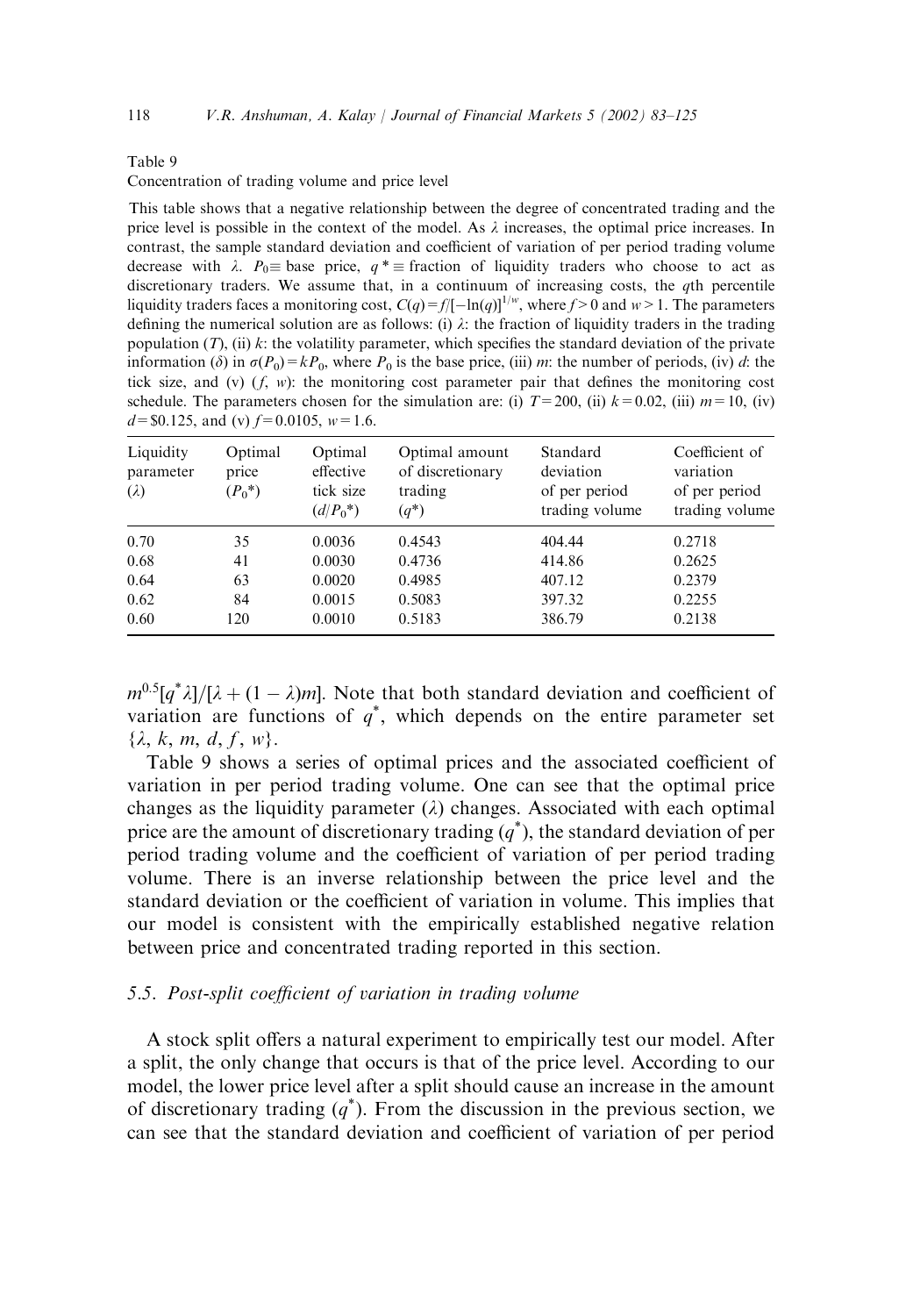trading volume are increasing in  $q^*$ . Our model, therefore, implies that a stock split should result in a higher standard deviation and coefficient of variation of per period trading volume. Anshuman and Goyal (2001) examine a sample of stock splits during 1993–1994 and find that, subsequent to stock splits, there is an overall increase in the coefficient of variation of trading volume aggregated over short intervals. This result is consistent with our model's prediction.

## 5.6. Post-split volatility of returns

Note that the periods of concentrated trading on the ask and bid sides of the market, in general, do not coincide because DRC on the ask side and bid side of the market are not identical.<sup>28</sup> Thus during periods of concentrated buying (selling), the average transaction price is biased toward the ask (bid) price. This bias causes significant price changes across the period of concentrated trading, thereby creating volatility. Given that there is greater amount of discretionary trading after a split, the above effect should be more pronounced after a split. Our model implies that the volatility of returns should increase (decrease) after a split (reverse split). Ohlson and Penman (1985), Lamoureux and Poon (1987), and Koski (1998) present evidence that is consistent with this implication of the model.

### 5.7. Decimalization of the minimum tick size

Our model suggests a linear relationship between the optimal price level and the tick size. This result has implications for the proposed decimalization of tick sizes on stock exchanges. If the tick size were to be reduced to 1 cent, the optimal price would drop by a factor of 12.5, i.e., a \$50 optimal price would drop down to \$4. This would mean that firms would undo the effect of the change in tick size by employing stock splits. According to our model, when firms believe that the new tick size is going to persist, they would employ a series of splits or a one-time large split to converge to lower trading range. This is an experiment that time will make possible. We believe that it is too early to interpret the current evidence (on stock split activity) either in favor of our model or against it.<sup>29</sup> More importantly, we note that exchanges and regulating bodies in the U.S. do not choose the effective tick size. They never did. Firms

<sup>&</sup>lt;sup>28</sup> Asymmetric DRC on the ask and bid side arise because the true equilibrium price is, in general, asymmetrically located with respect to feasible discrete prices. See Anshuman and Kalay (1998) for a more detailed discussion of this issue.

 $29$ As pointed out by Angel (1997), there was a switch in price quoting rules from percentage of par to dollar pricing in 1915. With percentage of par pricing, the effective tick size is invariant to the price level and there were relatively few splits before 1915. After 1915, with dollar pricing, the effective tick size depended on the price level. However, it took about 14 years for the average stock price on the NYSE to drop from about \$90 to \$40, thereby doubling the effective tick size.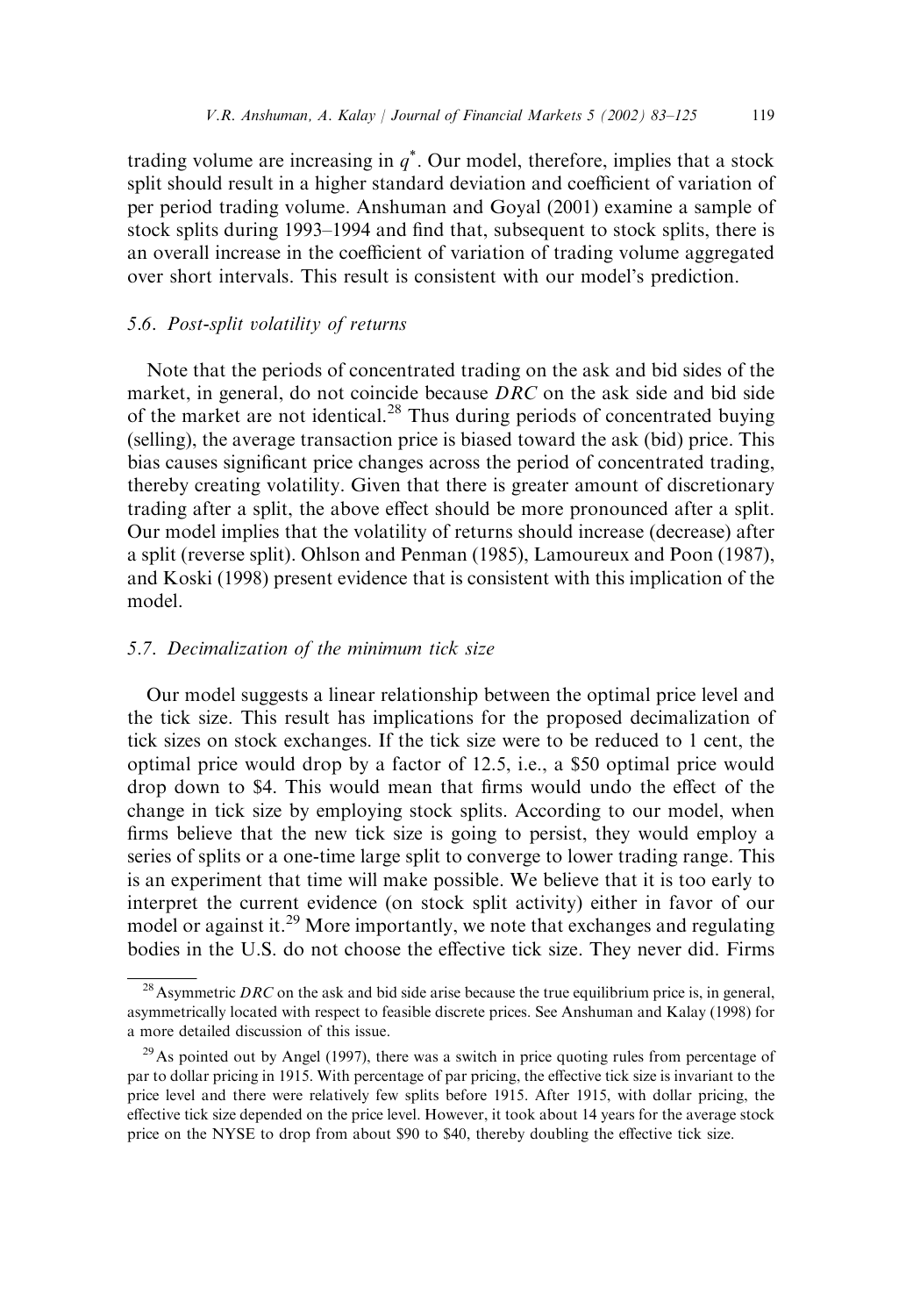choose the effective tick size by splitting and reverse splitting the stocks. If we believe that insiders in firms know better than us as to what a stock's optimal effective tick size should be, any attempt to intervene via regulation is pointless.

### 6. Conclusion

This paper presents a theory that argues that splits improve liquidity. The driving force behind the model is the discrete pricing restriction on organized exchanges. Execution costs arising from discreteness vary over time. Liquidity traders have an incentive to time their trades to lower their execution costs. The asset price level affects their incentives because discreteness related costs are determined by a nominally fixed tick size. By splitting, a firm lowers its stock thereby increasing the incentives of liquidity traders to time their trades. The resulting concentration of trades reduces overall transaction costs incurred by liquidity traders. Our analysis also establishes the existence of an optimal price level that minimizes transaction costs. Stock split factors can be adjusted to reset the stock price level to the optimal level.

### Appendix A. Derivation of Eq. (1)

The informed trader's profit conditional on observing  $\delta$  is equal to  $(\delta - a)$ , where  $a$  is the ask commission charged by the market maker. The market maker infers that the informed trader would trade only when  $\delta$  is greater than a: Therefore, he computes his expected losses to informed traders to be equal to  $(1 - \lambda)TE[(\delta - a)]\delta > a$ . At the same time his expected profits from liquidity traders is equal to  $(\lambda T/m)a$ . Setting the market maker's expected profits to zero yields the equilibrium commission  $(a^*)$ , i.e.,  $a^*$  is given by the solution of the following equation:

$$
-(1 - \lambda)T \text{ Prob}\{\delta > a\} \mathbb{E}[(\delta - a)|\delta > a] + (\lambda T/m)a = 0. \tag{A.1}
$$

The conditional expected value,  $E[(\delta) | \delta > a]$ , given  $\delta \equiv N(0, \sigma(P_0)^2)$ , is equal to  $\sigma(P_0)$  { $\phi(a/\sigma(P_0))/[1 - \Phi(a/\sigma(P_0))]$ } (see Johnson and Kotz, p. 81), and noting that Prob{ $\delta > a$ } = [1 –  $\Phi(a/\sigma(P_0))$ , Eq. (A.1) may be simplified to: –(1 –  $\lambda$ ) $T\{\sigma(P_0)\phi(a/\sigma(P_0)) - [1 - \Phi(a/\sigma(P_0)]a\} + (\lambda T/m)a = 0$ , as shown in Eq. (1), where  $\phi(.)$  and  $\Phi(.)$  represent the probability density function and the cumulative distribution function of the standard normal distribution, respectively.

Further, given  $\sigma(P_0) = kP_0$ , Eq. (1) reduces to:  $-(1 - \lambda)T\{kP_0\phi(a/kP_0) [1 - \Phi(a/kP_0)]a$  +  $(\lambda T/m)a = 0$ . Denoting  $(a/P_0)$  by x, this equation becomes  $-(1 - \lambda)T\{k\phi(x/k) - [1 - \Phi(x/k)]x\} + (\lambda T/m)x = 0$ . Note that  $P_0$  appears in this equation only through x. There is a unique solution to  $(x^*)$  to this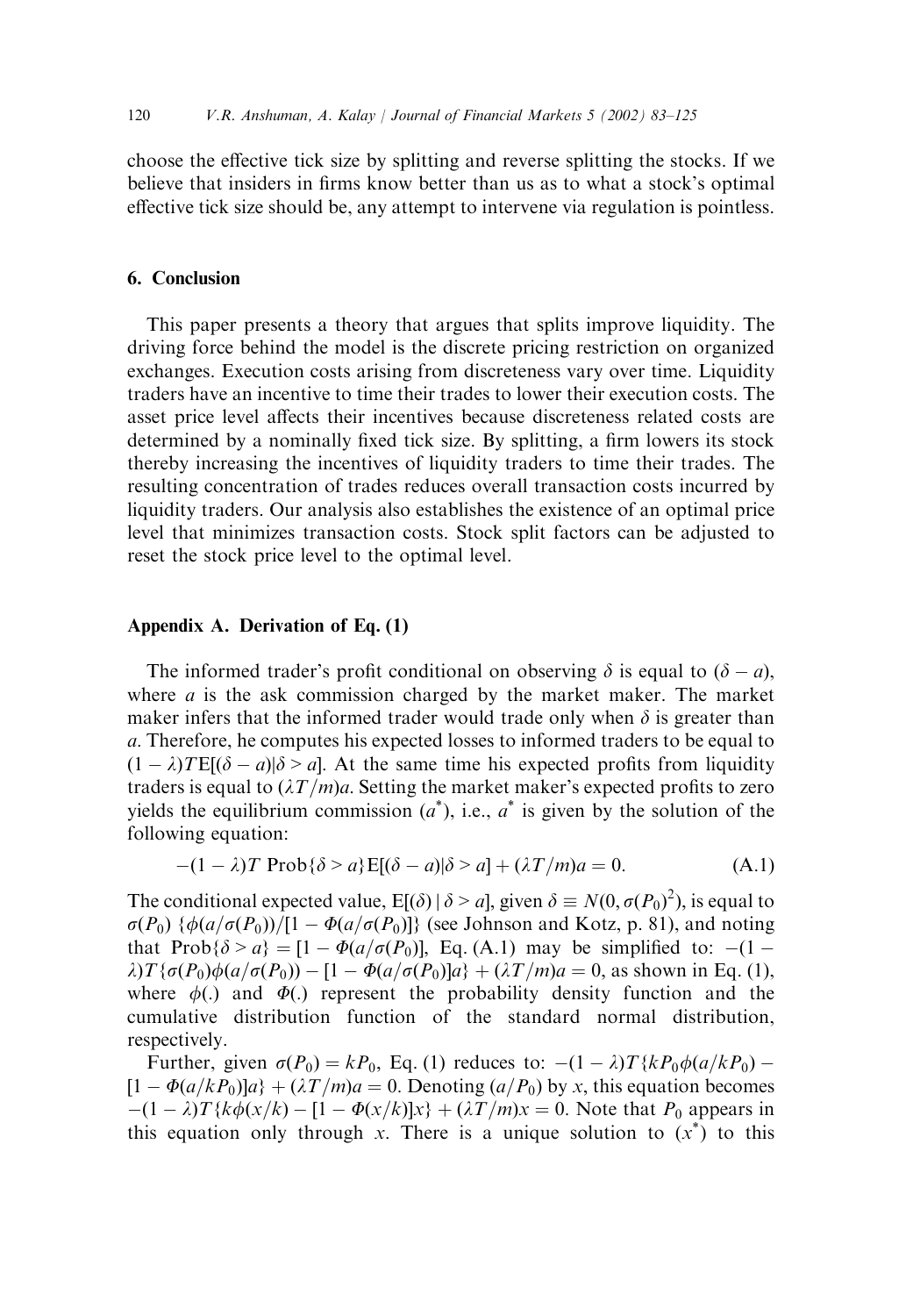equation, which implies that as  $P_0$  changes, the variable  $a^*$  adjusts accordingly in such a way that  $(a^*/P_0)$  is always equal to  $x^*$ . In other words, the solution  $(a^*)$  is linear in  $P_0$ .

### Appendix B

Lemma 1. The conditional distribution of  $DRC_{t+1}$  given  $DRC_t \forall j>1$ , is given by the wrapped normal distribution over the interval  $(0, d)$ .

For notational convenience, consider just the first two periods. Period 1 begins at time  $t = 0$  and ends at time  $t = 1$ . Period 2 begins at time  $t = 1$  and ends at time  $t = 2$ . As shown in Anshuman and Kalay (1998), the posted ask price is the nearest tick (d) greater than  $P_0 + a^*$ , where the base price ( $P_0$ ) and the equilibrium ask commission  $(a^*)$  are common knowledge at time  $t = 0$ . It follows that the discreteness related commissions in Period 1  $(DRC<sub>1</sub>)$  are known to all traders at time  $t = 0$ , as shown below:

$$
DRC_1 = \begin{cases} d - \text{Mod}[P_0 + a^*, d] & \text{if } \text{Mod}[P_0 + a^*, d] > 0, \\ 0 & \text{if } \text{Mod}[P_0 + a^*, d] = 0. \end{cases}
$$

It is more convenient to express the above formulation of  $DRC<sub>1</sub>$  as Mod $[-(P_0 + a^*), d]$ . Similarly, DRC<sub>2</sub> is given by Mod $[-(P_0 + a^* + \delta), d]$ , which is uncertain at time  $t = 0$  because  $\delta$  is going to be revealed at the end of Period 1. Hence, the distribution of  $DRC<sub>2</sub>$  is given by the distribution of the modulus of a nonzero mean normal random variable,  $-(P_0 + a^* + \delta)$ , which is  $N(\mu, \sigma^2)$ , where  $\mu = -(P_0 + a^*)$ .

Mardia (1972) discusses the distribution of the modulus of a mean zero normal variable (referred to as the wrapped normal distribution). Extending his results, we get the probability density function of  $DRC<sub>2</sub>$  as

$$
f(\theta; \mu) = \frac{1}{\sigma \sqrt{2\pi}} \sum_{k=-\infty}^{k=+\infty} \exp\left(-\frac{1}{2} \frac{[\theta + dk) - \mu]^2}{\sigma^2}\right),
$$
  
where  $\mu = -(P_0 + a^*)$  and  $0 \le \theta < d$ .

Noting that knowledge of  $\mu$  is equivalent to knowledge of  $DRC_1 =$  $Mod(\mu, d)$ , it follows that

$$
f(\theta; DRC_1) = \frac{1}{\sigma\sqrt{2\pi}} \sum_{k=-\infty}^{k=-\infty} \exp\left(-\frac{1}{2} \frac{[(\theta + dk) - DRC_1]^2}{\sigma^2}\right), \quad 0 \le \theta < d.
$$
\n(B.1)

The cumulative distribution function  $F[\theta; DRC_1]$ , can be computed by integrating each term of the above expression. This is the conditional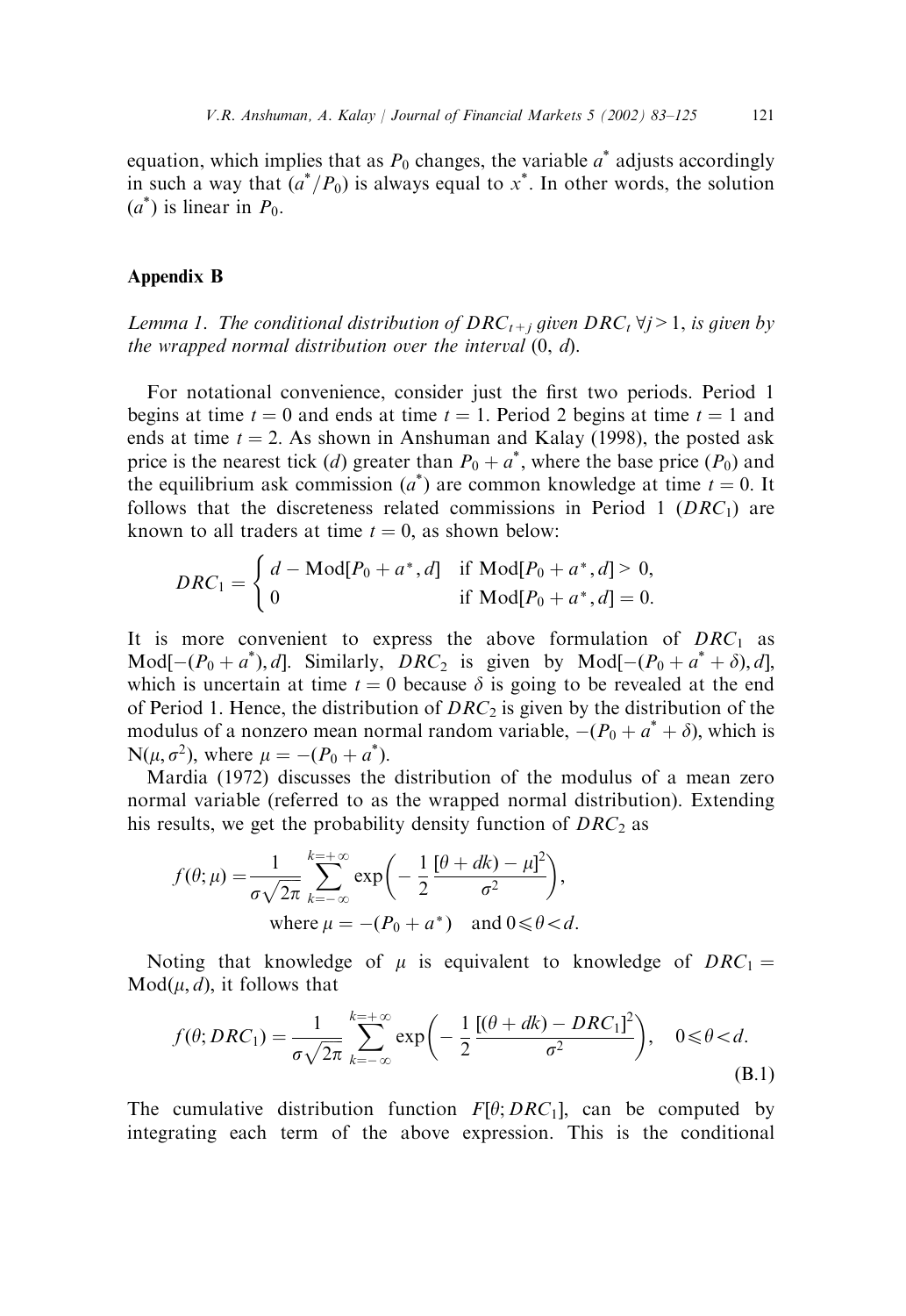distribution of  $DRC_2$  given  $DRC_1$ . It follows that

$$
F[\theta|DRC_1] = \sum_{k=-\infty}^{k=\infty} \left[ \Phi\left(\frac{(\theta+dk) - DRC_1}{\sigma}\right) - \Phi\left(\frac{dk - DRC_1}{\sigma}\right) \right], \quad (B.2)
$$

where  $\Phi(.)$  denotes the cumulative distribution function of the standard normal distribution. The conditional distribution of  $DRC<sub>t</sub>$  given  $DRC<sub>1</sub>$  can be derived in a similar manner. The only difference is that the underlying normal random variable is  $\sum_{1,\dots,t} (\delta)$ , which is also normally distributed but has a much larger variance. The conditional distribution of  $DRC<sub>t</sub>$  given  $DRC<sub>1</sub>$  would therefore be wrapped normal. In general, the above result applies for the conditional distribution of  $DRC_{t+j}$  given information at time t for all  $j > t$ . We refer to the conditional distribution as  $F_{t+j}(.|DRC_t)$ .

Proof of Proposition 1. We develop the optimal timing strategy of discretionary traders. The total execution costs depend on adverse selection commissions  $(a<sub>l</sub>)$  and DRC. Discretionary traders can compare the execution costs in the current period ( $a_1 + DRC$ ) with the  $E{a_1 + DRC}$  upon deferring trades. Note that  $a<sub>l</sub>$  is minimized when ex-ante expected DRC are minimized. Hence, minimizing  $(a_1 + DRC)$  is equivalent to minimizing  $DRC$ <sup>30</sup>

Let the realized DRC in any period (s) be denoted by  $DRC_s = z_s d$ ,  $0 < z_s \le 1$ . Let the discretionary traders' trading (deferring) strategy be described by a set of cutoffs ( $\alpha_s$ ,  $0 < \alpha_s \leq 1$ ,  $s = 1,..., m$ ). Discretionary traders defer their trades whenever the realized DRC in any period (s) is such that  $z_s > \alpha_s$ .

Let  $[DRC_{t_{\text{max}}} m]DRC_{t-1} = z_{t-1}d$  denote the (conditional) expected DRC when  $(t - 1)$  periods have elapsed, but period t has not yet begun. The discretionary trader has to trade in any one period between  $t$  and  $m$ . Note that discretionary traders would reach period  $t$  only if the realized DRC in all previous periods was greater than the corresponding cutoffs. More importantly, the expected DRC would now depend on the cutoffs  $\alpha_t$   $\alpha_m$  and not on any of the previous cutoffs. It follows that

$$
E[DRC_{t,\ldots,m} | DRC_{t-1} = z_{t-1}d]
$$
  
=  $F_t(\alpha_t | DRC_{t-1} = z_{t-1}d)E\{z_t d | 0 \le z_t \le \alpha_t, DRC_{t-1} = z_{t-1}d\}$   
+  $(1 - F_t(\alpha_t | DRC_{t-1} = z_{t-1}d))E\{DRC_{t+1,\ldots,m} | DRC_{t-1} = z_{t-1}d\}.$  (B.3)

Note that  $\alpha_t$  appears in  $F_t(.)$  and  $E\{z_t d\}$ , but does not appear in the term  $E\{DRC_{t+1,\ldots,m}\}.$  The latter is a function of the cutoffs,  $\alpha_{t+1,\ldots,\alpha_m}$ . Using the results for  $F_t(.)$  in Eq. (B.2) and the result in Lemma 2 (stated below) Eq. (B.3)

<sup>&</sup>lt;sup>30</sup> Since  $a_1$  is a function of  $q^*$ , which is a function of the savings form timing trades,  $a_1$  depends on the  $E(DRC)$ <sub>D</sub> from the overall dynamic strategy. Hence  $a<sub>l</sub>$  is a function of all the optimal cutoffs from time  $t = 1$  to m. As argued earlier (see footnote 13),  $a_1$  gets minimized when  $E(DRC)_{D}$  gets minimized. Therefore, we can solve for the cutoffs by applying the dynamic optimization only with respect to DRC.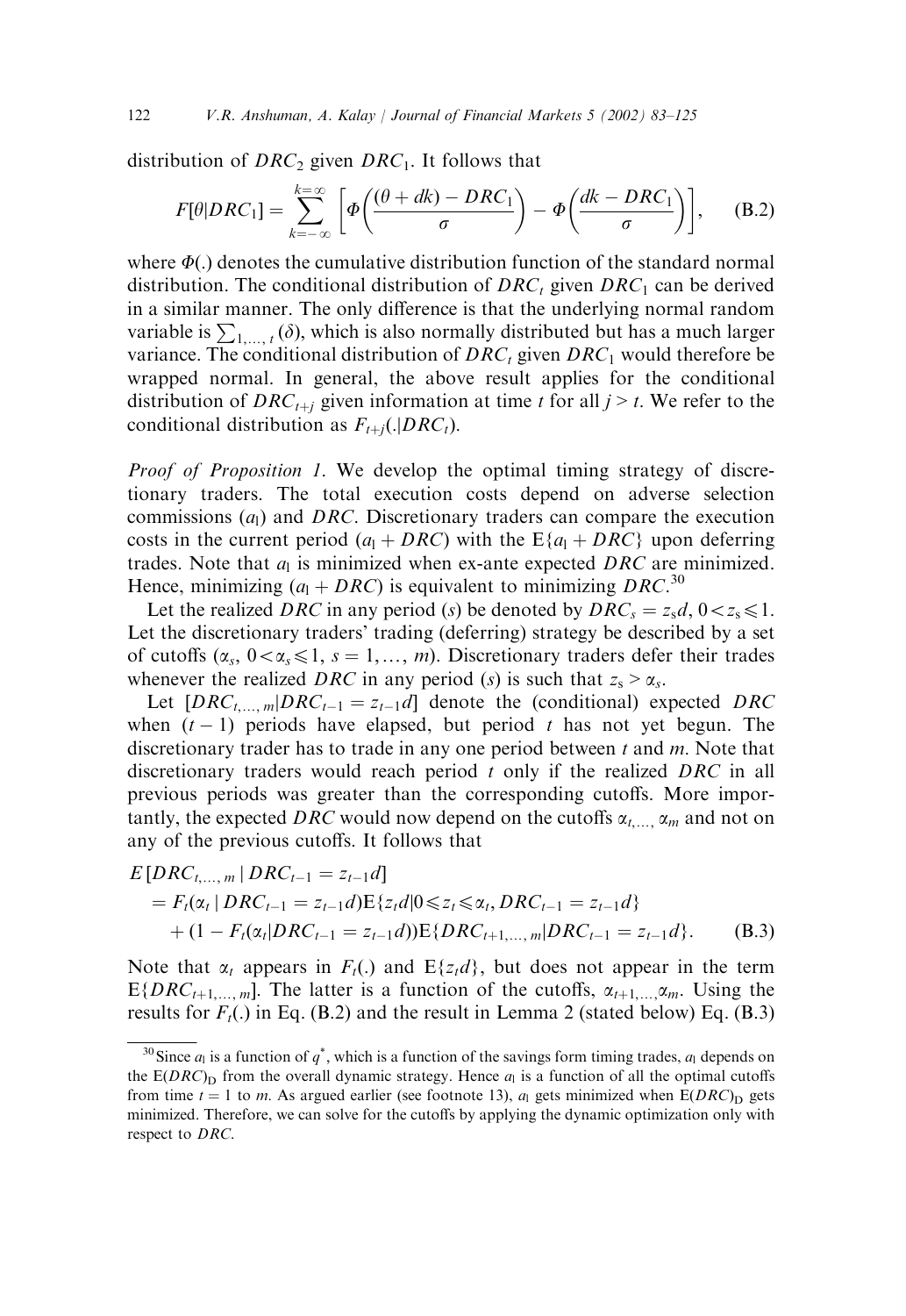can be further simplified as

$$
E[DRC_{t,\ldots,m}|DRC_{t-1} = z_{t-1}d]
$$
\n
$$
= \sum_{k=-\infty}^{k=\infty} \sigma \left[ \phi \left( \frac{dk - z_{t-1}d}{\sigma} \right) - \phi \left( \frac{\alpha_t d + dk - z_{t-1}d}{\sigma} \right) \right]
$$
\n
$$
+ (z_{t-1}d - dk) \left[ \phi \left( \frac{\alpha_t d + dk - z_{t-1}d}{\sigma} \right) - \phi \left( \frac{dk - z_{t-1}d}{s} \right) \right]
$$
\n
$$
+ \left( 1 - \sum_{k=-\infty}^{k=\infty} \left[ \phi \left( \frac{\alpha_t d + dk - z_{t-1}}{\sigma} \right) - \phi \left( \frac{dk - z_{t-1}}{\sigma} \right) \right] \right)
$$
\n
$$
E\{DRC_{t+1,\ldots,m}|DRC_{t-1} = z_{t-1}d\}.
$$
\n(B.4)

Differentiating Eq. (B.4) with respect to  $\alpha_t$ , and noting that the term  $E\{DRC_{t+1,...,m}\}\)$  does not contain  $\alpha_t$ , we get upon simplification the following first order condition and second order condition (which ensures minimization):

$$
\alpha_t^* : \alpha_t d - \mathbb{E} \{ DRC_{t+1,\dots, m} \, | \, DRC_{t-1} = z_{t-1} d \} = 0,\tag{B.5}
$$

$$
d \ge 0. \tag{B.6}
$$

Expansion of the term  $E\{DRC_{t+1,\dots,m} | DRC_{t-1} = z_{t-1}d\}$  in Eq. (B.5) results in the equation stated in Proposition 1 (after noting that the conditioning variable should be  $DRC_t = z_t d$  at the beginning of period t).

This first order condition holds for all periods except the last period, where the constraint  $\alpha_m^* = 1$  holds. Since the first order condition determining  $\alpha_{m-1}^*$ depends on  $\alpha_m^*$ , the problem can be solved using a dynamic programming procedure that solves the cutoffs in a sequential manner starting from the last period and going backward to the first period. In other words, Eq. (B.5) has to be solved recursively from  $t = (m - 1), \ldots, 1$  to determine the cutoffs  $\alpha^*_{m-1}, \ldots, \alpha^*_1$ , using the constraint  $\alpha^*_m = 1$ .  $\Box$ 

#### Lemma 2

$$
E\{z_i d \mid 0 \le z_i \le \alpha_i, DRC_{t-1} = z_{t-1}d\}
$$
\n
$$
= \frac{\sum_{k=-\infty}^{k=\infty} \sigma \left[\phi\left(\frac{dk - z_{t-1}d}{\sigma}\right) - \phi\left(\frac{\alpha_i d + dk - z_{t-1}d}{\sigma}\right)\right] + (z_{t-1}d - dk)\left[\phi\left(\frac{\alpha_i d + dk - z_{t-1}d}{\sigma}\right) - \phi\left(\frac{dk - z_{t-1}d}{\sigma}\right)\right]}{\sum_{k=-\infty}^{k=\infty} \left[\phi\left(\frac{\alpha_i d + dk - z_{t-1}}{\sigma}\right) - \phi\left(\frac{dk - z_{t-1}}{\sigma}\right)\right]}
$$

where  $\phi(.)$  stands for the standard normal density function and  $\Phi(.)$  stands for the cumulative standard normal.

The (conditional) probability density function of the  $DRC_t=z_t d$  is given in  $Eq. (B.1)$  and the (conditional) cumulative distribution function is given in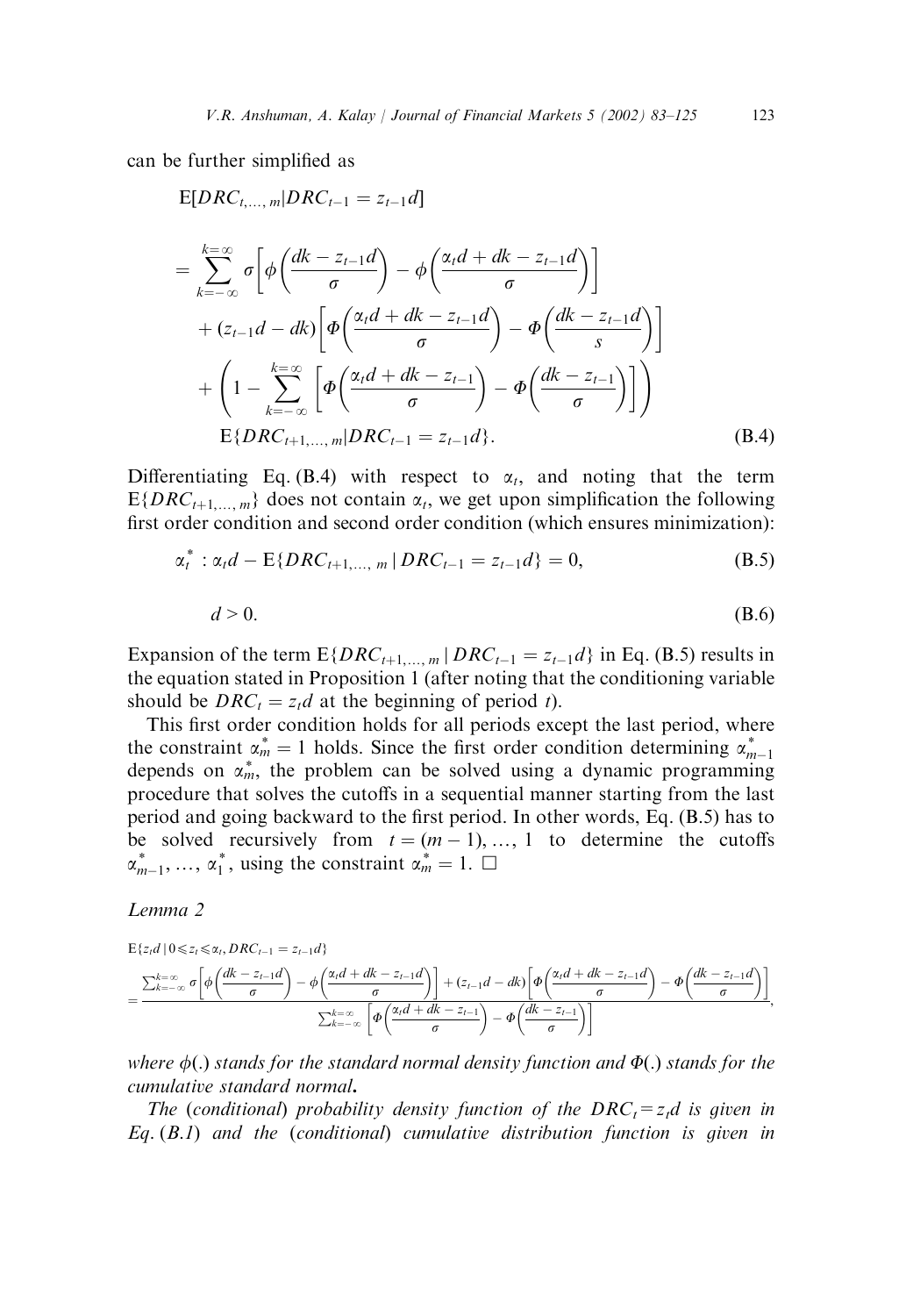Eq. (B.2). Using these results, it follows that

$$
E\{z_t d \mid 0 \le z_t \le \alpha_t, \ DRC_{t-1} = z_{t-1} d\}
$$
  
= 
$$
\frac{\int_0^{\alpha_t} \theta f(\theta) d\theta}{\int_0^{\alpha_t} f(\theta) d\theta} = \frac{\sum_{k=-\infty}^{k=+\infty} \int_0^{\alpha_t d} \frac{1}{\sigma \sqrt{2\pi}} \theta e^{-(1/2)[(\theta + dk - z_{t-1} d)/\sigma]^2}}{\sum_{k=-\infty}^{k=+\infty} \left[ \Phi\left(\frac{\alpha_t d + dk - z_{t-1}}{\sigma}\right) - \Phi\left(\frac{dk - z_{t-1}}{\sigma}\right) \right]}.
$$

Using properties of the normal distribution, the result in Lemma 2 follows.

### Appendix C. Derivation of cumulative monitoring costs

The cumulative monitoring cost component of the total transaction cost function is given by

$$
\int_0^{q^*} C(q) \lambda T \,dq = \int_0^{q^*} \frac{f \lambda T}{[-\text{Ln}(q)]^{1/w}} dq.
$$

Let  $s \equiv -\text{Ln}(q)$ . Then, the expression simplifies to  $-(f\lambda T)\int_{\infty}^{Ln(q^*)} s^{-1/w} e^{-s} ds =$  $(\lambda T)f\Gamma((w-1)/w)\{1 - GAMMADIST[-Ln(q^*)]\}\$ , where  $\Gamma(.)$  denotes the gamma function and GAMMADIST denotes the cumulative distribution function of the standard gamma distribution with parameter  $[(w-1)/w]$ . Note  $w > 1$  is required for  $\Gamma((w-1)/w)$  to be defined properly and the integration to hold.

### **References**

- Admati, A.R., Pfleiderer, P., 1989. Divide and conquer: a theory of intraday and day-of-the-week mean effects. Review of Financial Studies 2, 189–223.
- Amihud, Y., Mendelson, H., 1986. Asset pricing and the bid–ask spread. Journal of Financial Economics 17, 223–249.
- Angel, J.J., 1997. Tick size, share prices, and stock splits. Journal of Finance 52, 655–681.
- Anshuman, V.R., Goyal, V.K., 2001. Stock splits, order flow dynamics, and quote characteristics. Working paper, Hong Kong University of Science and Technology.
- Anshuman, V.R., Kalay, A., 1998. Market-making with discrete prices. Review of Financial Studies 11 (1), 81–109.
- Bacon, F., Shin, T.S., 1993. Management's view of reverse stock splits. Financial Management 22 (1), 18–19.
- Baker, H.K., Powell, G.E., 1992. Why companies issue stock splits. Financial Management 21 (2), 11.
- Brennan, M.J., Subrahmanyam, A., 1995. Market microstructure and asset pricing: on the compensation for illiquidity in stock returns. Journal of Financial Economics 41, 441–464.
- Eades, K.M., Hess, P.J., Kim, E.H., 1984. On interpreting security returns during the ex-dividend period. Journal of Financial Economics 13, 3–34.